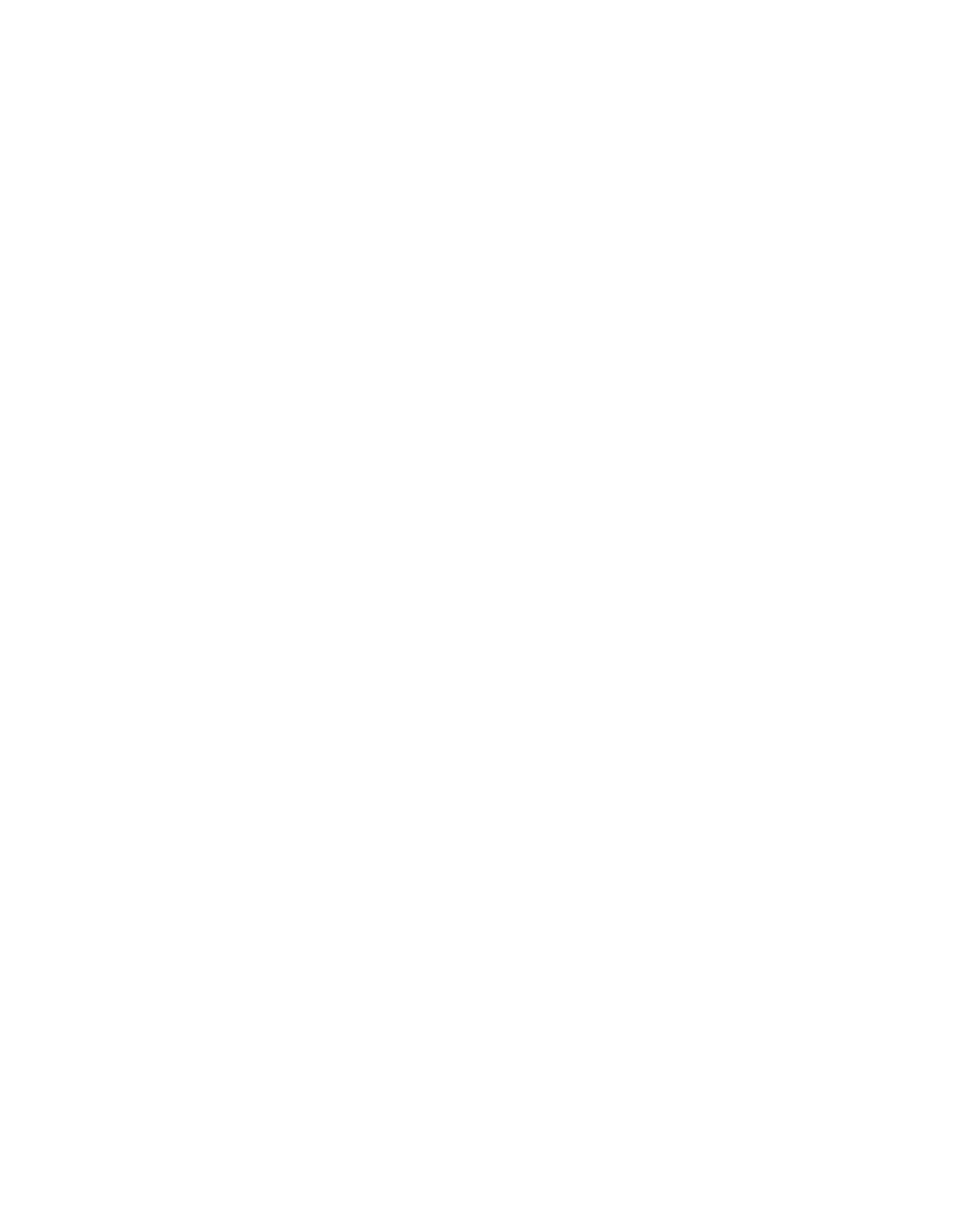## **Contents**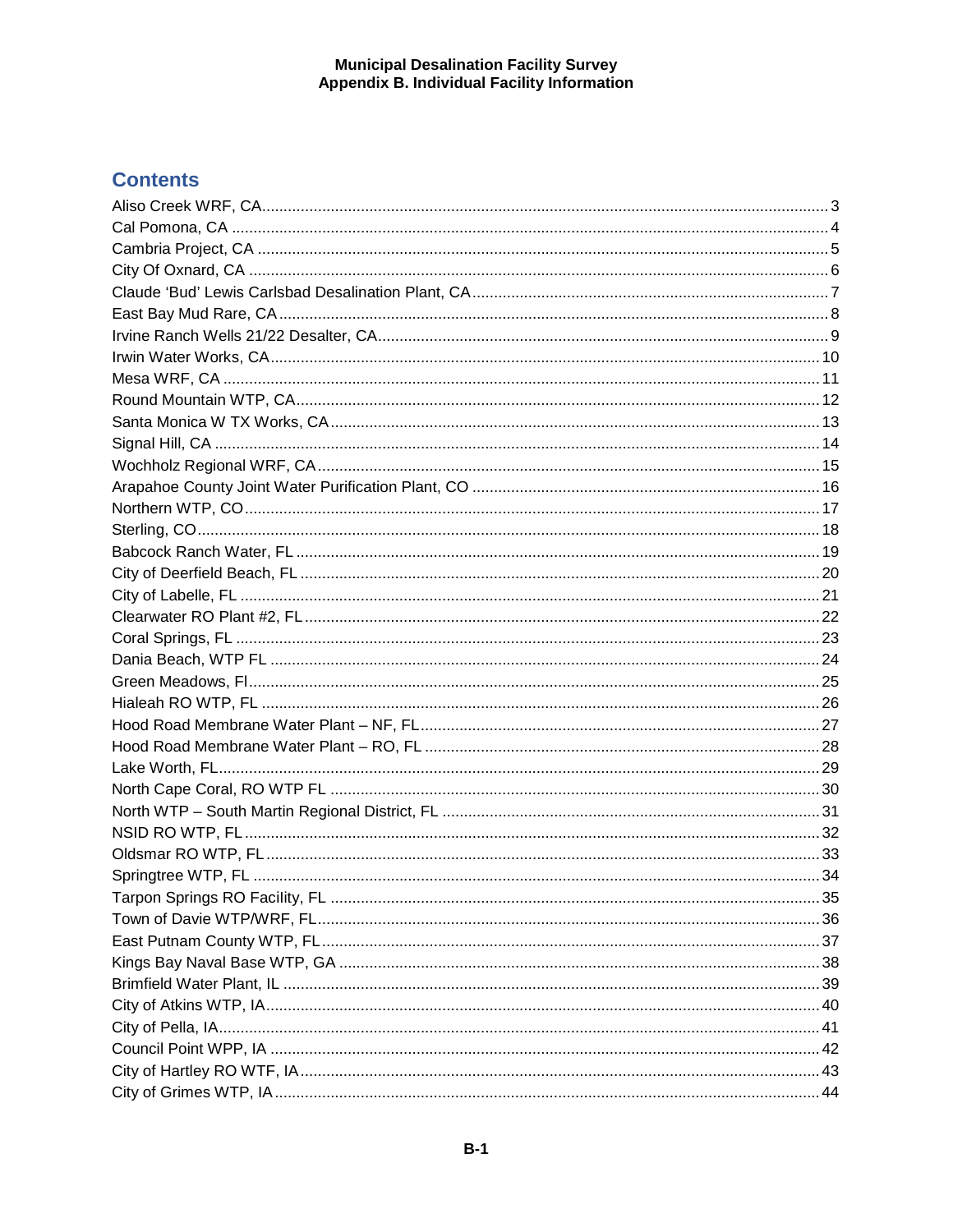Note that blue text indicates that information was not obtainable.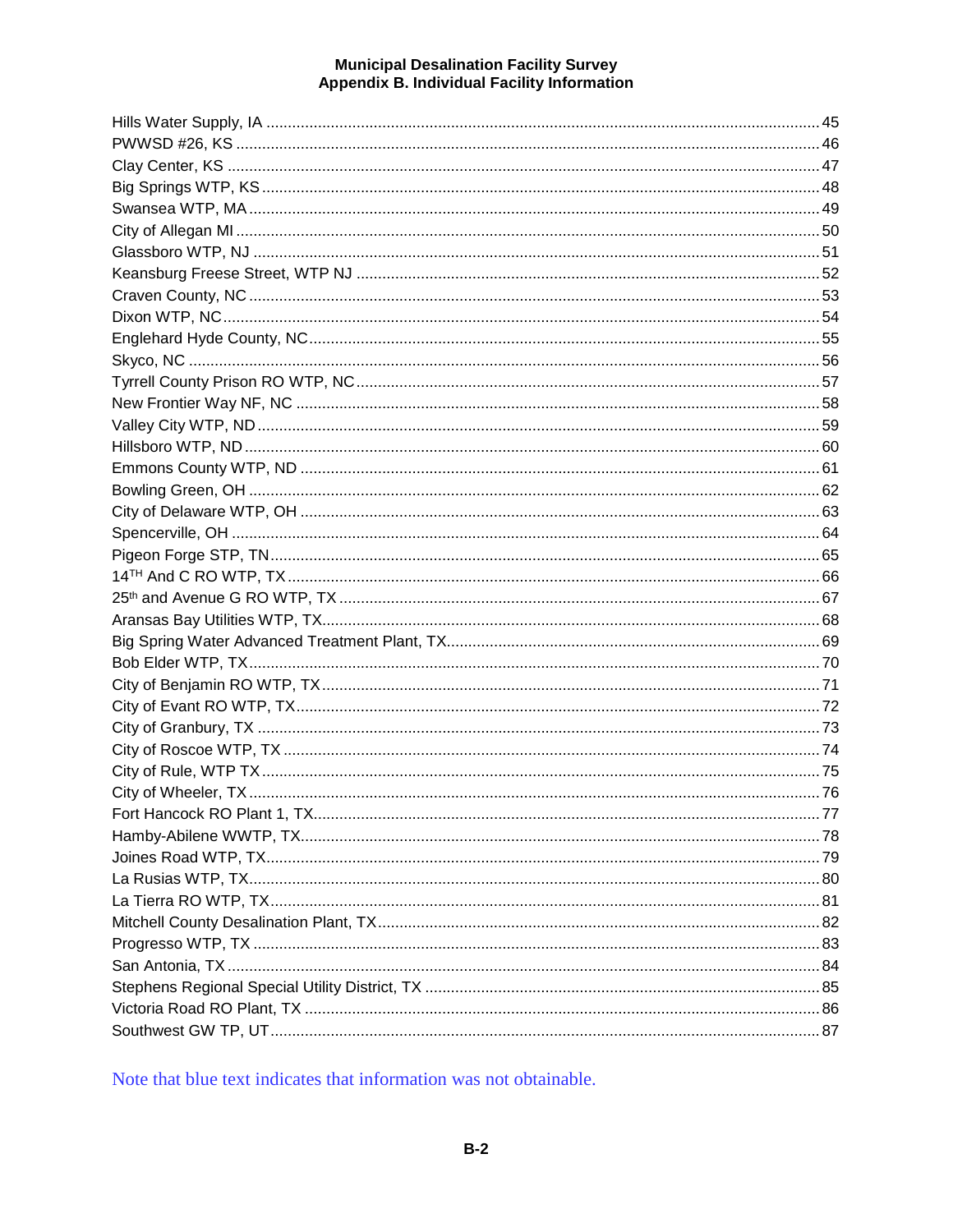## <span id="page-4-0"></span>**Aliso Creek WRF, CA**

**GENERAL** 

- Facility name = Aliso Creek WRF
- Facility owner = South Coast Water District
- Purpose of facility  $=$  reuse (irrigation)
- Type of desalination technology  $=$  ultrafiltration/reverse osmosis
- Start year of RO operation  $= 2015$

• Reason for RO facility as opposed to conventional treatment = TDS, nitrate, hardness, TREATMENT CAPACITY

- RO Design production (mgd)  $= 0.65$
- RO average production  $(mgd) = 0.50$

TREATMENT PROCESS

- Source water = from the SCWD AWT facility (sand filter, chlorination) via their reservoir
- Raw water TDS  $(mg/l) = 1100-1500$
- Pretreatment steps = sodium hypochlorite, UF, cartridge filter, sulfuric acid, antiscalant
- Feed pressure to RO  $(psi) = 165-230$
- TDS of permeate  $(mg/l) = 800$
- Membrane recovery (percent) =  $85\%$  for UF;  $80\%$  for RO
- Age of membrane at last replacement  $=$  on original membranes

## BLENDING

• Blending  $=$  no

WASTE MANAGEMENT

- Concentrate disposal = to Coastal Treatment Plant ocean outfall
- Fate of cleaning wastewater = neutralized and send to WWTP

- Post-treatment of permeate  $=$  decarbonation (reduce CO2 and increase pH); then pumped to AWT (Advanced Wastewater Treatment) system to reduce salinity
- Post-treatment of concentrate = none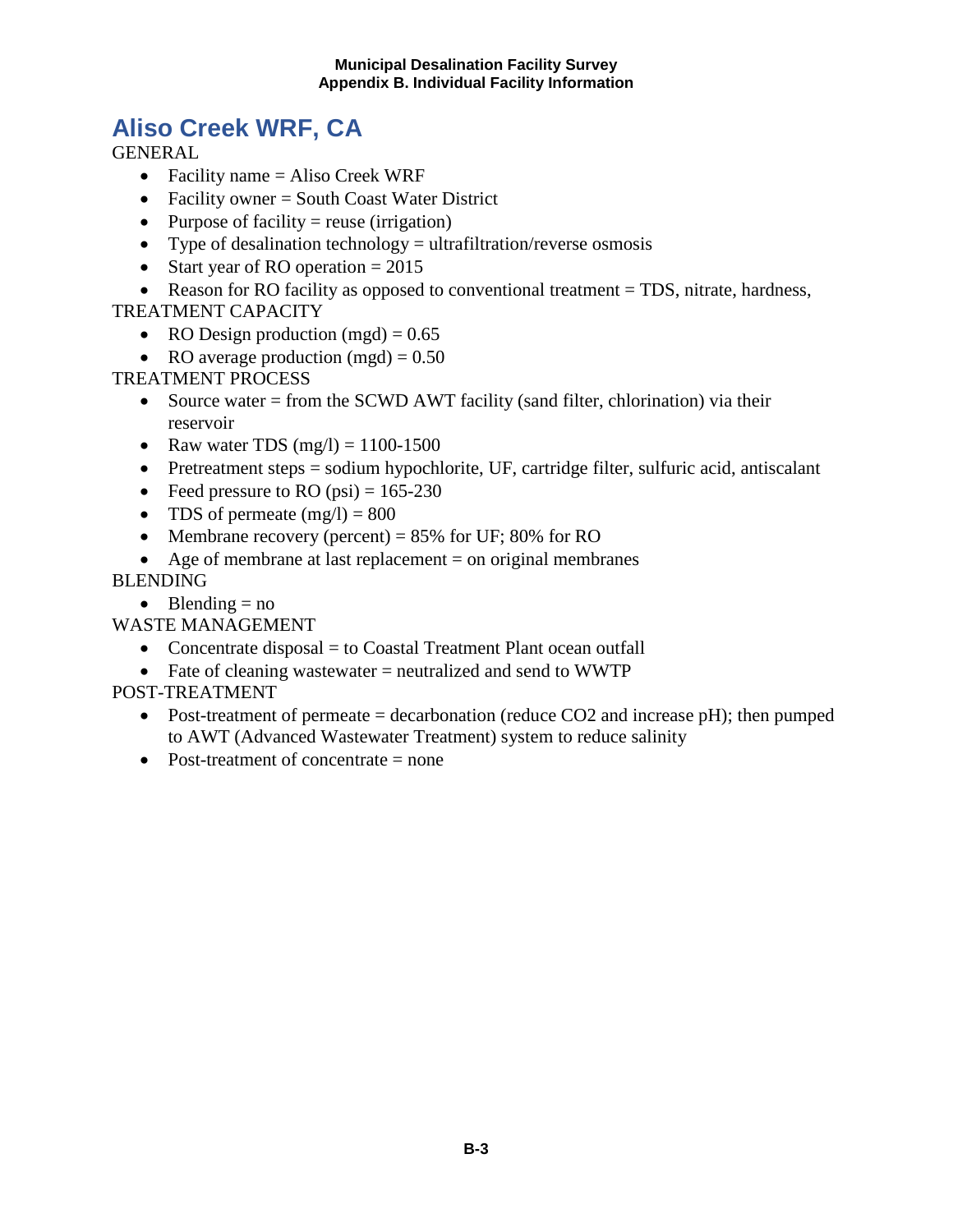## <span id="page-5-0"></span>**Cal Pomona, CA**

**GENERAL** 

- Name of facility  $=$  Cal Pomona WTP
- Facility owner  $=$  Cal Pomona Department of Water Operations
- Purpose of facility  $=$  drinking water
- Type of technology = reverse osmosis
- Start year of RO operation  $= 2017$
- Reason for RO facility  $=$  for more sustainable water supply

## TREATMENT CAPACITY

- RO Design production  $(mgd) = 0.41$
- RO Average Production (mgd) =
- Plant Design production  $(mgd) =$
- Plant average production  $(mgd)$  =

## TREATMENT PROCESS

- Source  $=$  groundwater
- Raw water TDS  $(mg/l) = 800$
- Feed pressure to RO  $(psi) = 120$
- Pre-treatment steps  $=$  cartridge filters, antiscalant
- TDS of permeate  $(mg/l) =$
- Membrane recovery (percent) =  $75\%$
- Age of membrane at last replacement =

## BLENDING

- Blending of permeate  $=$  yes
- Blend water source  $=$  bypass
- Blend ratio (permeate : other) =  $\sim$  75 : 25
- TDS of blend  $=$

## WASTE MANAGEMENT

- Concentrate disposal  $=$  to brine line  $LA$  sanitation
- Fate of cleaning wastewater  $=$

- Post-treatment of permeate  $=$  chlorination, pH adjustment, CO2 stripping
- Post-treatment of concentrate  $=$  none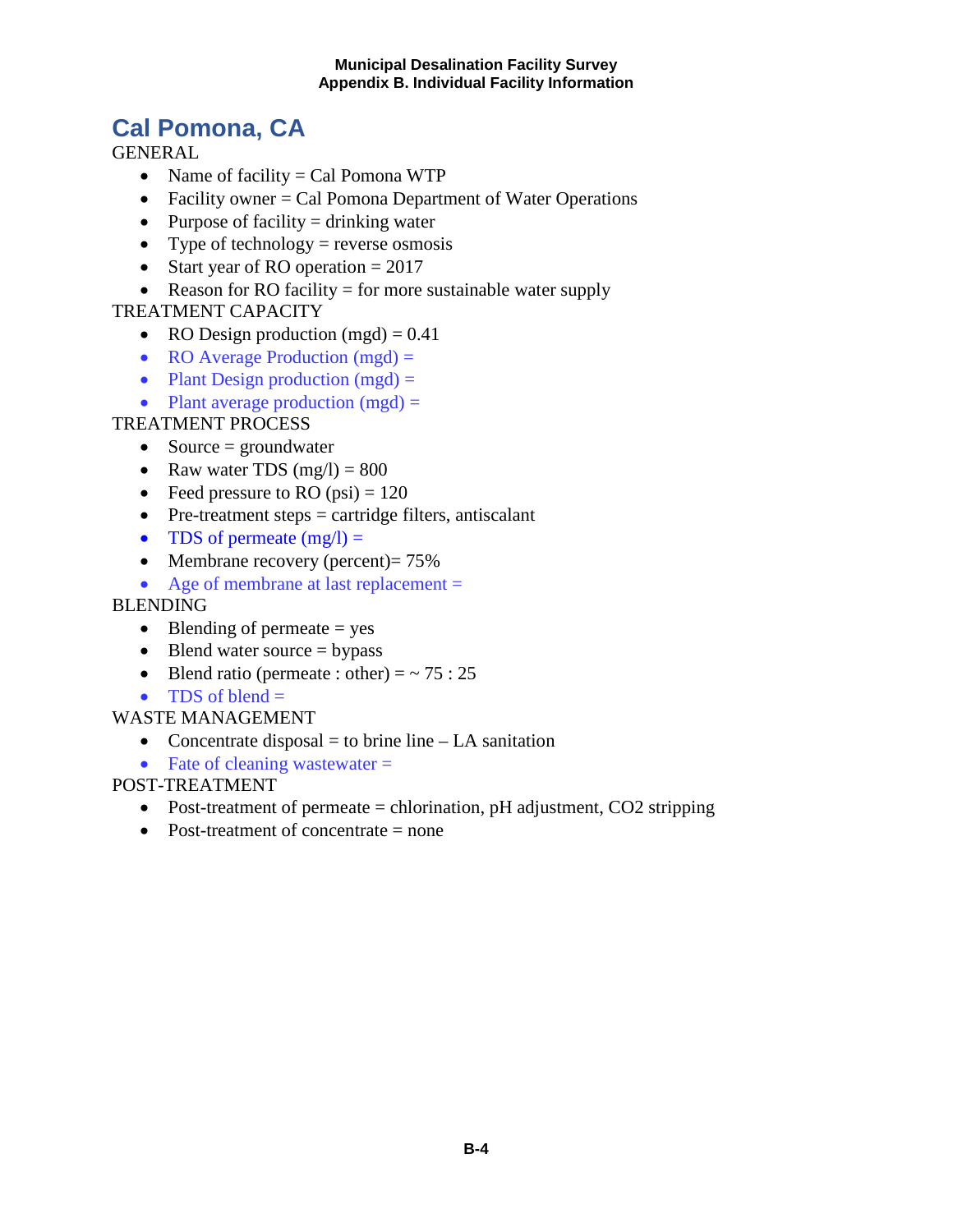## <span id="page-6-0"></span>**Cambria Project, CA**

GENERAL

- Name of facility = Cambria Emergency Water Supply Project
- Owner of facility = Cambria Community Services District (CCSD)
- Purpose of facility = emergency supply  $-$  drinking water
- Type of technology  $= UF/RO$
- Start year of RO operation  $= 2014$
- Reason for  $RO =$  emergency supply
- Current status = off line; system undergoing redesign considerations

## TREATMENT CAPACITY

- RO Design production  $(mgd) = 0.58$
- RO Average Production  $(mgd)$  =

## TREATMENT PROCESS

- Source  $=$  groundwater
- Raw water TDS  $(mg/l) =$
- Feed pressure  $(psi)$  =
- Pre-treatment steps  $=$
- TDS of permeate  $(mg/l) =$
- Membrane recovery (percent)  $=$
- Age of membrane at last replacement =

## BLENDING

• Blending  $=$  no

## WASTE MANAGEMENT

- Concentrate disposal = to evaporation pond
- Fate of cleaning wastewater  $=$

- Post-treatment of permeate = advanced oxidation, disinfection, reinjection
- Post-treatment of concentrate  $=$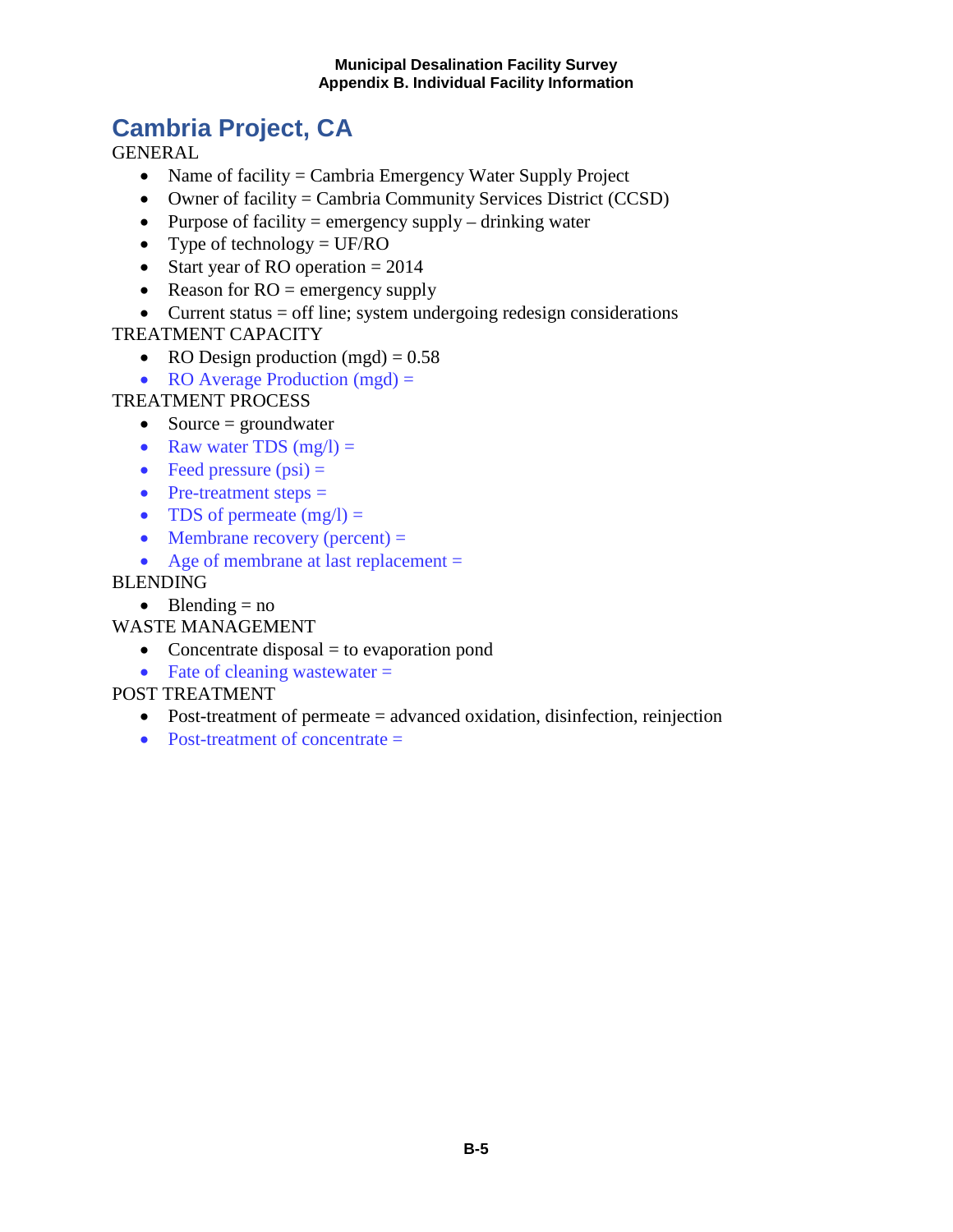## <span id="page-7-0"></span>**City Of Oxnard, CA**

**GENERAL** 

- Name of facility = City of Oxnard Advanced Water Purification Facility (AWPF)
- Facility owner  $=$  City of Oxnard
- Purpose of facility  $=$  water reclamation
- Type of technology = reverse osmosis
- Start year of RO operation  $= 2015$
- Reason for RO facility as opposed to conventional facility  $=$

## TREATMENT CAPACITY

- RO Design production (mgd)  $= 6.25$
- RO Average Production (mgd) = production is based on demand; high flow average  $\sim$  4; low flow average  $\sim 1 - 2$

TREATMENT PROCESS

- Source water = secondary effluent from WWTP
- Raw water TDS (mg/l) = varies between 2000-3500  $\mu$ S/cm
- Feed pressure to RO  $(psi) = 190$
- Pre-treatment steps = cartridge filter, microfiltration
- TDS of permeate  $(mg/l) =$
- Membrane recovery (percent) = depends on demand;  $85\%$  at high flow
- Age of membrane at last replacement  $=$  on original membranes

## BLENDING

• Blending  $=$  no

WASTE MANAGEMENT

- Concentrate disposal  $=$  to outfall
- Fate of cleaning wastewater  $=$

- Post-treatment of permeate  $=$  UV, pH adjustment via decarbonation and lime
- Post-treatment of concentrate = none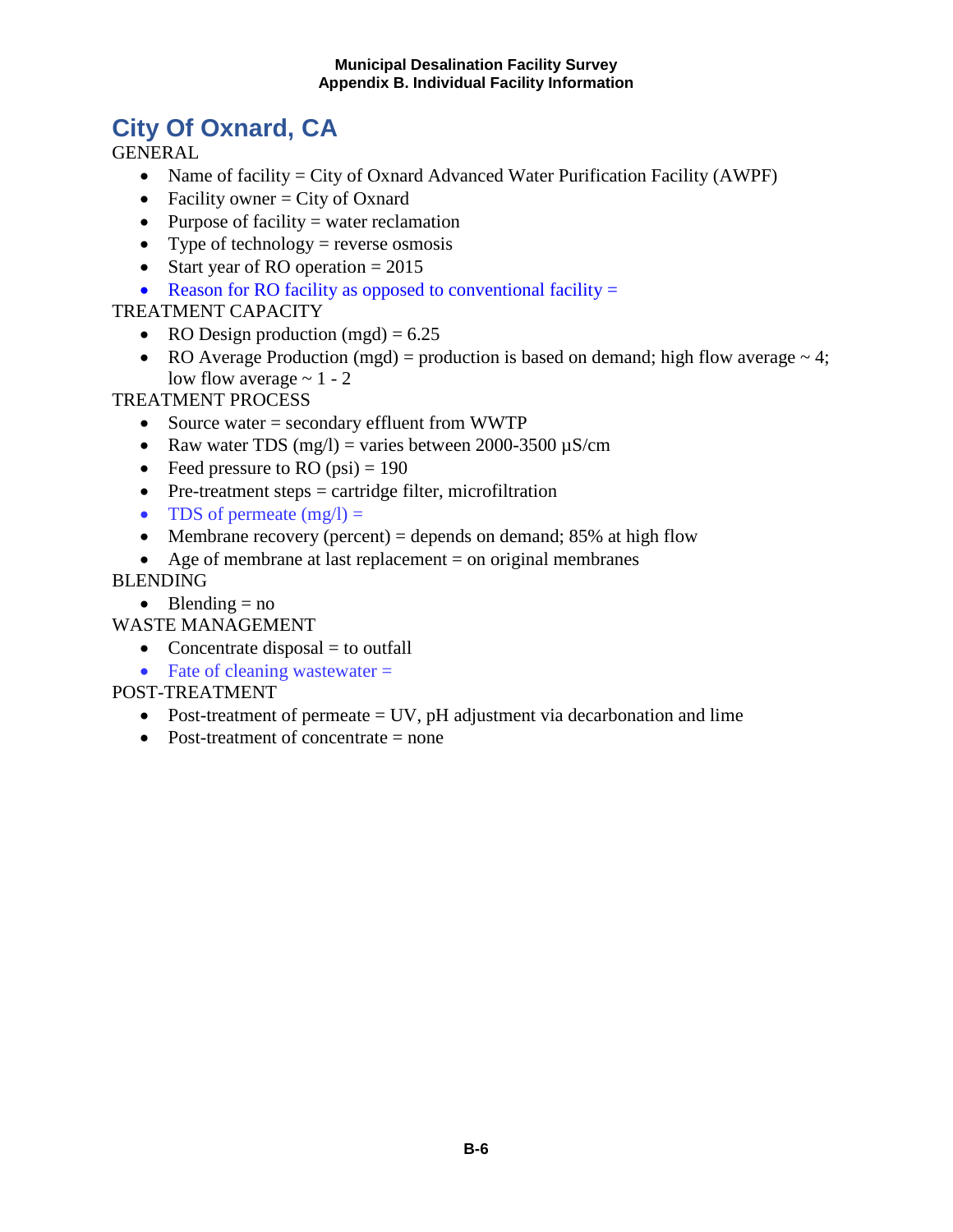## <span id="page-8-0"></span>**Claude 'Bud' Lewis Carlsbad Desalination Plant, CA**

GENERAL

- Name of facility = Claude 'Bud' Lewis Carlsbad Desalination Plant
- Facility owner = Poseidon Water
- Purpose of facility  $=$  drinking water
- Type of technology = reverse osmosis
- Start year of RO operation  $= 2015$
- Reason for RO facility as opposed to a conventional treatment facility  $=$  demand for drinking water

## TREATMENT CAPACITY

- RO Design production  $(mgd) = 54$
- RO average production  $(mgd) = 50$

## TREATMENT PROCESS

- Source water = seawater (used cooling water from power plant)
- Raw water TDS  $(mg/l) = 34,000$
- Feed pressure  $(psi)$  =
- Pretreatment  $=$  multimedia filter, cartridge filters, microfiltration
- TDS of permeate  $(mg/l) =$
- Membrane recovery (percent)  $= 50$
- Age of membrane at last replacement  $=$  on original membranes

## BLENDING

• Blending  $=$  no

WASTE MANAGEMENT

- Concentrate disposal  $=$  power plant outfall
- Fate of cleaning wastewater  $=$
- Fate of backwash waste  $=$

- Post treatment of permeate = stabilization, disinfection (chloramination), carbon dioxide and lime, fluoride
- Post-treatment of concentrate = blended with seawater leaving the power station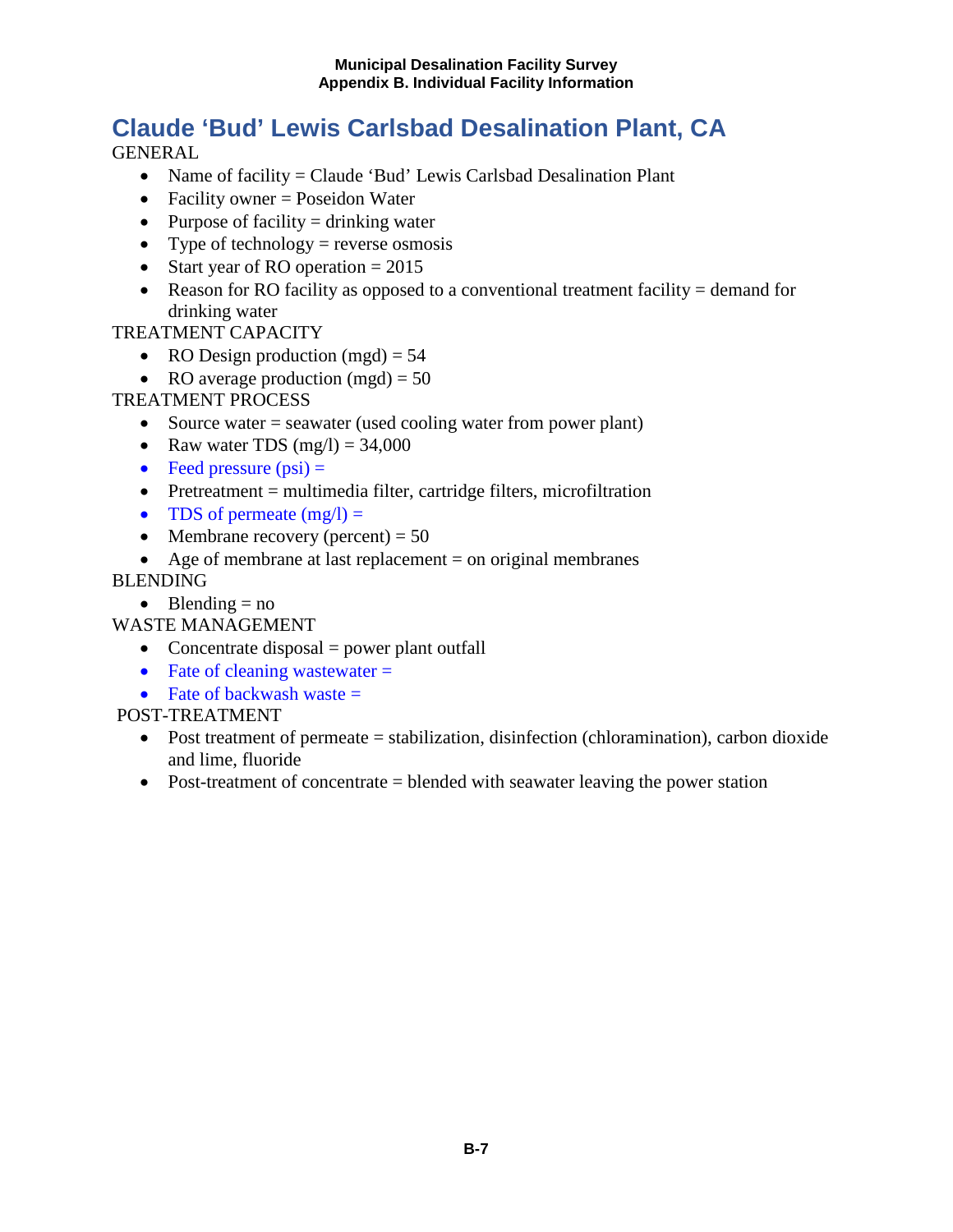## <span id="page-9-0"></span>**East Bay Mud Rare, CA**

GENERAL

- Name of facility = RARE Water Plant
- Facility owner = East Bay Municipal Utility District
- Type of facility  $=$  water reclamation facility at Chevron refinery
- Type of technology = reverse osmosis
- Start year of RO operation  $= 2010$
- Reason for treatment  $=$  for reuse  $-$  Chevron boilers

#### TREATMENT CAPACITY

- RO Design production  $(mgd) = 3.5$
- RO Average Production (mgd) =  $3.2$

TREATMENT PROCESS

- Source water = secondary-treated wastewater from nearby West County Wastewater District
- Raw water TDS  $(mg/l) = 600-700$
- Pretreatment = Amiad filters, MF, cartridge filters
- Feed pressure to RO  $(psi) = 150-200$
- TDS of permeate  $(mg/l) =$
- Membrane recovery (percent)  $= 85\%$
- Age of membrane at last replacement  $=$  about 5 years

#### BLENDING

• Blending of permeate  $=$  no

WASTE MANAGEMENT

- Concentrate disposal  $=$  to refinery WWTP; after primary treatment some goes to wetlands, some goes to outfall at San Pablo Bay
- Fate of membrane cleaning solutions = neutralization and discharged to sewer
- Fate of MF reject  $=$  discharged to sewer

- Post-treatment of permeate  $=$  sent to Chevron for reuse in boilers
- Post-treatment of concentrate = sent to refinery WWTP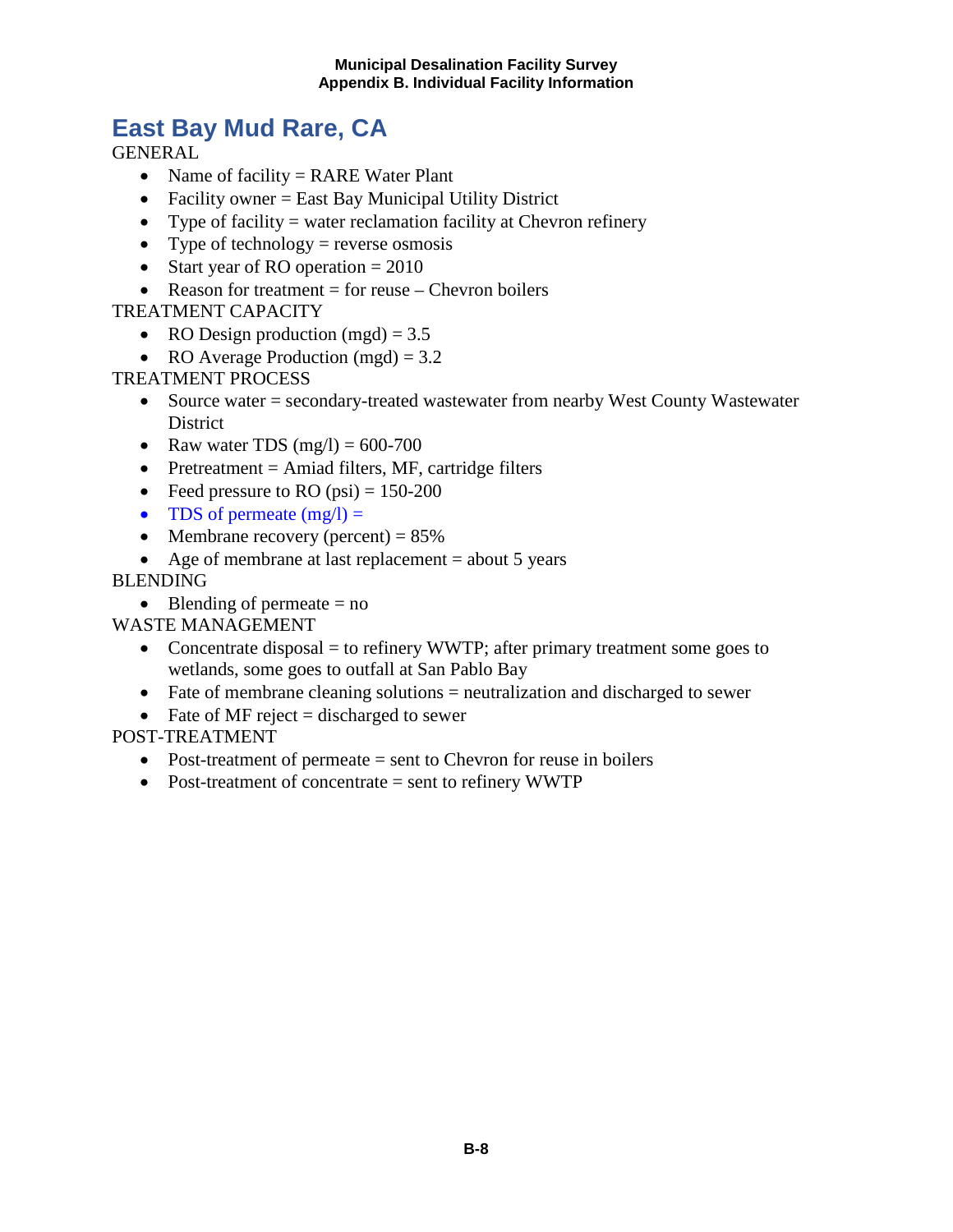## <span id="page-10-0"></span>**Irvine Ranch Wells 21/22 Desalter, CA**

**GENERAL** 

- Name of facility = Wells  $21/22$  Desalter
- Facility owner = Irvine Ranch Water District
- Purpose of facility  $=$  drinking water
- Type of technology = reverse osmosis
- Start year of RO operation  $= 2013$

• Reason for RO facility as opposed to a conventional treatment facility = TDS, nitrate TREATMENT CAPACITY

- RO Design production  $(mgd) = 1.44$
- RO average production  $(mgd) = 0.29$
- Plant  $(RO + blend)$  production  $(mgd) =$
- Plant average production  $(mgd) =$

## TREATMENT PROCESS

- Source water  $=$  groundwater
- Raw water TDS  $(mg/l) = 790-820$
- Feed pressure to RO (psi) =  $145-175$  (depends on wells used)
- Pretreatment  $=$  antiscalant, cartridge filter
- TDS of permeate  $(\mu S/cm)$  = permeate usually ~ 300-350
- Membrane recovery (percent)  $= 85\%$
- Age of membrane at last replacement = original membranes

## BLENDING

- Blending  $=$  yes
- Bending source  $=$  raw water bypass
- Blend ratio (permeate : other) = currently  $77:23$
- TDS of blend  $(mg/l) =$

## WASTE MANAGEMENT

- Concentrate disposal = pipeline to OCSD WWTP
- Fate of cleaning wastewater  $=$  same

- Post treatment of permeate  $=$  chloramination, caustic for pH adjustment
- Post-treatment of concentrate  $=$  none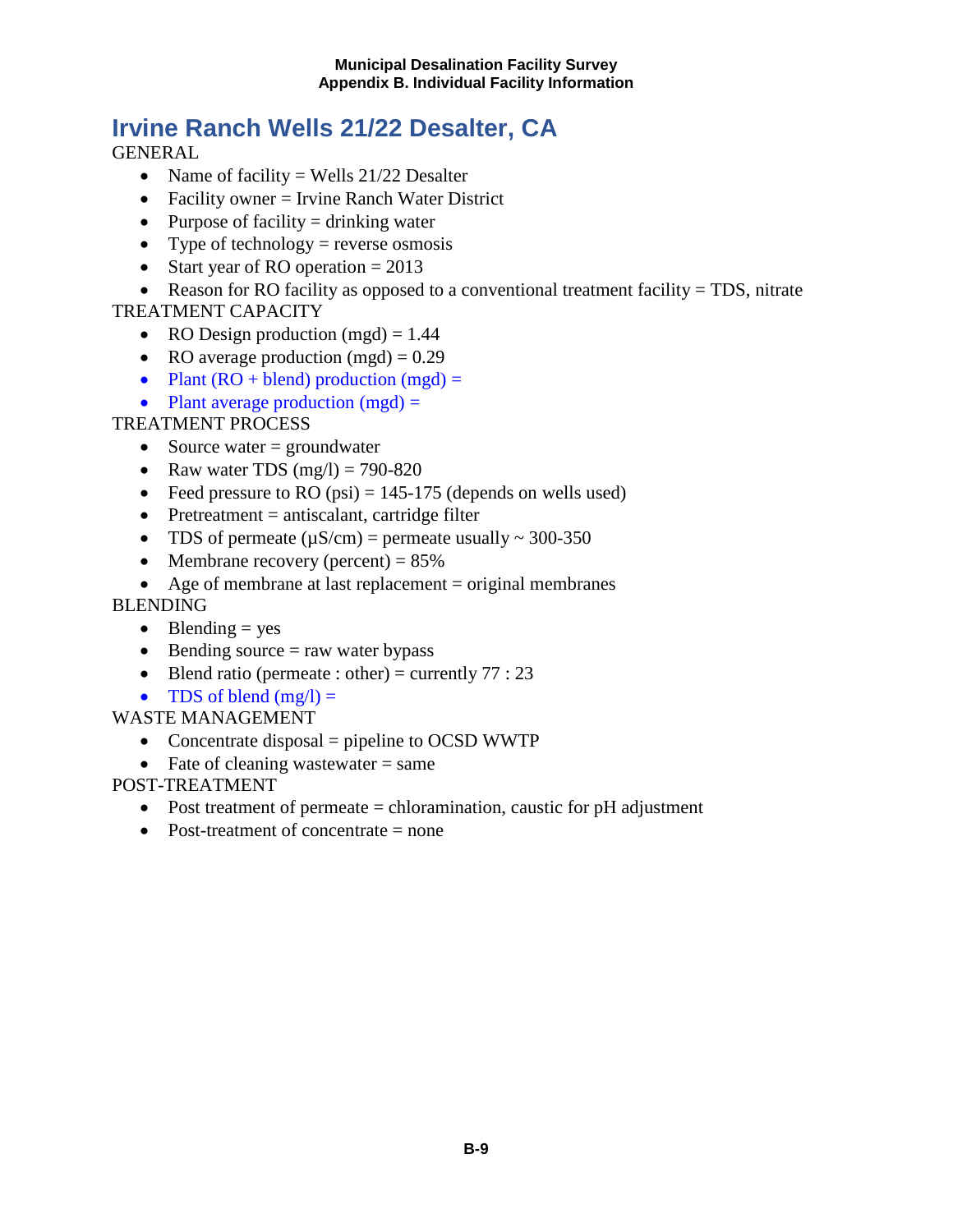## <span id="page-11-0"></span>**Irwin Water Works, CA**

**GENERAL** 

- Name of facility  $=$  Irwin Water Works
- Facility owner  $=$  Fort Irwin
- Type of facility  $=$  drinking water
- Type of technology = primarily EDR; concentrate (in water recovery operation) is then lime softened followed by MF, RO, IX, and MVC evaporation; product water from water recovery is recycled to front of EDR
- Type of operation  $=$  EDR is either batch or continuous; water recovery is generally batch
- Start year of EDR operation  $= 2016$
- Reason for system as opposed to a conventional water treatment facility  $=$  highly variable volume flow; nitrate, silica, TDS; removal of fluoride and arsenic (in presence of silica and TDS)

TREATMENT CAPACITY

- Plant design production (mgd)  $= 6.0$
- Plant design average production  $(mgd) = 1.9-2.0$

TREATMENT PROCESS

- Source water  $=$  groundwater
- Raw water TDS  $(mg/l) = 720$
- Pre-treatment steps = chlorination at well or raw water booster stations, cartridge filters before EDR; degasification, strainer prior to MF/RO; IX before evaporator
- TDS of permeate  $(mg/l) = 100$
- System water recovery (percent)  $=$  ~92% from EDR; ~99+% overall
- Age of membrane at last replacement = EDR membrane not replaced;  $3<sup>rd</sup>$  stage RO replaced last year (after  $\sim$  18 months)

BLENDING

• Blending  $=$  not currently used

WASTE MANAGEMENT

- Concentrate disposal  $=$  evaporation pond
- Fate of cleaning, backwash wastes, and other process wastes = evaporation ponds POST TREATMENT
	- Post treatment of permeate = additional CO2 and lime for stabilization, hypochlorite for disinfection
	- Post-treatment of concentrate  $=$  lime softening followed by MF, RO, IX, MVC evaporation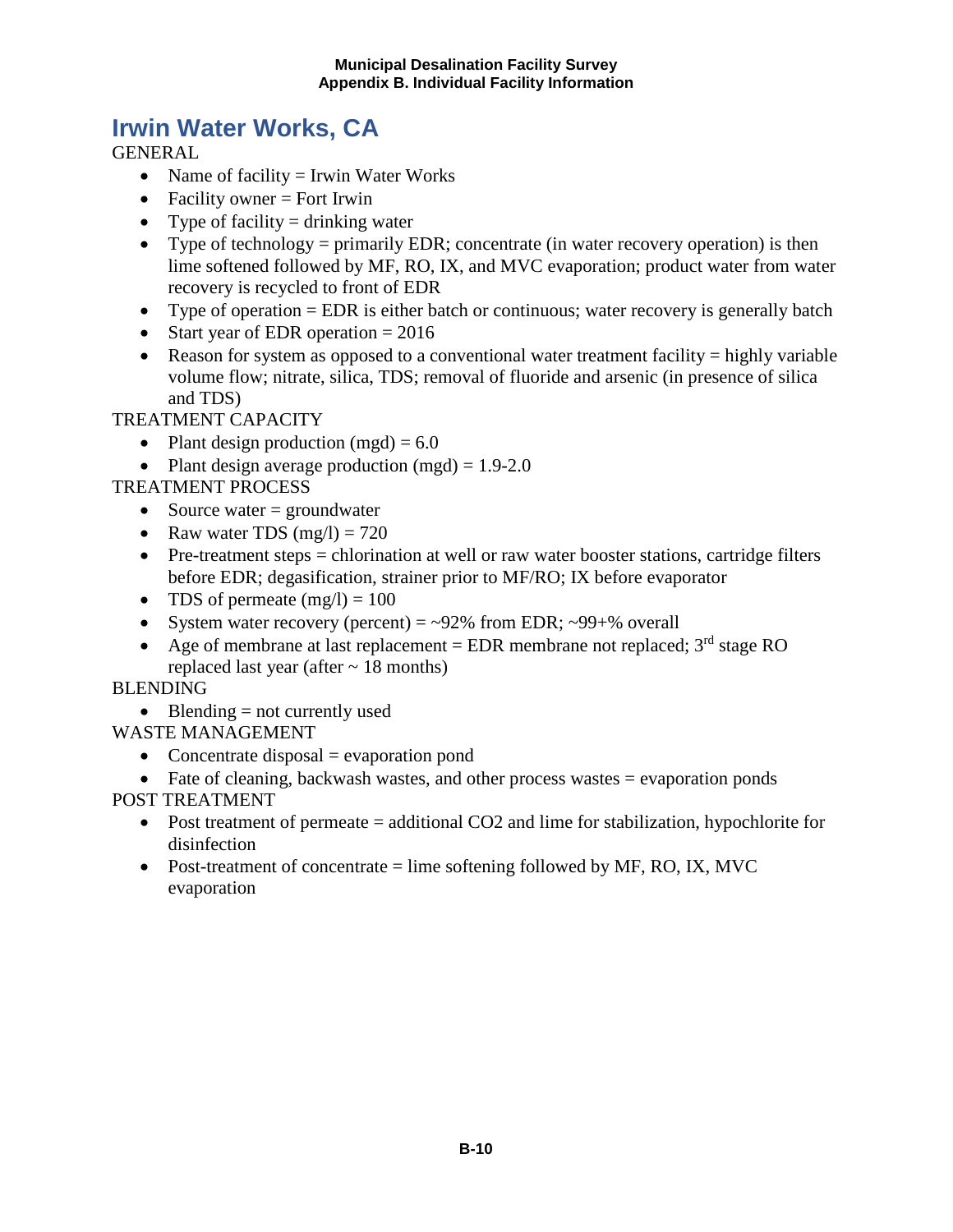## <span id="page-12-0"></span>**Mesa WRF, CA**

**GENERAL** 

- Name of facility = Mesa WRF
- Facility owner = Mesa Water District
- Purpose of facility  $=$  drinking water
- Type of technology  $=$  nanofiltration
- Start year of NF operation  $= 2012$
- Reason for NF facility  $=$  remove color

## TREATMENT CAPACITY

- NF Design production  $(mgd) = 8.6$
- RO or NF Average Production (mgd) =

TREATMENT PROCESS

- Source water  $=$  groundwater
- Raw water TDS  $(mg/l) = 390-460$
- Feed pressure  $(psi)$  =
- Pre-treatment steps = sand filter, antiscalant, cartridge filter
- TDS of permeate  $(mg/l) = 330-410$
- Membrane recovery (percent)  $= 98\%$
- Age of membrane at last replacement  $=$  on original membranes

BLENDING

• Blending  $=$  no

WASTE MANAGEMENT

- Concentrate disposal  $=$  to sanitary sewer; some concentrate is recycled
- Fate of cleaning wastewater  $=$  to sewer

- Post treatment of permeate = pH adjustment, air stripping, pH adjustment again, chloramination
- Post-treatment of concentrate = antifoam agent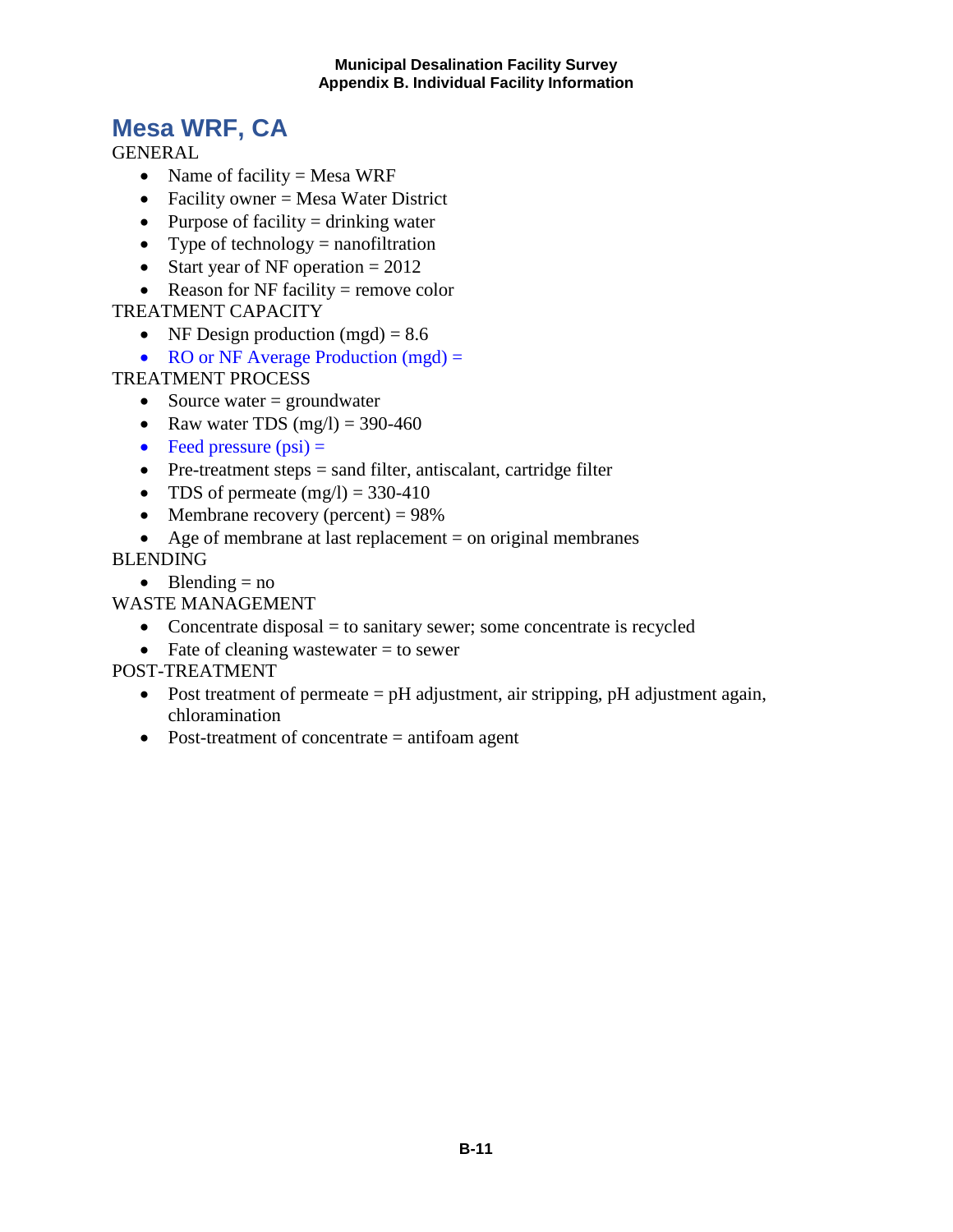## <span id="page-13-0"></span>**Round Mountain WTP, CA**

**GENERAL** 

- Name of facility = Round Mountain WTP
- Facility owner = Camrosa Water District
- Purpose of facility  $=$  drinking water
- Type of technology = reverse osmosis
- Start year of RO operation  $= 2014$

• Reason for RO facility = TDS, increased water demand, reduces import need TREATMENT CAPACITY

- RO Design production  $(mgd) = 1$
- RO Average Production (mgd) = close to 1
- Plant  $(RO + blend)$  design production  $(mgd) =$
- Plant average production  $(mgd)$  =

## TREATMENT PROCESS

- Source  $=$  ground water
- Feed water TDS  $(mg/l) = 1200$
- Feed pressure to RO  $(psi) = 125-150$
- Pre-treatment steps  $=$  iron-manganese oxidation (chlorine); dichlorination (bisulfate); antiscalant; cartridge filter
- TDS of permeate  $(mg/l) =$
- Membrane recovery (percent)  $= 75$
- Age of membrane at last replacement = had membranes replaced under warranty during startup due to start-up issues

BLENDING

- Blending  $=$  yes
- Blend water source  $=$  bypass
- Blend ratio (permeate : other) = about 600 gpm : 85 gpm
- TDS of blend  $=$

WASTE MANAGEMENT

- Concentrate disposal  $=$  discharge to SMP pipeline going to outfall
- Fate of cleaning wastewater  $=$  neutralization prior to sewer disposal

- Post treatment of permeate  $=$  blend; pH adjustment (caustic); chlor-amination
- Post treatment of concentrate  $=$  none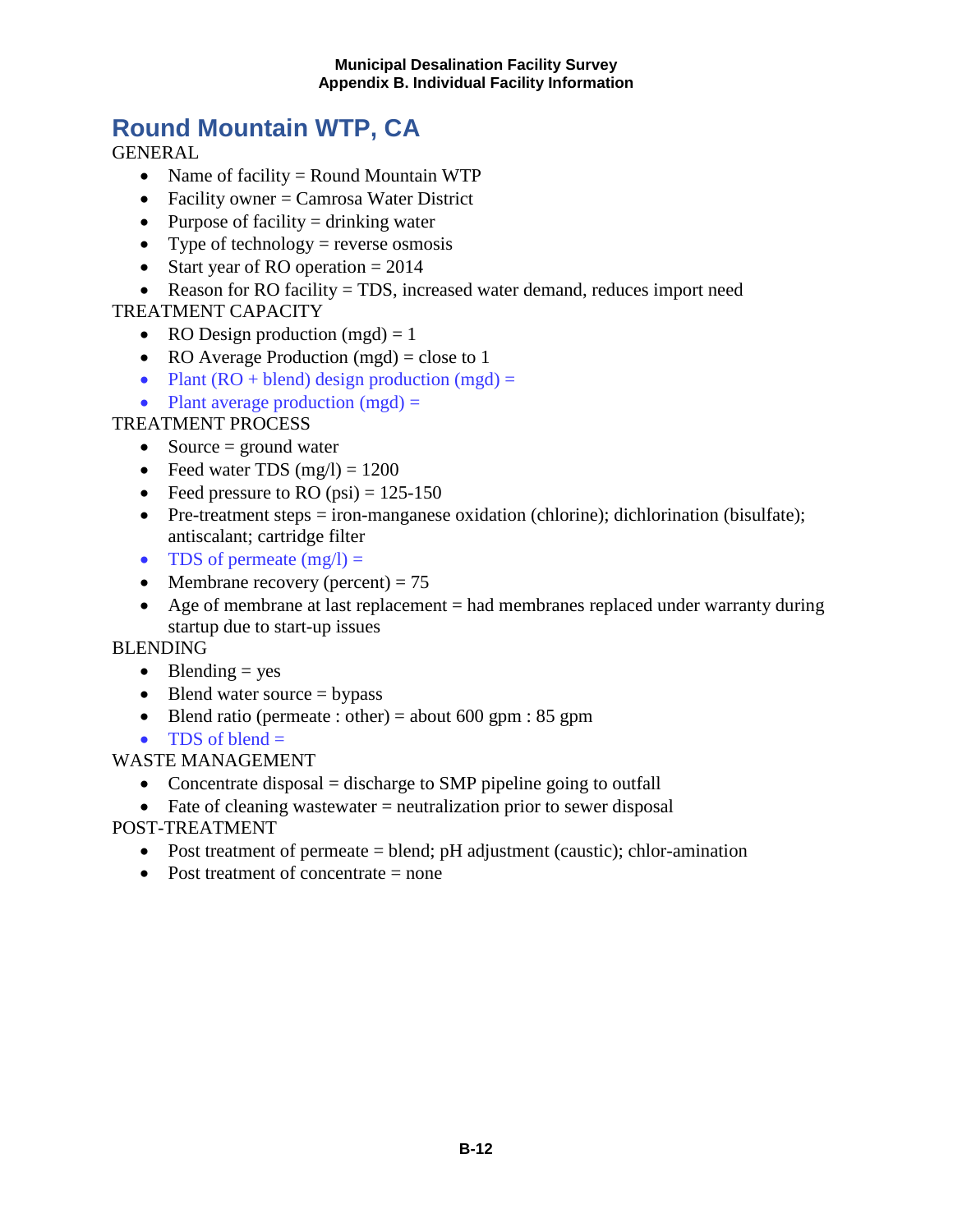## <span id="page-14-0"></span>**Santa Monica W TX Works, CA**

**GENERAL** 

- Facility name = Santa Monica Arcadia Water Treatment Plant
- Facility owner  $=$  City of Santa Monica
- Purpose of facility =Drinking Water
- Type of desalination technology = reverse osmosis
- Start year of RO operation  $= 2011$

• Reason for RO facility as opposed to a conventional water treatment facility = TDS TREATMENT CAPACITY

- RO Design production  $(mgd) = 10$
- RO Average Production (mgd) =  $6.9$
- Plant Design  $(RO + blend)$  production  $(mgd) =$
- Plant average production  $(mgd)$  =

## TREATMENT PROCESS

- Source water  $=$  groundwater
- Raw water TDS  $(mg/l) = 500$
- Pre-treatment steps  $=$  greensand filter, GAC, cartridge filters, antiscalant
- Feed pressure  $(psi) = 90$
- Conductivity of permeate  $(\mu S/cm) = 200 \mu S/cm MAX$ .
- Membrane recovery (percent)  $= 82\%$
- Age of membrane at last replacement  $=$  Approximately 6 years

#### BLENDING

- Blending  $=$  Yes
- Blend water source  $=$  bypass after same filtering process
- Blend ratio (permeate : other) =  $80:20$
- Conductivity of blend = Approximately 400  $\mu$ S/cm

## WASTE MANAGEMENT

- Concentrate disposal  $=$  sewer
- Fate of cleaning solution waste  $=$  sewer
- Fate of backwash wastes  $=$  sewer

- Post treatment of permeate = blended, air stripper, caustic, fluoride, chloramination
- Post-treatment of concentrate = none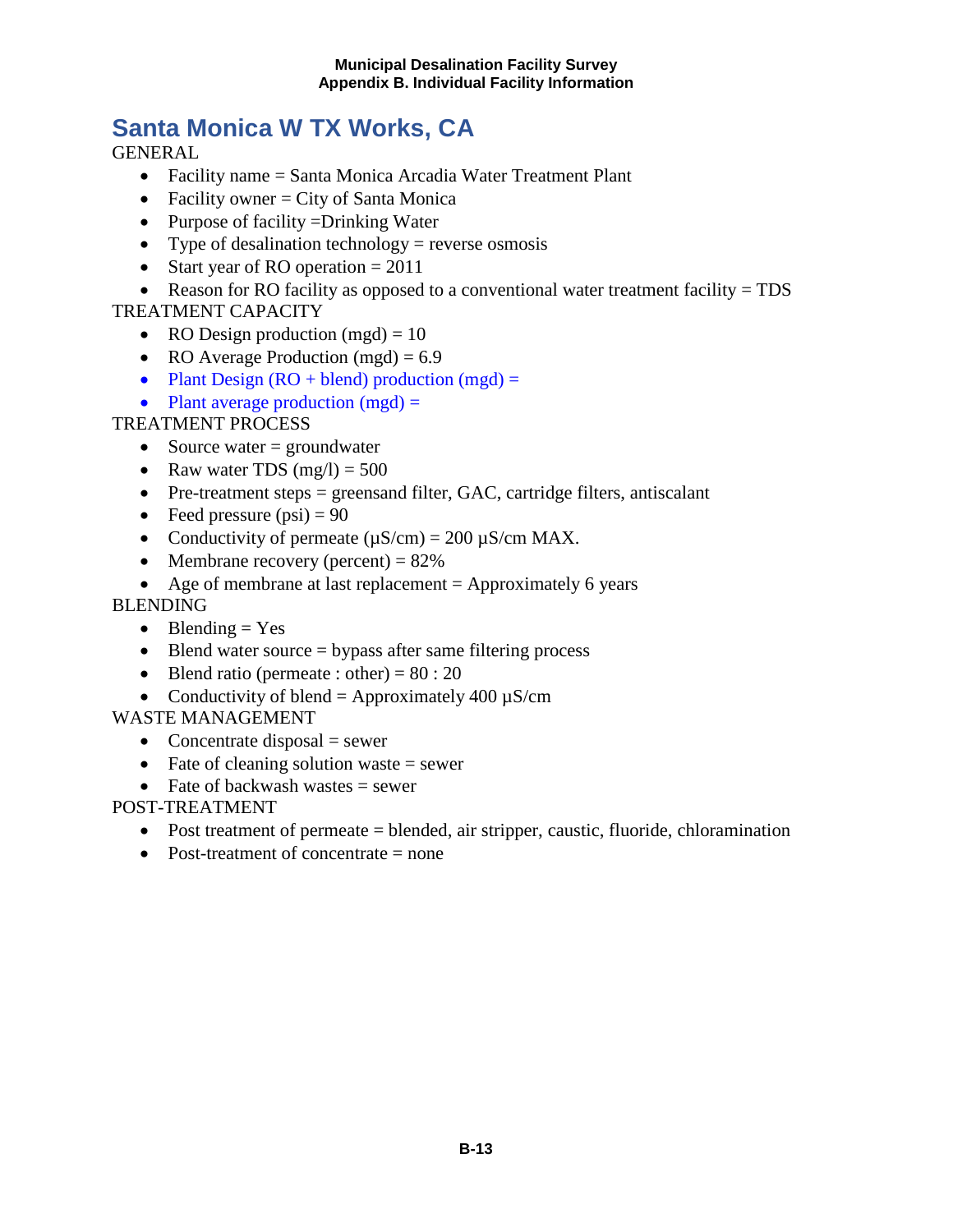## <span id="page-15-0"></span>**Signal Hill, CA**

GENERAL

- Name of Facility  $=$  Signal Hill WTP
- Facility owner  $=$  City of Signal Hill
- Purpose of facility  $=$  drinking water
- Type of technology  $=$  nanofiltration
- Start year of NF operation  $= 2017$
- Reason for NF treatment as opposed to conventional treatment  $=$  color TREATMENT CAPACITY
	- NF Design production  $(mgd) = 1.8$
	- NF Average Production (mgd) =  $0.9$  (running 1 of 2 skids)

## TREATMENT PROCESS

- Source water  $=$  groundwater
- Raw water TDS  $(mg/l) =$
- Feed pressure into NF  $(psi) = 77$
- Pretreatment  $= 25$  micron filter
- TDS of permeate  $(mg/l) =$
- Membrane recovery (percent)  $= 98$
- Age of membrane at last replacement  $=$  have original membrane

BLENDING

• Blending  $=$  no

WASTE MANAGEMENT

- Concentrate disposal  $=$  sanitary sewer
- Fate of cleaning wastewater  $=$  sewer

- Treatment of concentrate  $=$  none
- Post-treatment of concentrate = none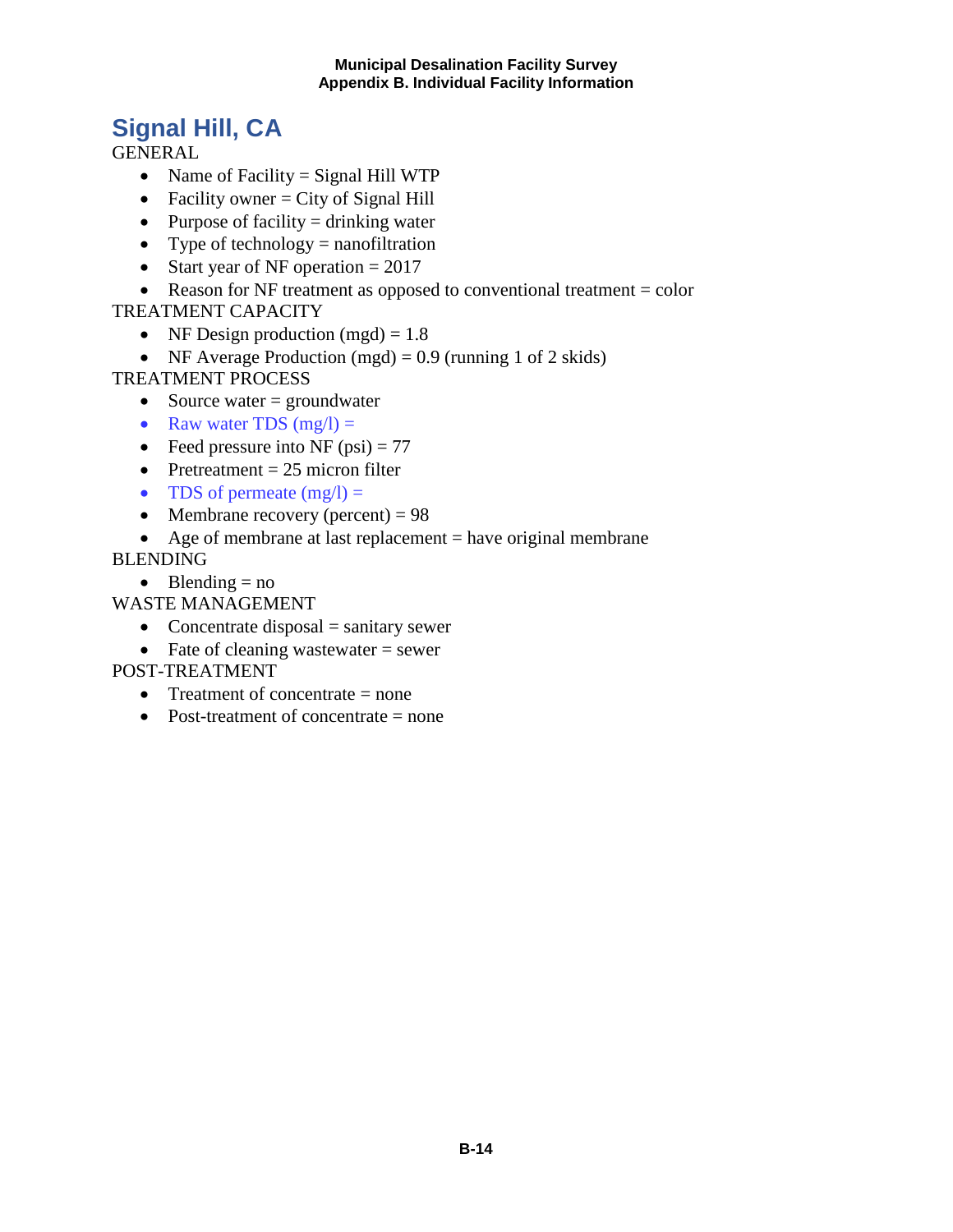## <span id="page-16-0"></span>**Wochholz Regional WRF, CA**

GENERAL

- Name of facility = Wochholz Regional WRF
- Facility owner = Yucaipa Valley Water District
- Purpose of facility  $= WRF$  reuse
- Type of technology  $=$  MF/reverse osmosis
- Start year of RO operation  $= 2017$
- Reason for RO facility as opposed to a conventional treatment facility  $=$  for reuse (landscape irrigation)

## TREATMENT CAPACITY

- RO Design production  $(mgd) = 2$
- RO average production  $(mgd) = 2$
- Plant Design production  $(mgd) = 8$
- Plant Average Production  $(mgd) = 4$

TREATMENT PROCESS

- Source water  $=$  groundwater
- Raw water TDS  $(mg/l) =$  depends; currently on well water
- Feed pressure to RO  $(psi) = 80$
- Pretreatment = antiscalant, cartridge filters, sulfuric acid,
- TDS of permeate  $(mg/l) = no$  target currently
- Membrane recovery (percent)  $= 80$
- Age of membrane at last replacement =

**BLENDING** 

- Blending  $=$  yes
- Blend water source  $=$  same, bypass goes through MF
- Blend ratio (permeate : other) =  $50:50$
- TDS of blend  $=$  no target currently

## WASTE MANAGEMENT

- Concentrate disposal  $=$  surface water via brine line
- Fate of cleaning wastewater  $=$  recirculate back to front of process

- Post treatment of permeate = blend, UV
- Post-treatment of concentrate  $=$  none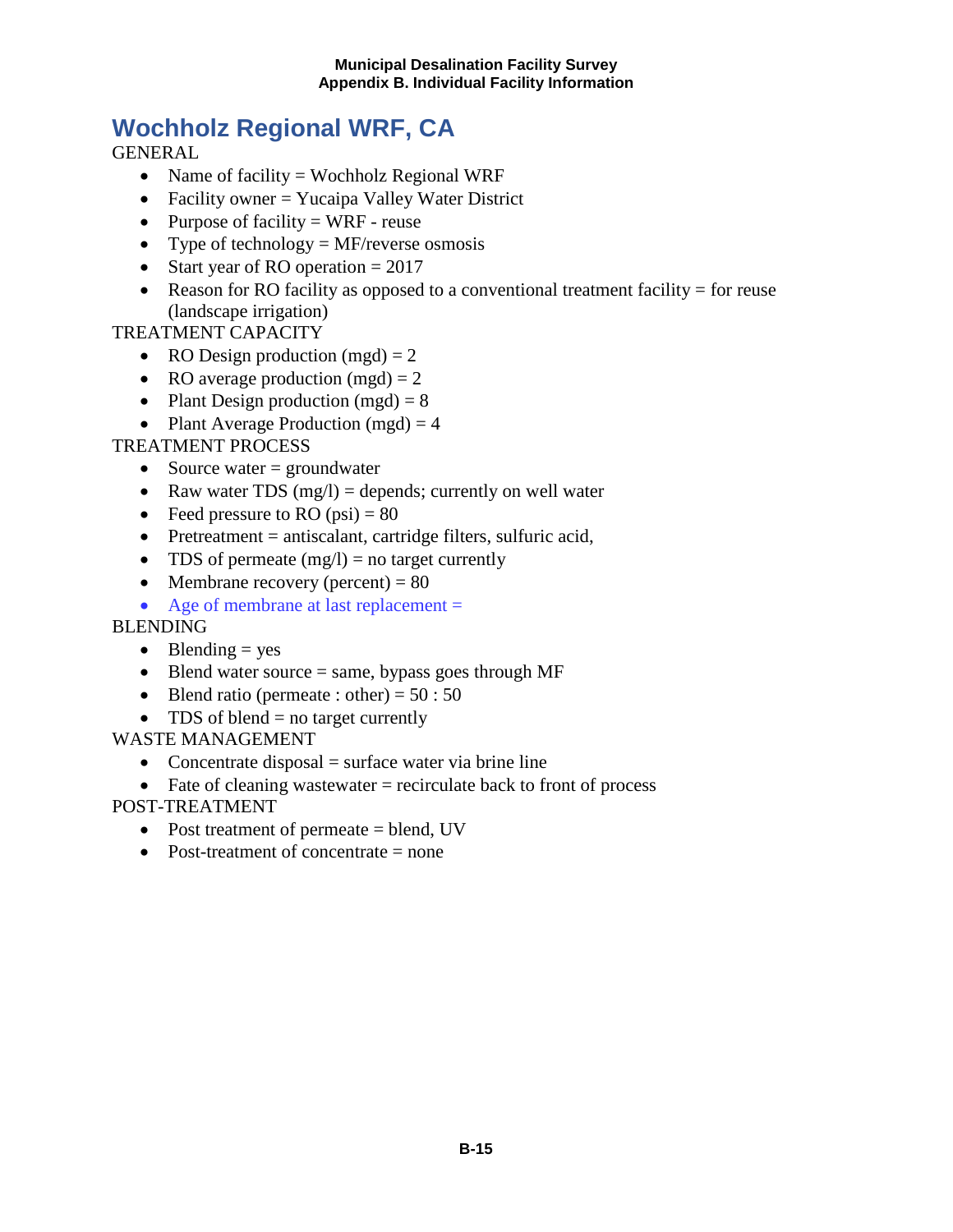## <span id="page-17-0"></span>**Arapahoe County Joint Water Purification Plant, CO**

**GENERAL** 

- Name of facility = Arapahoe County Joint Water Purification Plant (JWPP)
- Facility owner  $=$
- Purpose of facility  $=$  drinking water
- Type of technology = reverse osmosis
- Start year of RO operation  $= 2010$
- Reason for the RO facility as opposed to a conventional treatment facility  $=$
- Operational status  $=$  RO plant ran about 1 year; shut down due to selenium violation; will implement a biological Sn removal in 2019; currently running only an MF facility

TREATMENT CAPACITY

- RO Design production  $(mgd) = 9$
- RO Average Production (mgd) =
- Plant  $(RO + blend)$  design production  $(mgd) =$
- Plant average production  $(mgd)$  =

TREATMENT PROCESS

- Source water  $=$  groundwater
- Raw water TDS  $(mg/l) =$
- Feed pressure  $(psi)$  =
- Pretreatment steps =
- TDS of permeate  $(mg/l) =$
- Membrane recovery (percent)  $=$
- Age of membrane at last replacement =

BLENDING

- Blending  $=$  yes
- Blend water source  $=$  MF permeate
- Blend ratio (RO permeate : other) =  $50:50$
- TDS of blend  $=$

WASTE MANAGEMENT

- Concentrate disposal  $=$  discharge to surface water
- Fate of cleaning wastewater  $=$

- Post-treatment of permeate =
- Post-treatment of concentrate  $=$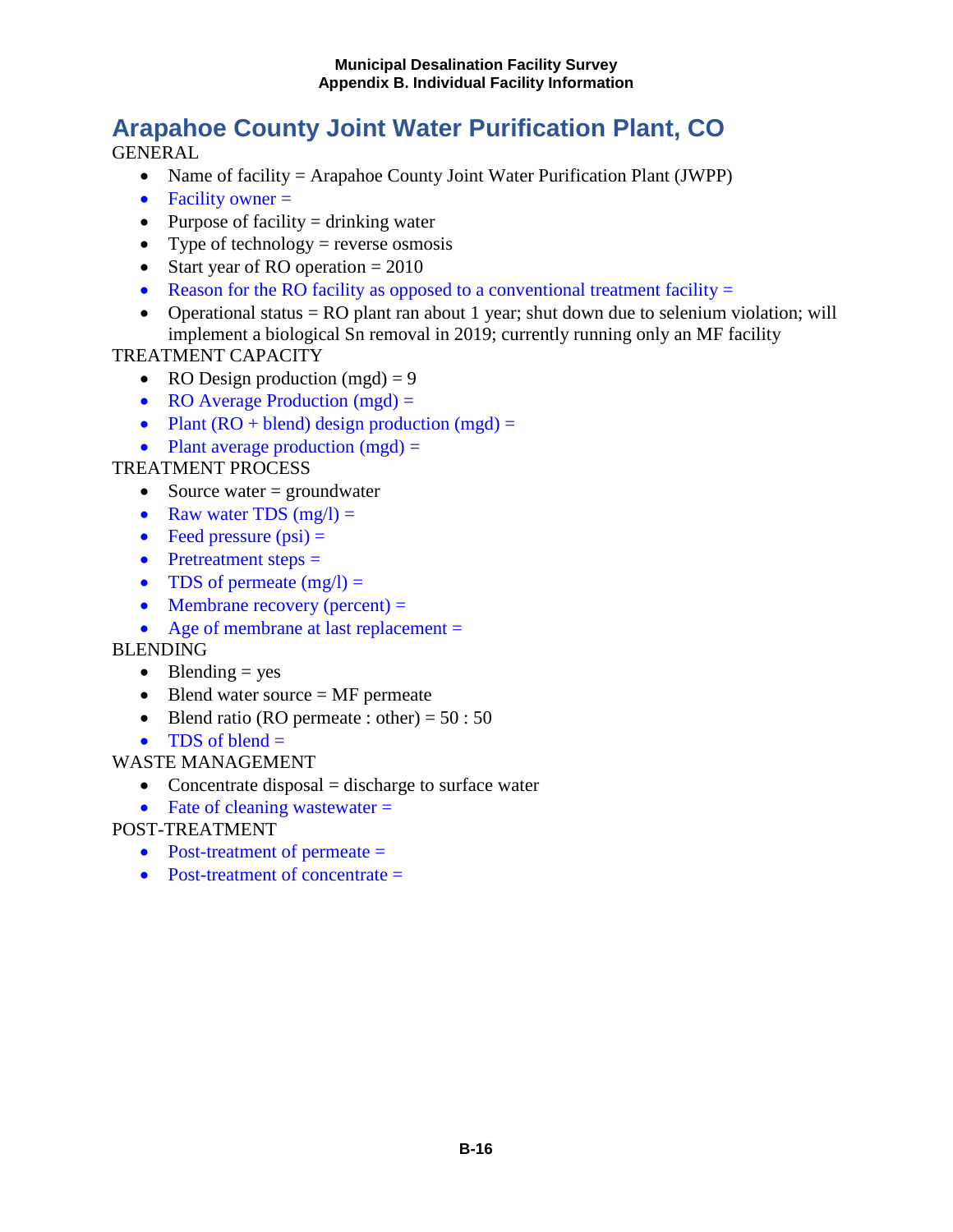## <span id="page-18-0"></span>**Northern WTP, CO**

GENERAL

- Facility name = Northern WTP
- Facility owner = East Cherry Creek Village
- Purpose of facility  $=$  drinking water
- Type of desalination technology = reverse osmosis
- Start year of RO operation  $= 2012$

• Reason for RO facility as opposed to conventional treatment = TDS, hardness TREATMENT CAPACITY

- RO Design production  $(mgd) = 7$
- RO average production  $(mgd) = 6.5$
- Plant design production  $(mgd) = 11$
- Plant average production  $(mgd) = 7.7$

## TREATMENT PROCESS

- Source water  $=$  groundwater
- Raw water TDS  $(mg/l) = 900 1100$
- Feed pressure to RO  $�i) = 140-170$
- Pretreatment steps  $=$  cartridge filtration, antiscalant
- TDS of permeate  $(mg/l) =$
- Membrane recovery (percent)  $= 75\%$
- Age of membrane at last replacement  $=$  low pressure membranes are original; one replacement on one high pressure skid

#### **BLENDING**

- Blending  $=$  yes
- Blend Water source  $=$  bypass (UV treated)
- Blend ratio (permeate : other) =  $70:30$
- TDS of blend  $= 250 300$

## WASTE MANAGEMENT

- Concentrate disposal  $=$  deep well injection
- Fate of cleaning wastewater  $=$

- Post-treatment of permeate = disinfection (sodium hypochlorite) pH adjustment (caustic)
- Post-treatment of concentrate = none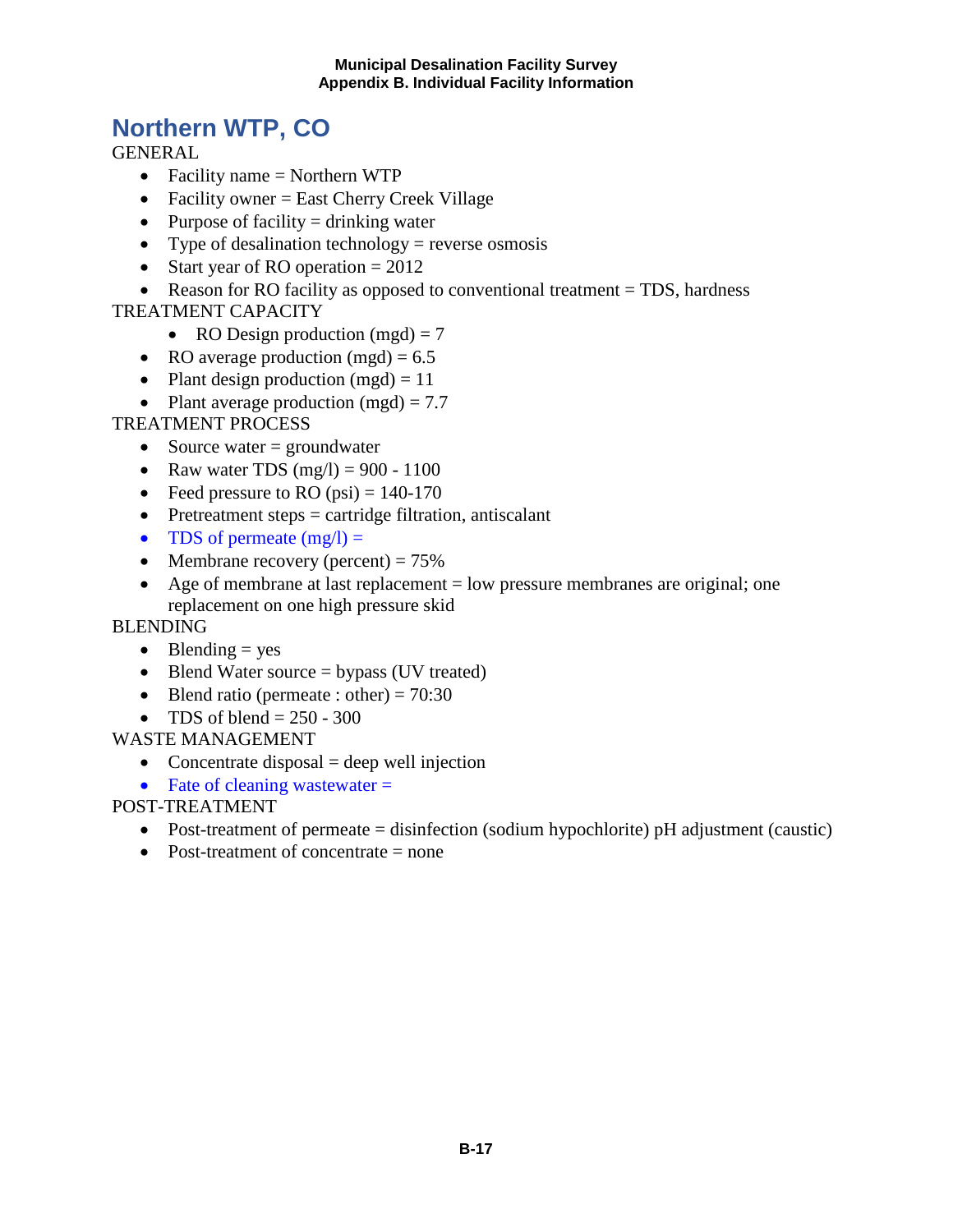## <span id="page-19-0"></span>**Sterling, CO**

**GENERAL** 

- Facility name = City of Sterling WTF
- Facility owner  $=$  City of Sterling
- Purpose of facility  $=$  drinking water
- Type of technology = reverse osmosis
- Start year of RO operation  $= 2013$
- Reason for treatment = TDS, uranium, hardness

## TREATMENT CAPACITY

- RO Design production  $(mgd) = 9.6$
- RO Average Production (mgd)  $=$  4
- Plant Design production  $(mgd) =$
- Plant average production  $(mgd) =$

## TREATMENT PROCESS

- Source water  $=$  groundwater
- Raw water conductivity  $(\mu S/cm) = 700 1900$
- Feed pressure to RO  $�i) = 112-130$
- Pretreatment  $= 25$  micron filter, antiscalant
- TDS of permeate  $(mg/l) =$
- Membrane recovery (percent)  $= 82\%$
- Age of membrane at last replacement =

## BLENDING

- Blending  $=$  yes
- Blend water source  $=$  groundwater, same wells except for one that only goes to the RO; filtered at 1 micron
- Blend ratio  $= 80 : 20$
- TDS of blend  $=$
- WASTE MANAGEMENT
	- Concentrate disposal  $=$  deep well injection; portion to sewer
	- Fate of cleaning wastewater  $=$

- Post-treatment of permeate = bioscrub to remove odor, stabilization, disinfection, pH adjustment
- Post-treatment of concentrate  $= 25\mu$  screen, antiscalant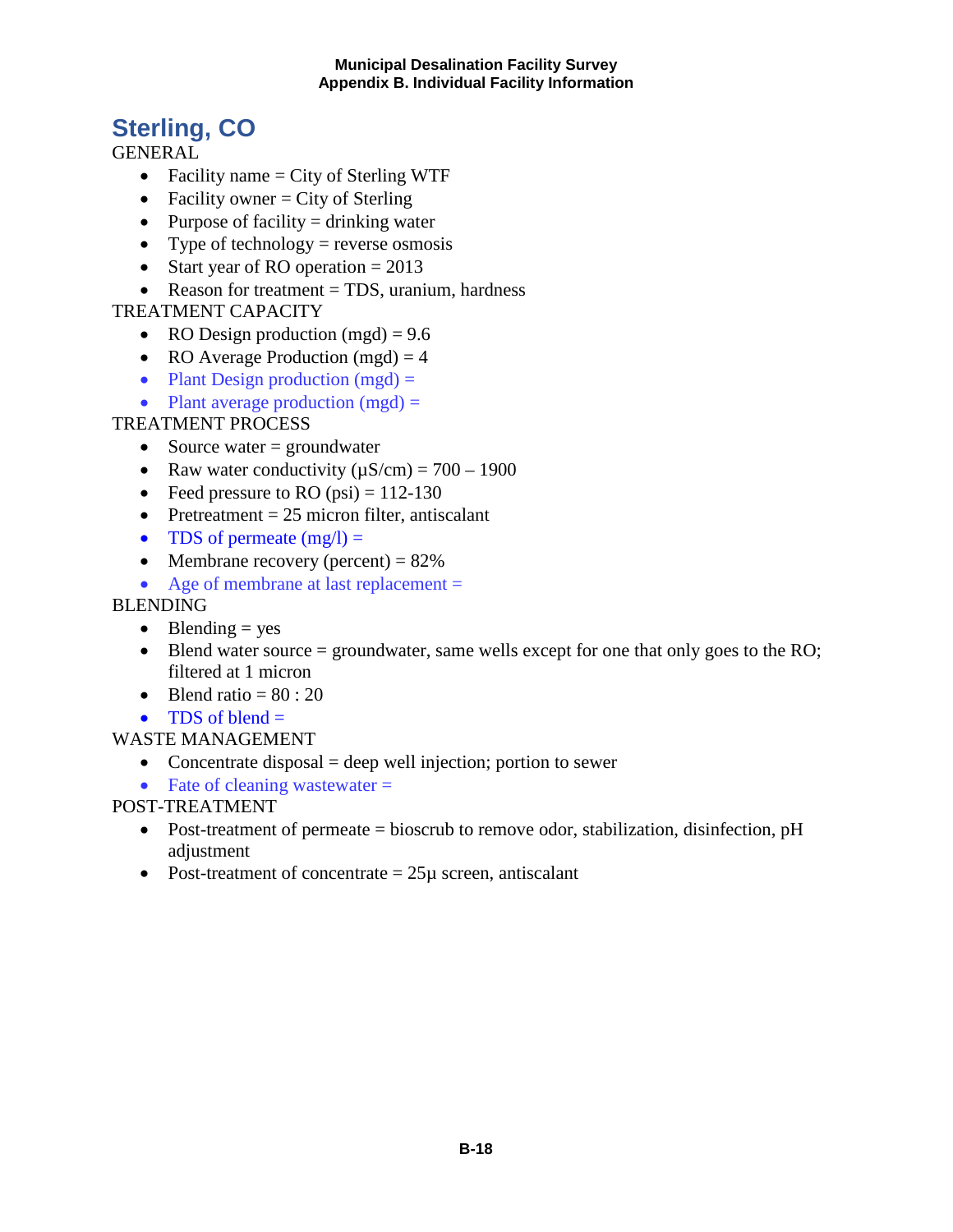## <span id="page-20-0"></span>**Babcock Ranch Water, FL**

**GENERAL** 

- Name of facility = Babcock Ranch Water
- Facility owner = BRW Utilities
- Purpose of facility  $=$  drinking water
- Type of technology  $=$  nanofiltration
- Start year of NF operation  $= 2017$

• Reason for NF facility as opposed to a conventional treatment facility  $=$  hardness, color TREATMENT CAPACITY

- NF Design production  $(mgd) = 0.25$
- NF average production  $(mgd) =$
- Plant Design production  $(mgd)$  =
- Plant Average Production  $(mgd)$  =

## TREATMENT PROCESS

- Source water  $=$  groundwater
- Raw water conductivity  $(\mu S/cm) = 800-950$
- Feed pressure  $(psi) = 108-117$
- Pretreatment = antiscalant, cartridge filters, sulfuric acid,
- TDS of permeate  $(mg/l) = 200-250$ , depends on wells
- Membrane recovery (percent)  $= 84\%$
- Age of membrane at last replacement = had to replace original membrane due to super chlorination incident at start-up

## **BLENDING**

- Blending  $=$  yes
- Blend water source  $=$  raw water bypass
- Blend ratio (permeate : other)  $=$   $\sim$  8 : 1
- Target TDS of blend  $=$

## WASTE MANAGEMENT

- Concentrate disposal  $=$  combined with effluent from WWTP; goes to pond, used for irrigation
- Fate of cleaning wastewater  $=$  same; haven't cleaned yet

- Post treatment of permeate = blending, degasification, disinfection, caustic, CO2
- Post-treatment of concentrate = none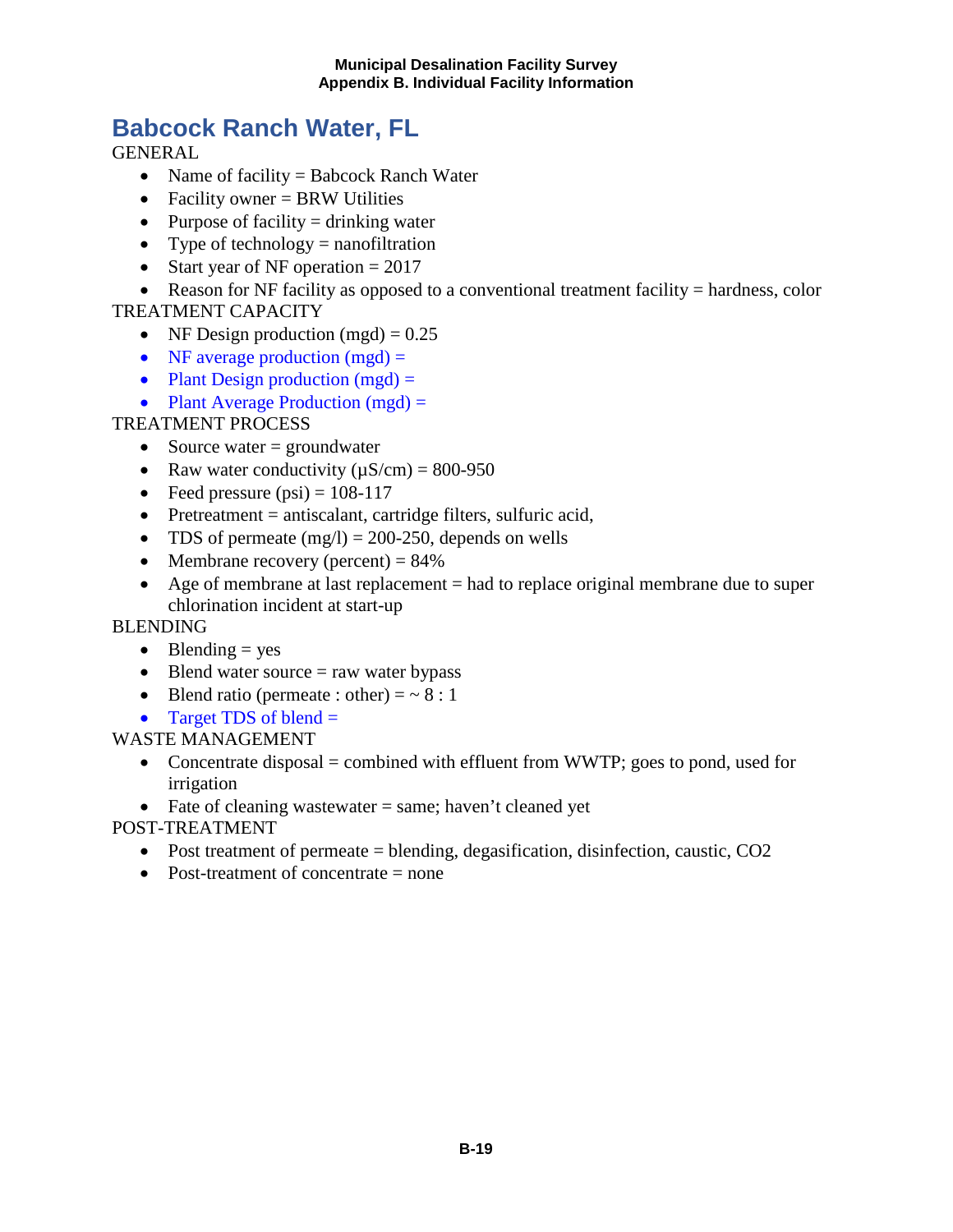## <span id="page-21-0"></span>**City of Deerfield Beach, FL**

**GENERAL** 

- Facility name  $=$  City of Deerfield Beach West WTP
- Facility owner  $=$  City of Deerfield Beach
- Purpose of facility  $=$  drinking water
- Type of desalination technology  $=$  NF and reverse osmosis
- Start year of RO operation  $= 2012$  (for RO)
- Reason for RO facility as opposed to conventional treatment =

## TREATMENT CAPACITY

- RO Design production  $(mgd) = 3$
- RO average production  $(mgd) =$
- Plant design  $(RO + NF)$  production  $(mgd) = 14.5$   $(RO = 3, NF = 11.5)$
- Plant average production  $(mgd)$  =

## TREATMENT PROCESS

- Source water  $=$  groundwater and NF concentrate (up to 30%)
- Raw water conductivity  $(\mu S/cm) = 1800-2000$
- Feed pressure to RO (psi) =  $186-210$  (high level where less NF concentrate in feed)
- Pretreatment steps = acid, antiscalant, cartridge filter  $(5\mu)$
- TDS of permeate  $(mg/l) =$
- Membrane recovery (percent)  $= 78\%$
- Age of membrane at last replacement = no replacement yet on RO

## BLENDING

- Blending of permeate  $=$  no bypass blending; blend with NF permeate
- Blend Water source  $=$  NF permeate
- Blend ratio (permeate : other) =  $3:11.5$
- TDS of blend  $=$

WASTE MANAGEMENT

- Concentrate disposal  $=$  deep well injection
- Fate of cleaning waste  $=$  sanitary sewer

- Post-treatment of RO permeate = orthophosphate, caustic, chlorine
- Post-treatment of concentrate = none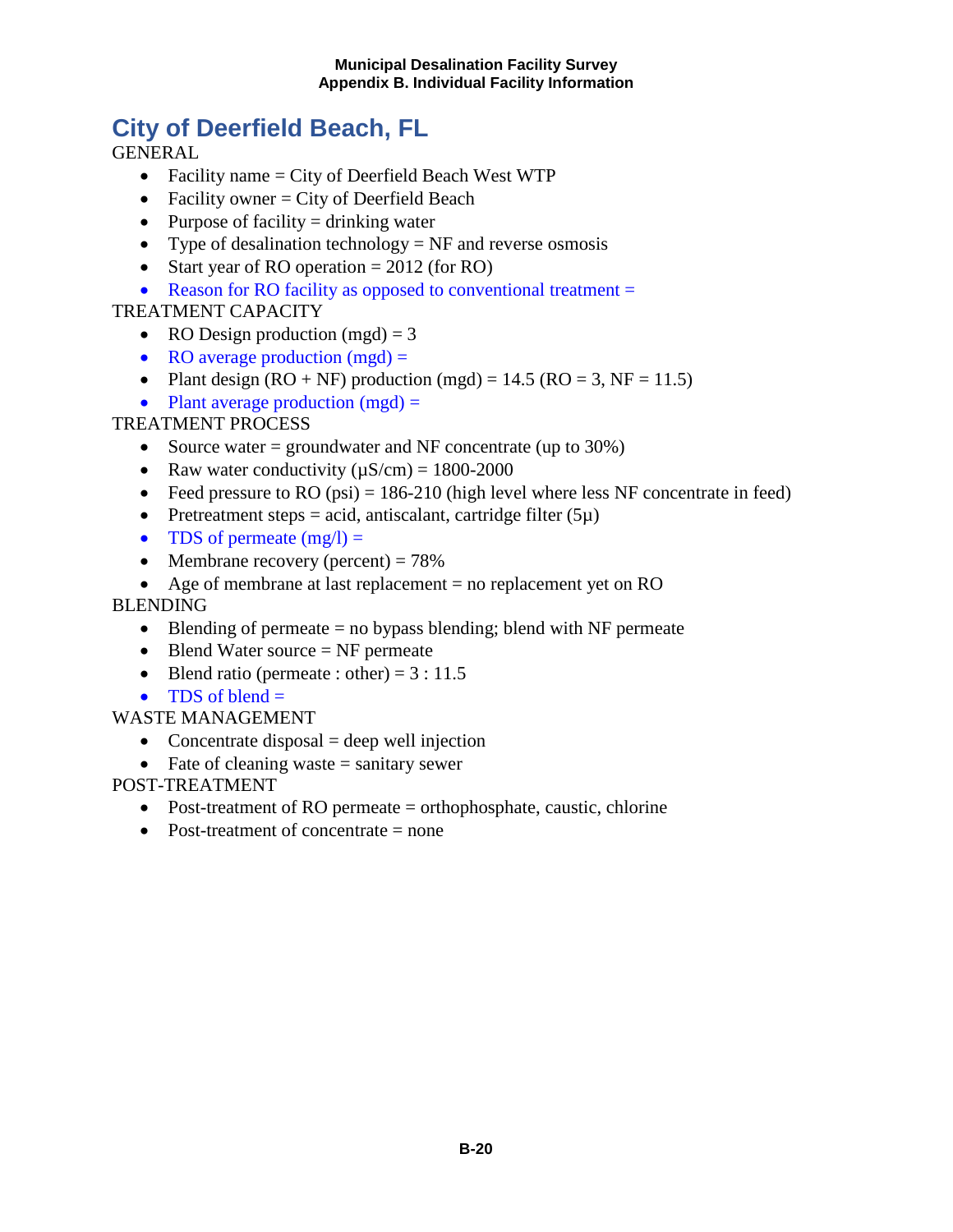## <span id="page-22-0"></span>**City of Labelle, FL**

**GENERAL** 

- Name of facility  $=$  City of Labell WTP
- Facility owner  $=$  City of Labelle
- Purpose of facility  $=$  drinking water
- Type of technology = reverse osmosis
- Start year of RO operation  $= 2014$
- Reason for RO facility as opposed to conventional treatment  $=$  previously out of compliance with THMs, etc.; new source water requires TDS removal

TREATMENT CAPACITY

- RO Design production (mgd)  $= 1.5$
- RO Average Production (mgd)  $= 0.75$
- Plant (RO + blend) Design production (mgd) =  $1.68$
- Plant average production  $(mgd) =$

TREATMENT PROCESS

- Source water  $=$  groundwater
- Raw water conductivity ( $\mu$ S/cm) = depends on which of 2 wells used; 3400 & 4300
- Pretreatment steps  $=$  antiscalant, cartridge filters
- Feed pressure  $(psi) = 150-160$
- TDS of permeate  $(mg/l) = <100$
- Membrane recovery (percent)  $= 70\%$
- Age of membrane at last replacement = on original membranes

## **BLENDING**

- Blending  $=$  yes
- Blend water source  $=$  raw water
- Blend ratio (permeate : other) =  $10-12\%$
- Conductivity of blend  $= 700 \mu$ S/cm

## WASTE MANAGEMENT

- Concentrate disposal  $=$  deep well injection
- Fate of cleaning wastewater  $=$

- Post-treatment of permeate = degasification (for H2S), chlorine, fluoride
- Post-treatment of concentrate = none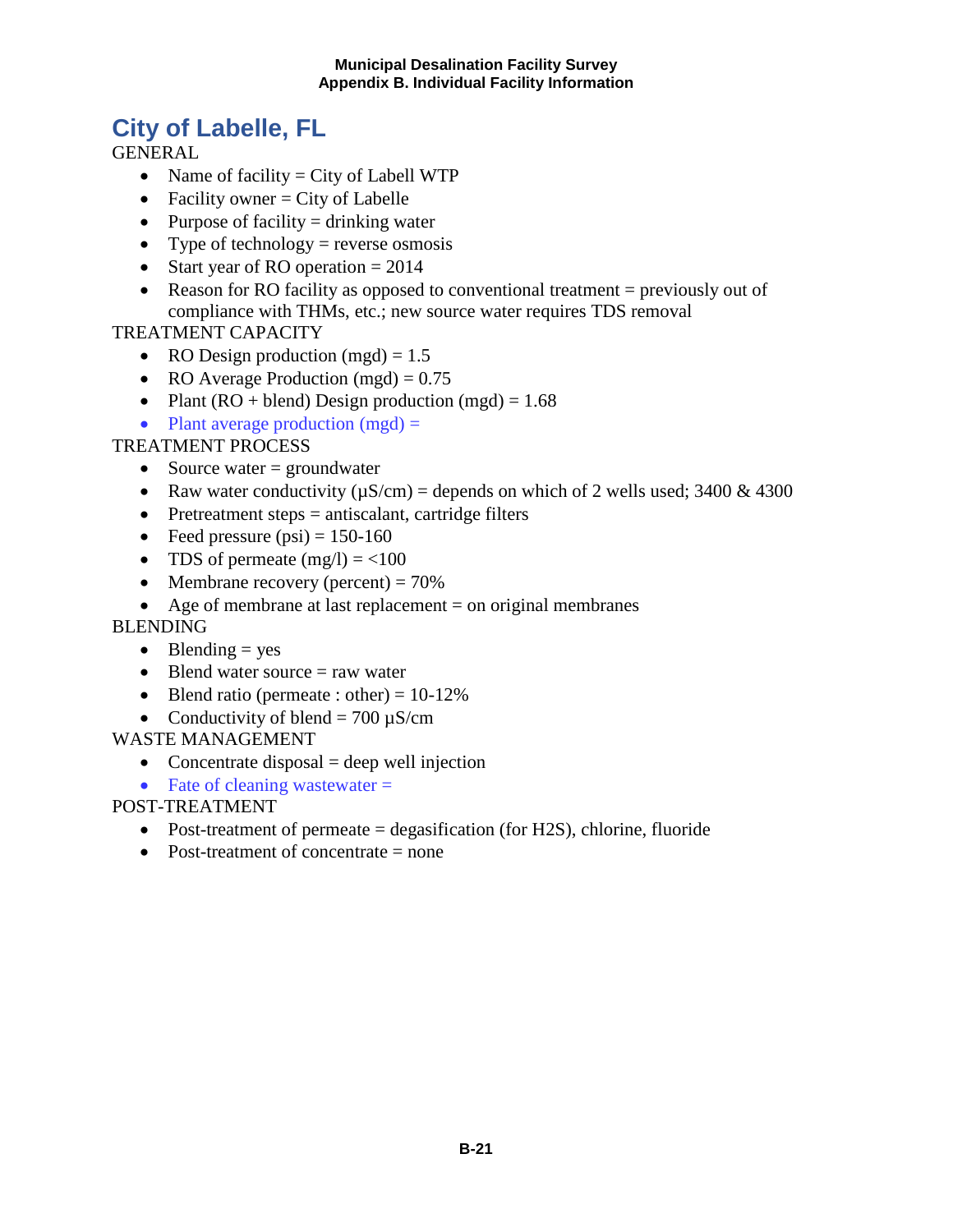## <span id="page-23-0"></span>**Clearwater RO Plant #2, FL**

**GENERAL** 

- Name of facility = RO Plant  $#2$
- Facility owner  $=$  City of Clearwater
- Purpose of facility  $=$  drinking water
- Type of technology = reverse osmosis
- Start year of RO operation  $= 2015$
- Reason for RO facility as opposed to a conventional treatment facility = TDS, iron, hardness

## TREATMENT CAPACITY

- RO Design production  $(mgd) = 6.25$
- RO average production (mgd) = 2.5 (original design flaw led to serious scaling early on; now operating 1 skid; in a redesign phase – RFQs)
- Plant Design production  $(mgd) =$
- Plant Average Production  $(mgd)$  =

## TREATMENT PROCESS

- Source water  $=$  groundwater
- Raw water TDS  $(mg/l) = 2800-4500$  (dependent on well mix)
- Feed pressure  $(psi) = 180-190$
- Pretreatment  $=$  antiscalant, cartridge filters
- TDS of permeate  $(mg/l) =$
- Membrane recovery (percent)  $= 80$
- Age of membrane at last replacement  $=$  design flaw led to scaling issue early on with damage to some membranes; still using original membranes on operating skid

BLENDING

- Blending  $=$  yes
- $\bullet$  Blend water source = surficial aquifer
- Blend ratio (permeate : other)  $=$
- TDS of blend  $=$

WASTE MANAGEMENT

- Concentrate disposal  $=$  deep well injection
- Fate of cleaning wastewater  $=$  sanitary sewer
- POST-TREATMENT
	- Post treatment of permeate = ozone (sulfide removal), chloramination, caustic
	- Post-treatment of concentrate  $=$  none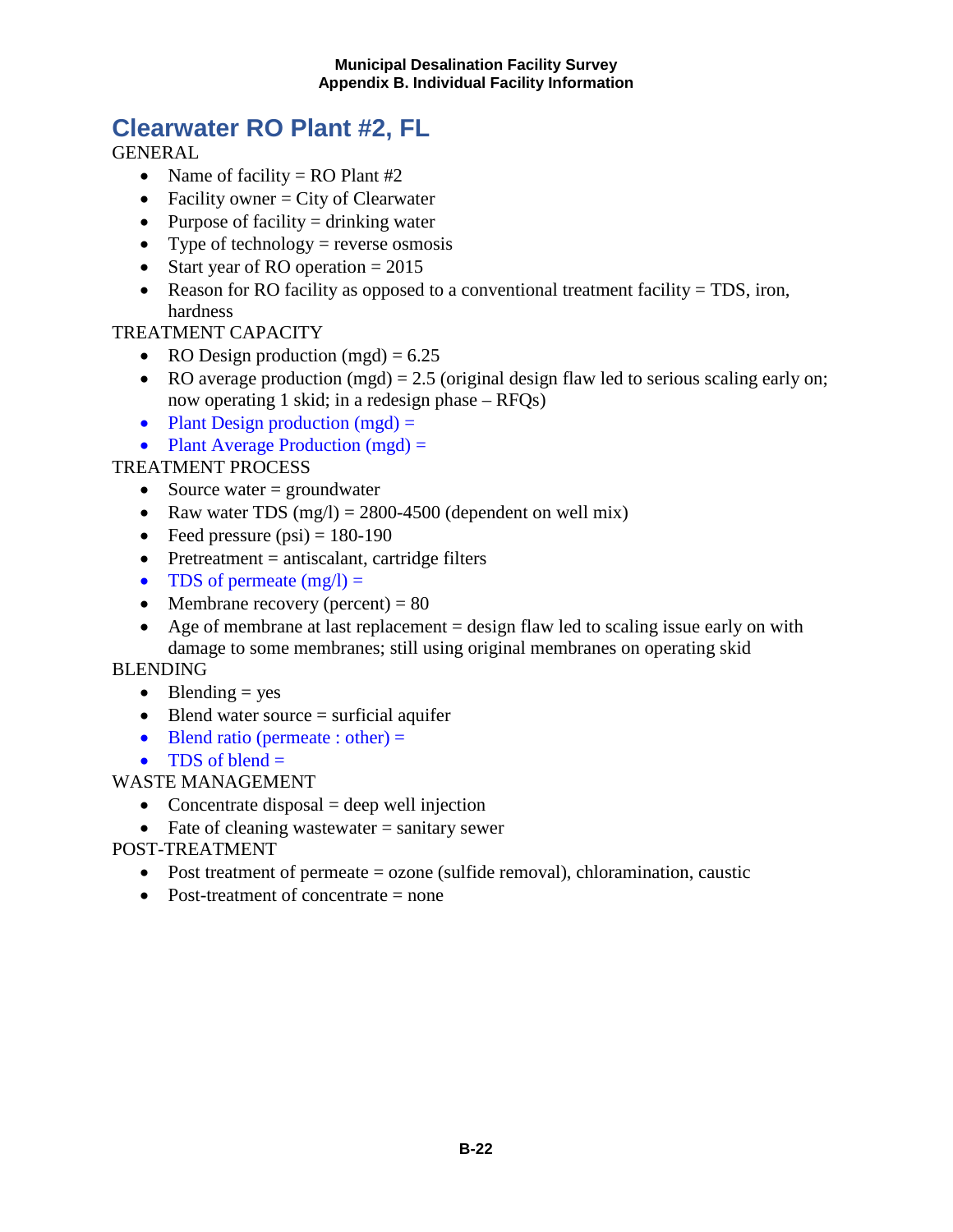## <span id="page-24-0"></span>**Coral Springs, FL**

GENERAL

- Name of Facility = Coral Springs RO WTP
- Facility owner = Coral Springs Improvement District
- Purpose of facility  $=$  drinking water
- Type of technology = reverse osmosis
- Start year of RO operation  $= 2016$

• Reason for RO facility as opposed to conventional treatment = better water quality TREATMENT CAPACITY

- RO Design production  $(mgd) = 6.75$
- RO Average Production (mgd)  $=$   $\sim$  4
- Plant Design production  $(mgd)$  =
- Plant average production  $(mgd)$  =

## TREATMENT PROCESS

- Source water  $=$  groundwater
- Raw water TDS  $(mg/l) = 600-700$
- Feed pressure to RO  $(psi) = 93-105$
- Pretreatment  $=$  sand strainer, cartridge filter, antiscalant
- TDS of permeate  $(mg/l) = 20-45$
- Membrane recovery (percent)  $= 85\%$
- Age of membrane at last replacement  $=$  on original membranes

## BLENDING

- Blending  $=$  yes
- Blend water source  $=$  raw water bypass after sand strainer and cartridge filters
- Blend ratio (permeate : other) =  $85-92 : 8-15$
- TDS of blend  $= 140$

## WASTE MANAGEMENT

- Concentrate disposal  $=$  to tail end of WWTP for deep well injection
- Fate of cleaning wastewater  $=$  same; just did first cleaning

- Post-treatment of permeate =
- Post-treatment of concentrate  $=$  none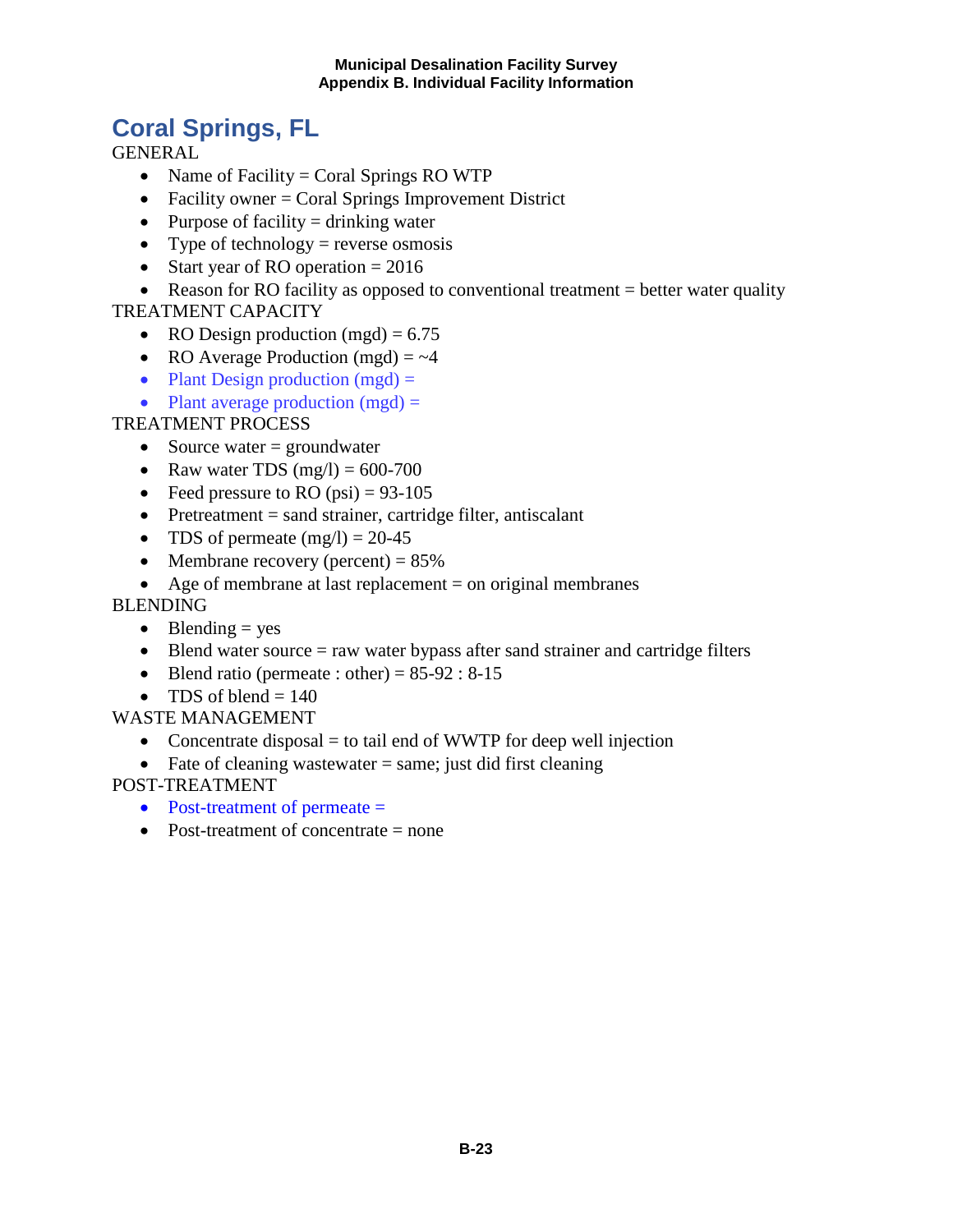## <span id="page-25-0"></span>**Dania Beach, WTP FL**

**GENERAL** 

- Name of facility = Dania Beach WTP
- Facility owner  $=$  City of Dania Beach
- Purpose of facility  $=$  drinking water
- Type of technology  $=$  nanofiltration
- Start year of NF operation  $= 2012$
- Reason for NF facility as opposed to a conventional treatment facility  $=$  iron removal, softening

## TREATMENT CAPACITY

- NF Design production  $(mgd) = 2.0$
- NF Average Production (mgd)  $= 1.0$
- Plant Design (NF + blend) production (mgd) =  $5$
- Plant average production  $(mgd) = 2.2$

## TREATMENT PROCESS

- Source water = purchased from Broward County Large User System
- Raw water TDS  $(mg/l) = 400$
- Pretreatment steps  $=$  sulfuric acid 93%, antiscalant
- Feed pressure  $(psi) = 42$
- TDS of permeate  $(mg/l) = 50-60$
- Membrane recovery (percent)  $= 90\%$
- Age of membrane at last replacement  $=$  on original elements; cleaning cycle is  $18-24$ months

## BLENDING

- Blending  $=$  yes
- Blend water source  $=$  bypass
- Blend ratio (permeate : other) =  $2:3$
- TDS of blend  $= 130-150$

## WASTE MANAGEMENT

- Concentrate disposal  $=$  sanitary sewer
- Fate of cleaning wastewater=
- POST-TREATMENT
	- Post-treatment of permeate =
	- Post-treatment of concentrate =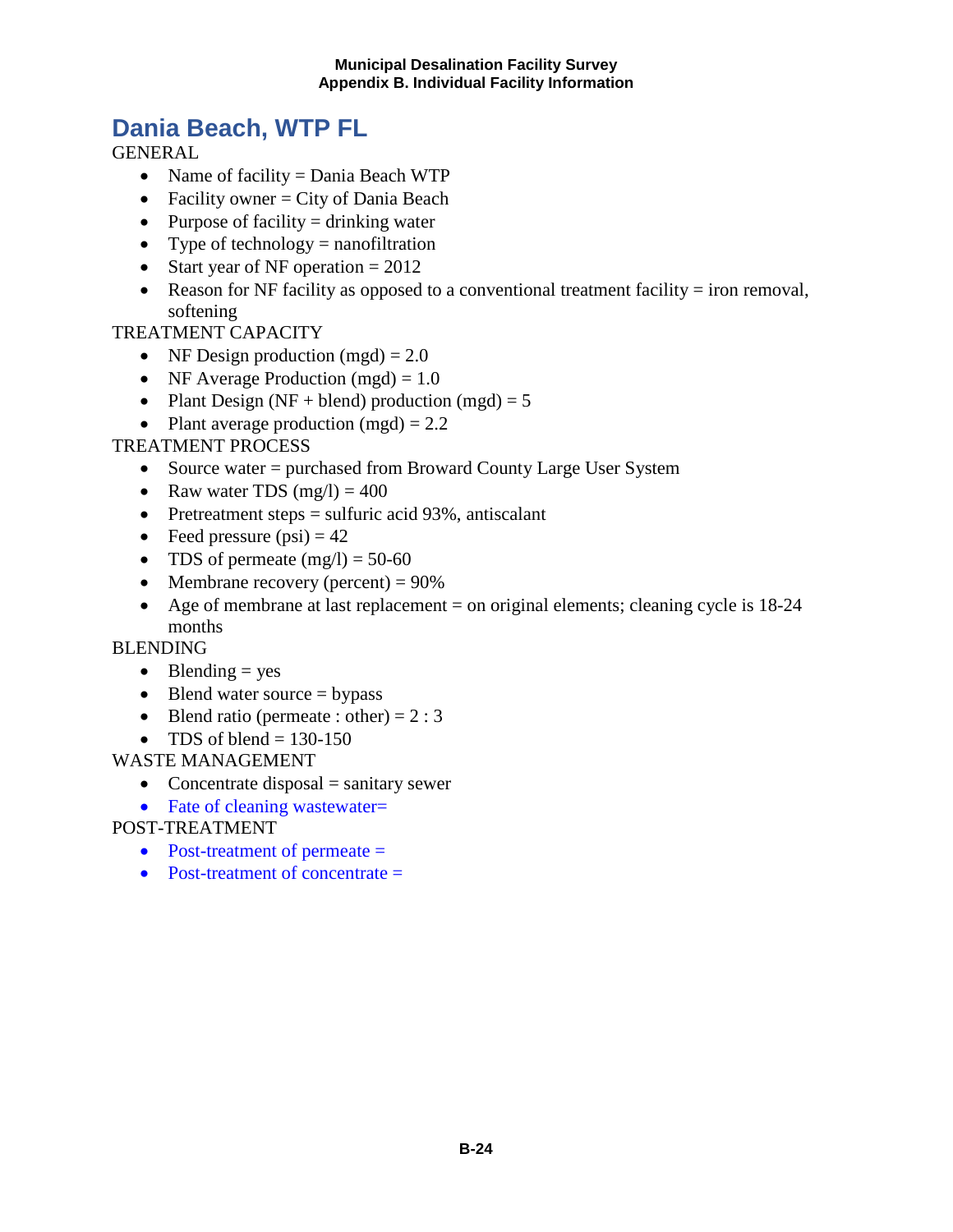## <span id="page-26-0"></span>**Green Meadows, Fl**

**GENERAL** 

- Name of facility = Green Meadows WTP
- Facility owner  $=$  Lee County Utilities
- Purpose of facility  $=$  drinking water
- Type of technology = reverse osmosis
- Start year of NF operation  $= 2018$
- Reason for treatment = Plant expansion  $\&$  replacement of old existing facility

TREATMENT CAPACITY

- RO Design production  $(mgd) = 7.5$
- RO Average Production (mgd) = New plant, not on line yet.
- Plant Design ( $RO + blend$ ) production (mgd) This will vary, blending will be with IX and RO treated water.
- Plant average production  $(mgd) = New plant$ , not on line yet.

TREATMENT PROCESS

- Source water  $=$  groundwater
- Raw water TDS  $(mg/l) = 1860$
- Feed pressure (psi)? 167
- Pretreatment = sand filter, cartridge filter, antiscalant, acid
- Target TDS of permeate (mg/l) 35.8
- Membrane recovery (percent) 85%
- Age of membrane at last replacement  $=$  New plant

**BLENDING** 

- Blending  $=$  yes
- Blend water source  $=$  bypass and IX treated surficial water
- Blend ratio (permeate : other) = roughly  $9:6$
- Target TDS of blend? 223 mg/l

WASTE MANAGEMENT

- Concentrate disposal  $=$  deep well injection
- Fate of cleaning waste  $=$  deep well injection
- Fate of backwash waste Deep Injection Well

- Post-treatment of permeate Sulfuric acid, degasification, disinfection (chlorine  $\&$ ammonia) pH control (caustic soda), fluoride, and corrosion inhibitor
- Post-treatment of concentrate  $=$  none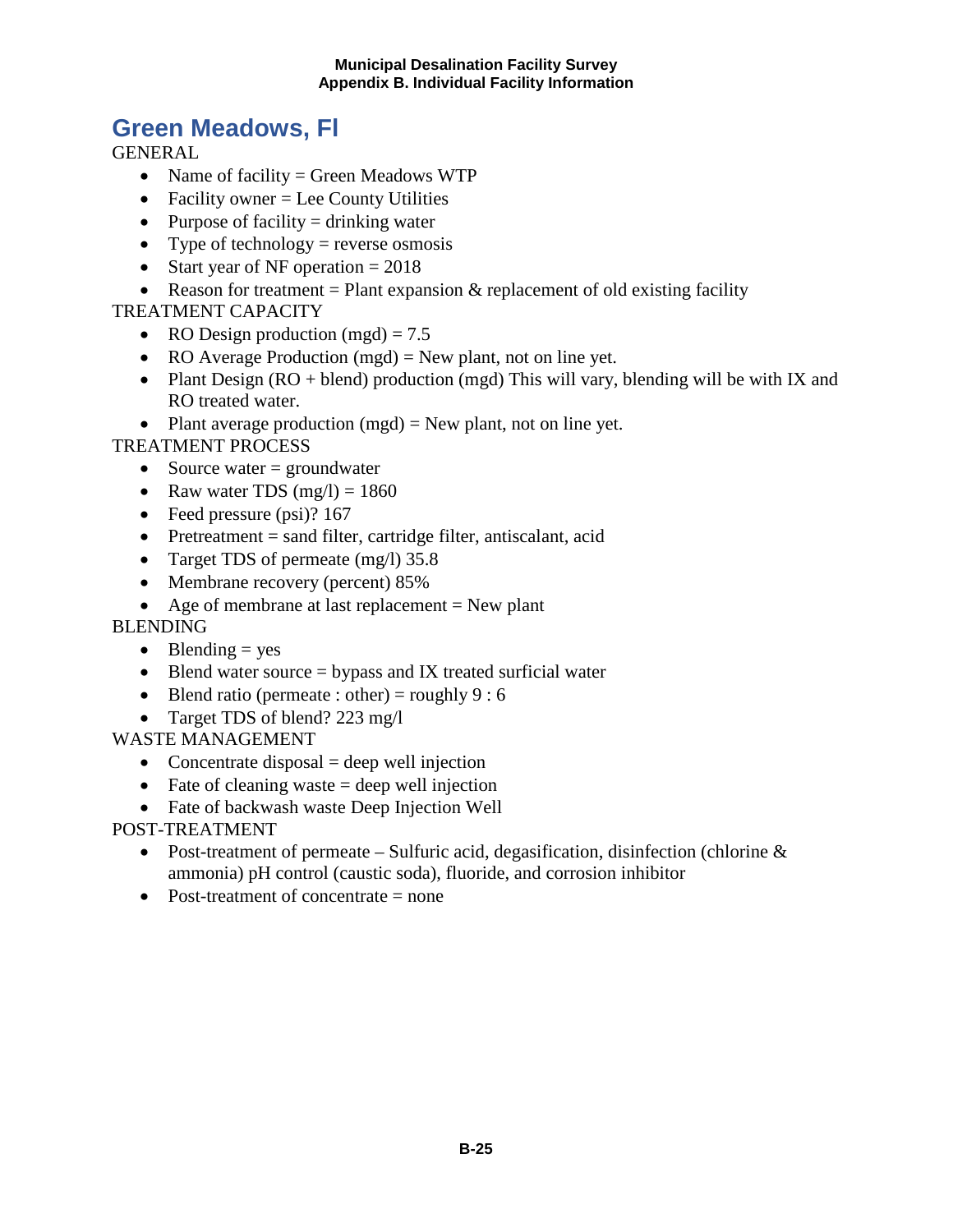## <span id="page-27-0"></span>**Hialeah RO WTP, FL**

**GENERAL** 

- Name of facility = Hialeah RO WTP
- Facility owner  $=$  City of Hialeah
- Purpose of facility  $=$  drinking water
- Type of technology = reverse osmosis
- Start year of RO operation = 2013
- Reason for RO facility as opposed to conventional treatment =

## TREATMENT CAPACITY

- RO Design production (mgd) =  $7.5$
- RO Average Production (mgd) =

TREATMENT PROCESS

- Source water  $=$  groundwater
- Raw water conductivity  $(\mu S/cm) = 5000-5500$
- Feed pressure to RO  $(psi) = 180-194$
- Pretreatment = acid, antiscalant, cartridge filters
- TDS of permeate  $(mg/l) =$
- Membrane recovery (percent)  $= 80\%$
- Age of membrane at last replacement  $=$  still have original membranes

BLENDING

• Blending of permeate  $=$  no

WASTE MANAGEMENT

- Concentrate disposal  $=$  deep well injection
- Fate of cleaning waste  $=$  deep well injection

- Post-treatment of permeate  $=$  lime, caustic, chlorine
- Post-treatment of concentrate  $=$  none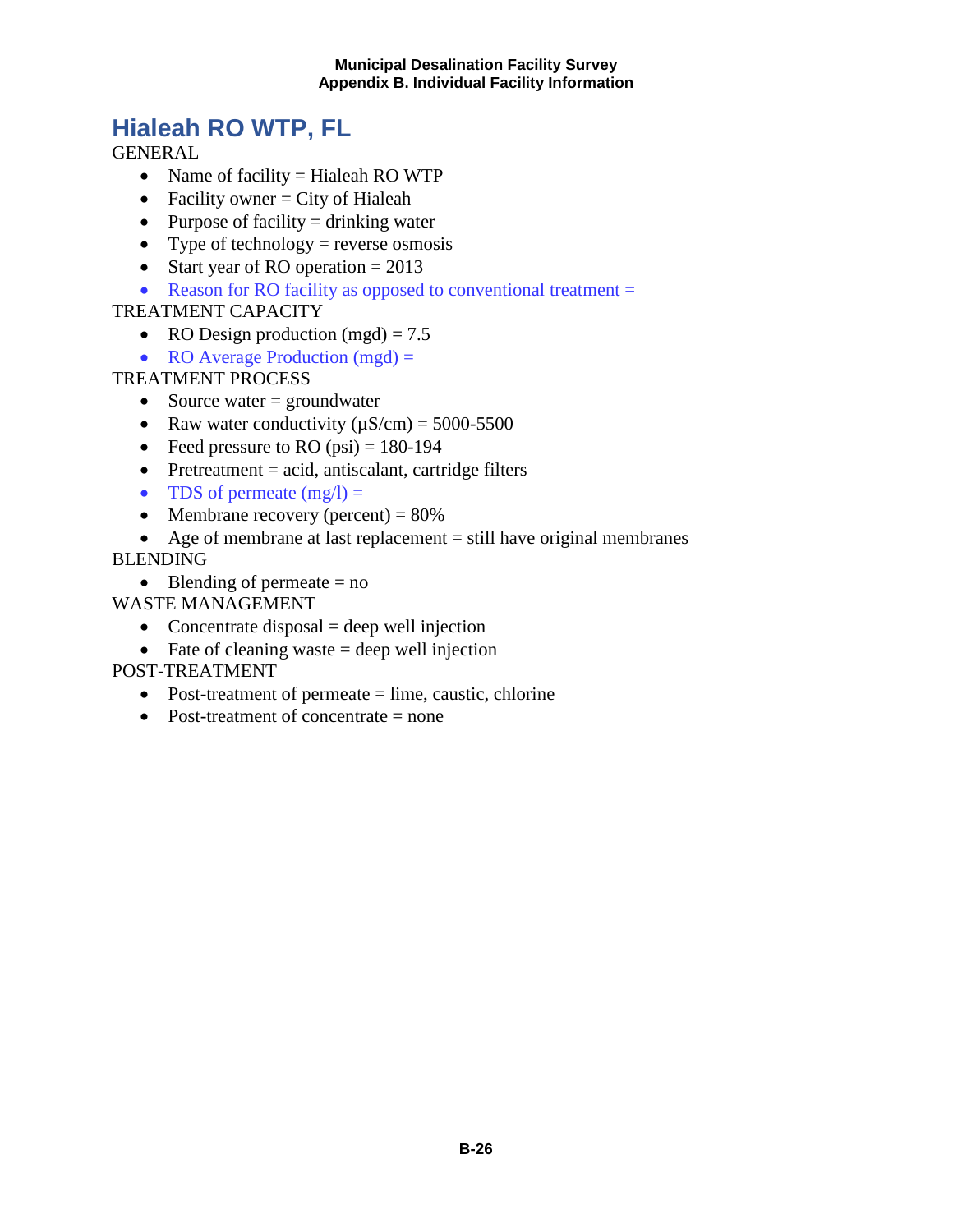## <span id="page-28-0"></span>**Hood Road Membrane Water Plant – NF, FL**

**GENERAL** 

- Facility name = Hood Road Membrane Water Plant
- Facility owner = Seacoast Water Authority
- Purpose of facility  $=$  drinking water
- Type of desalination technology  $=$  nanofiltration
- Start year of NF operation  $= 2015$
- Reason for NF facility as opposed to conventional treatment = replace lime softening (an RO facility also opened at the same location)

TREATMENT CAPACITY

- NF Design production  $(mgd) = 26$
- NF average production (mgd) = varies with demand; at higher demand, NF portion is greater; 17.5
- Plant design production (mgd) =  $29.5$  (3.5 RO and 26 NF)
- Plant average production  $(mgd)$  = varies with demand

TREATMENT PROCESS

- Source water = surficial groundwater
- Raw water conductivity  $(\mu S/cm) = 800$
- Feed pressure to NF  $(psi) = 95$
- Pretreatment steps = sand filter, antiscalant, cartridge filters, acid (sulfuric)
- Conductivity permeate  $(\mu S/cm) = 350$
- Membrane recovery (percent)  $= 80\%$
- Age of membrane at last replacement  $=$  on original membranes

## BLENDING

• Blending  $=$  no raw water blend

## WASTE MANAGEMENT

- Concentrate disposal = irrigation (blended with WWTP effluent); when not possible, disposal is to deep well injection
- Fate of cleaning and backwash waste  $=$  sewer

- Post-treatment of permeate = degassing, disinfection (chloramination), pH adjustment (caustic), corrosion inhibitor (phosphate)
- Post-treatment of concentrate = blend with WWTP effluent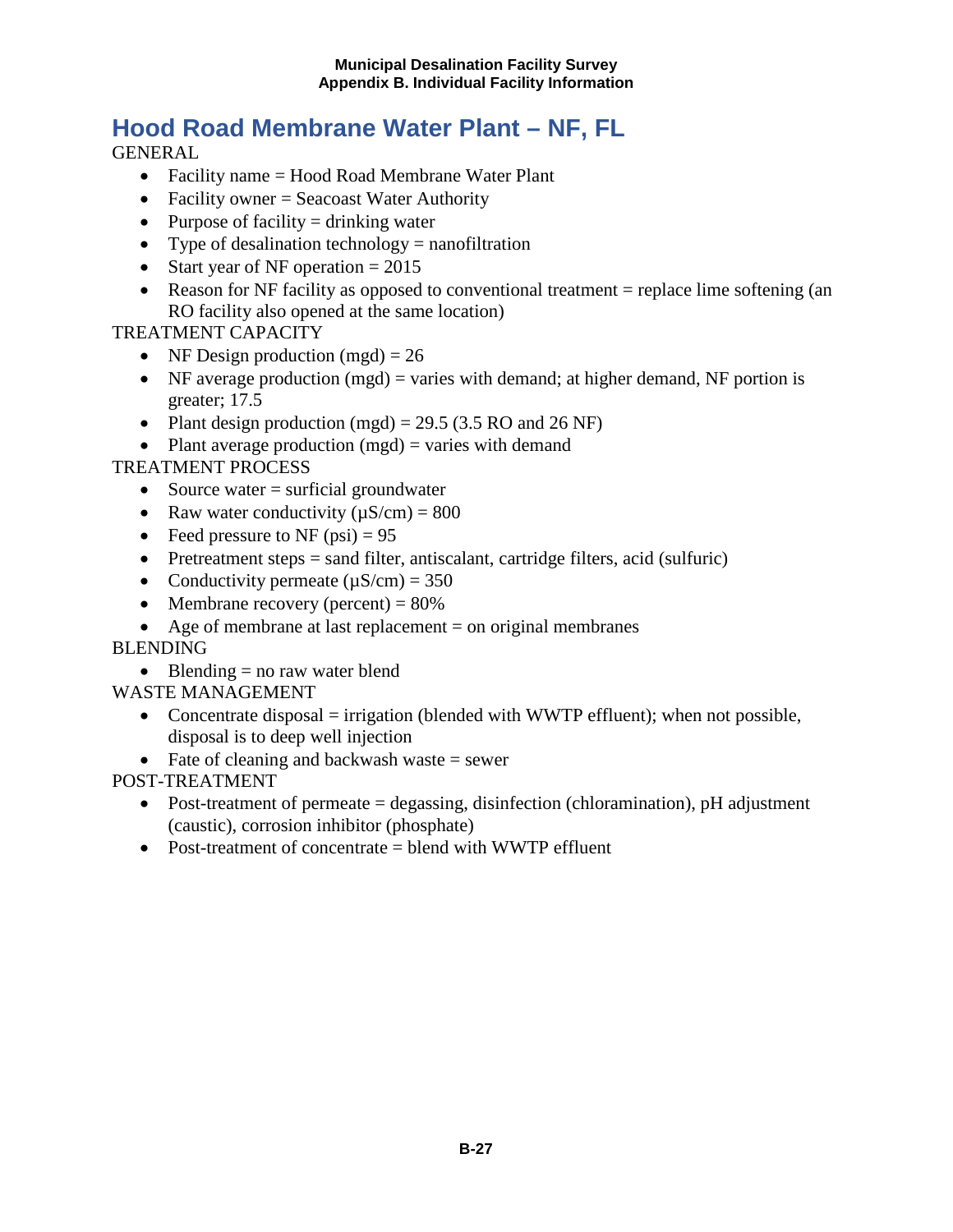## <span id="page-29-0"></span>**Hood Road Membrane Water Plant – RO, FL**

**GENERAL** 

- Facility name = Hood Road Membrane Water Plant
- Facility owner = Seacoast Water Authority
- Purpose of facility  $=$  drinking water
- Type of desalination technology reverse osmosis
- Start year of RO operation  $= 2015$
- Reason for RO facility as opposed to conventional treatment = replace lime softening (an NF facility also opened at the same location)

TREATMENT CAPACITY

- RO Design production (mgd) =  $3.5$
- RO average production  $(mgd) = 2.5$
- Plant  $(RO + NF)$  design production  $(mgd) = 29.5 (3.5 RO + 26 NF)$
- Plant average production  $(mgd)$  = varies with demand

TREATMENT PROCESS

- Source water  $=$  groundwater
- Raw water conductivity  $(\mu S/cm) = 6000$
- Feed pressure to RO  $(psi) = 240$
- Pretreatment steps = antiscalant, cartridge filter, acid (sulfuric)
- TDS of permeate  $(mg/l) =$
- Membrane recovery (percent)  $= 75\%$
- Age of membrane at last replacement = on original membranes

**BLENDING** 

• Blending  $=$  no raw water blend

WASTE MANAGEMENT

- Concentrate disposal  $=$  deep well injection
- Fate of cleaning and backwash waste  $=$  sewer

- Post-treatment of permeate = degasification, disinfection (chloramination), pH adjustment (caustic), corrosion inhibitor (phosphate)
- Post-treatment of concentrate  $=$  none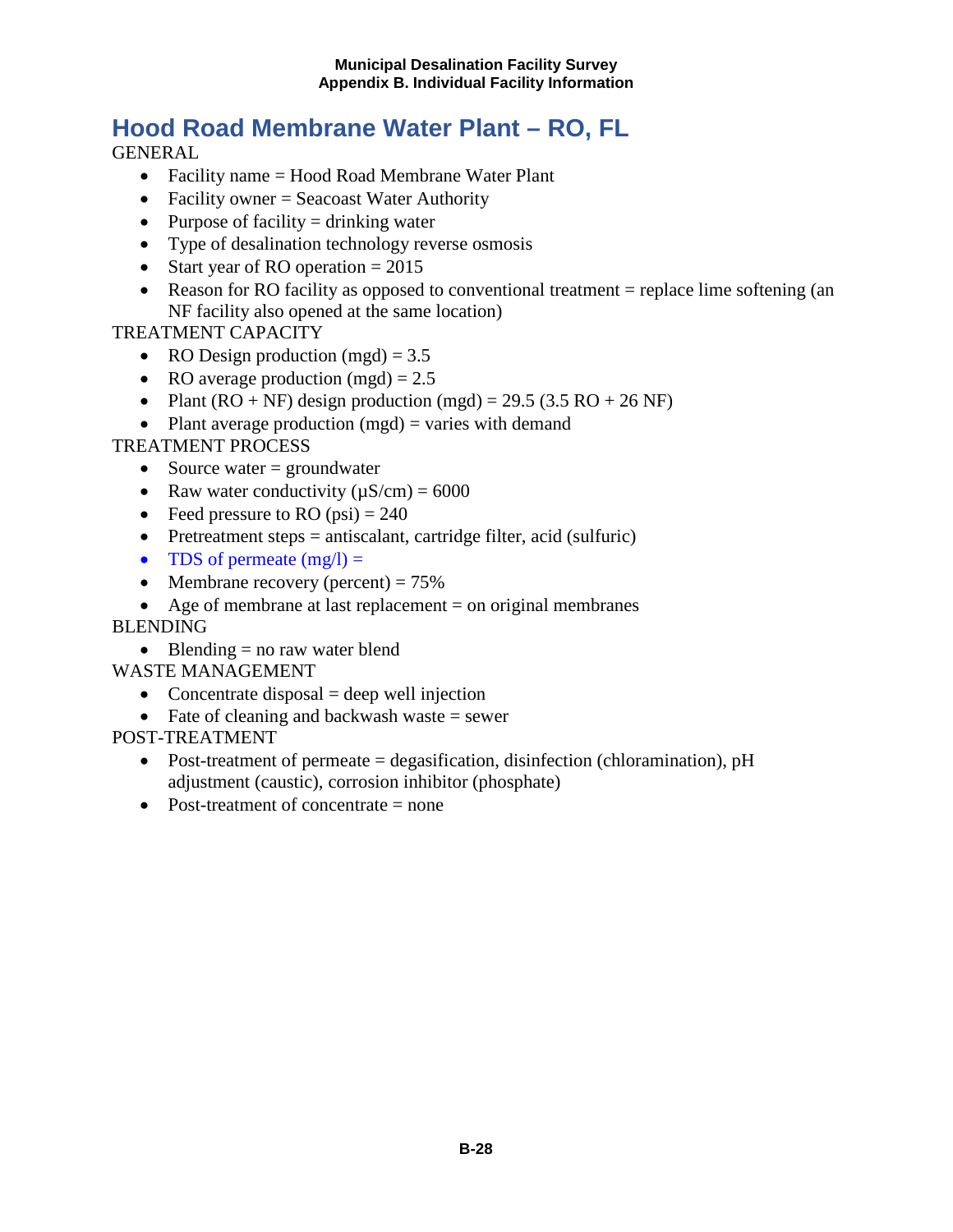## <span id="page-30-0"></span>**Lake Worth, FL**

**GENERAL** 

- Facility name  $=$  City of Lake Worth RO Plant
- Facility owner  $=$  City of Lake Worth
- Purpose of facility  $=$  drinking water
- Type of technology = reverse osmosis
- Start year of RO operation  $= 2011$

• Reason for treatment = TDS, uranium; preparing for the future; need new source of water TREATMENT CAPACITY

- RO Design production (mgd)  $= 4.5$
- RO average production  $(mgd) = 2.7$  (for 2017)
- Plant design capacity (mgd) = 17.4 (4.5 for RO; 12.9 for lime softening)
- Plant average production (mgd)  $=$   $\sim$  5.5

## TREATMENT PROCESS

- Source water  $=$  groundwater
- Raw water  $TDS = 3000-4000$  mg/l
- Feed pressure to RO (psi): stage one = 200; stage  $2 = 230$
- Pretreatment  $=$  cartridge filter; sulfuric acid, antiscalant
- TDS of permeate  $(mg/l) =$
- Membrane recovery (percent)  $= 75\%$
- Age of membrane at last replacement  $=$  still on membranes installed in 2011

## BLENDING

- Blending  $=$  yes
- Blend water source  $=$  lime softened water
- Blend ratio (permeate : other) = currently about 2.5 mgd : 3.0 mgd
- TDS of blend  $=$

## WASTE MANAGEMENT

- Concentrate disposal  $=$  deep well injection; backup is sewer
- Fate of cleaning and backwash waste  $=$

- Post-treatment of permeate = aeration to remove H2S; chlorine and ammonia for disinfection
- Post-treatment of concentrate  $=$  none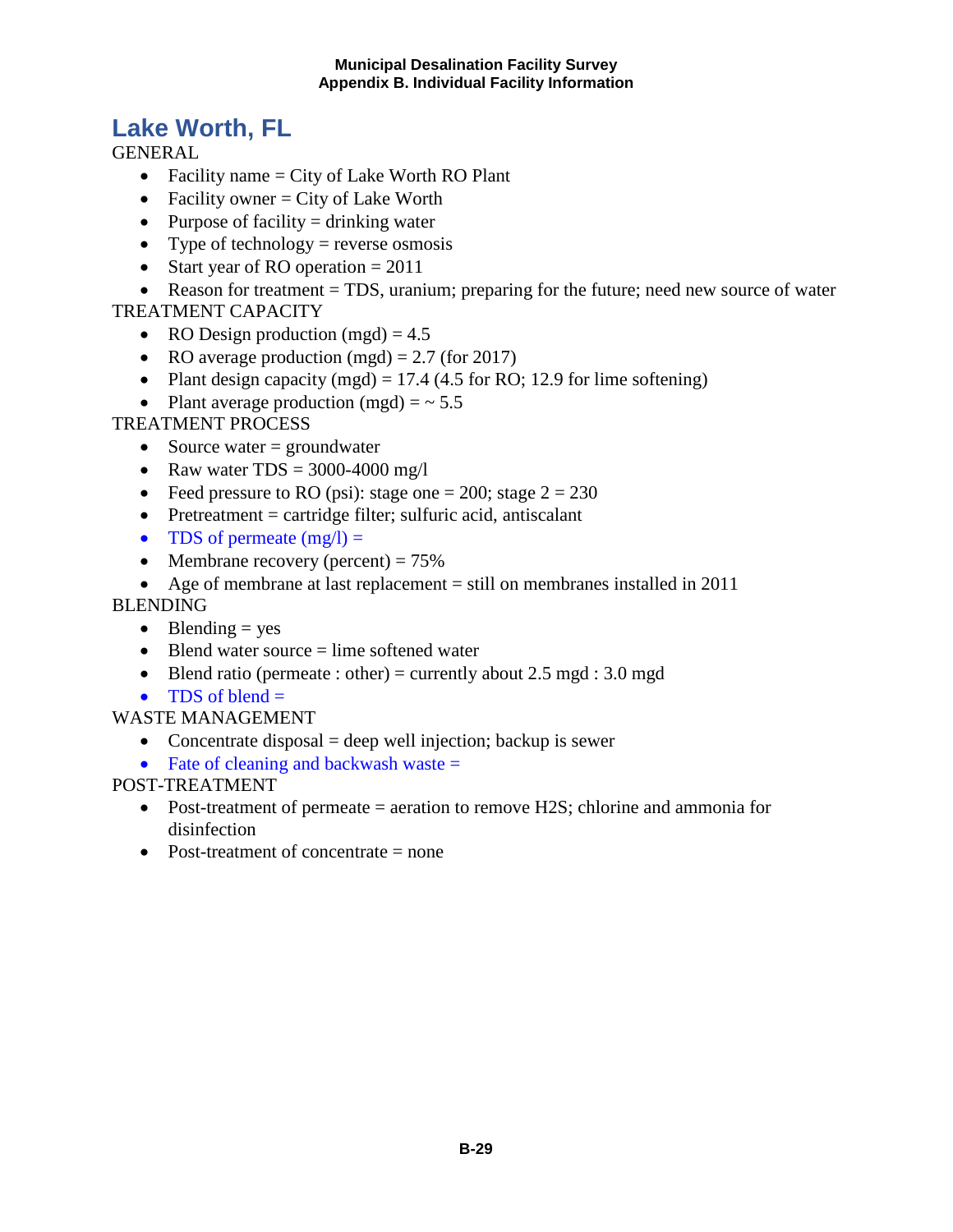## <span id="page-31-0"></span>**North Cape Coral, RO WTP FL**

**GENERAL** 

- Facility name = North Cape Coral RO WTP
- Facility owner  $=$  City of Cape Coral
- Purpose of facility  $=$  drinking water
- Type of desalination technology = reverse osmosis
- Start year of RO operation  $= 2010$
- Reason for RO facility as opposed to conventional treatment = TDS

## TREATMENT CAPACITY

- RO Design production  $(mgd) = 12$
- RO average production  $(mgd)$  =
- Plant design  $(RO + blend)$  production  $(mgd) =$
- Plant average production  $(mgd) = 8.5$

## TREATMENT PROCESS

- Source water  $=$  groundwater
- Raw water TDS  $(mg/l) = 2700$
- Feed pressure to RO (psi)  $= 160$
- Pretreatment steps  $=$  sulfuric acid, scale inhibitor, cartridge filters
- TDS of permeate  $(mg/l) = 100-118$
- Membrane recovery (percent)  $= 80\%$
- Age of membrane at last replacement  $=$  on original membranes

## BLENDING

- Blending  $=$  yes
- Blend Water source = same source, raw water
- Blend ratio (permeate : other) =  $15-25%$  other
- TDS of blend  $=$

## WASTE MANAGEMENT

- Concentrate disposal  $=$  deep well injection
- Fate of cleaning  $=$  neutralize, then deep well

- Post-treatment of permeate = blend, degasification (for H2S removal), chlorine (disinfection and residual H2S removal), caustic (pH adjustment)
- Post-treatment of concentrate = neutralize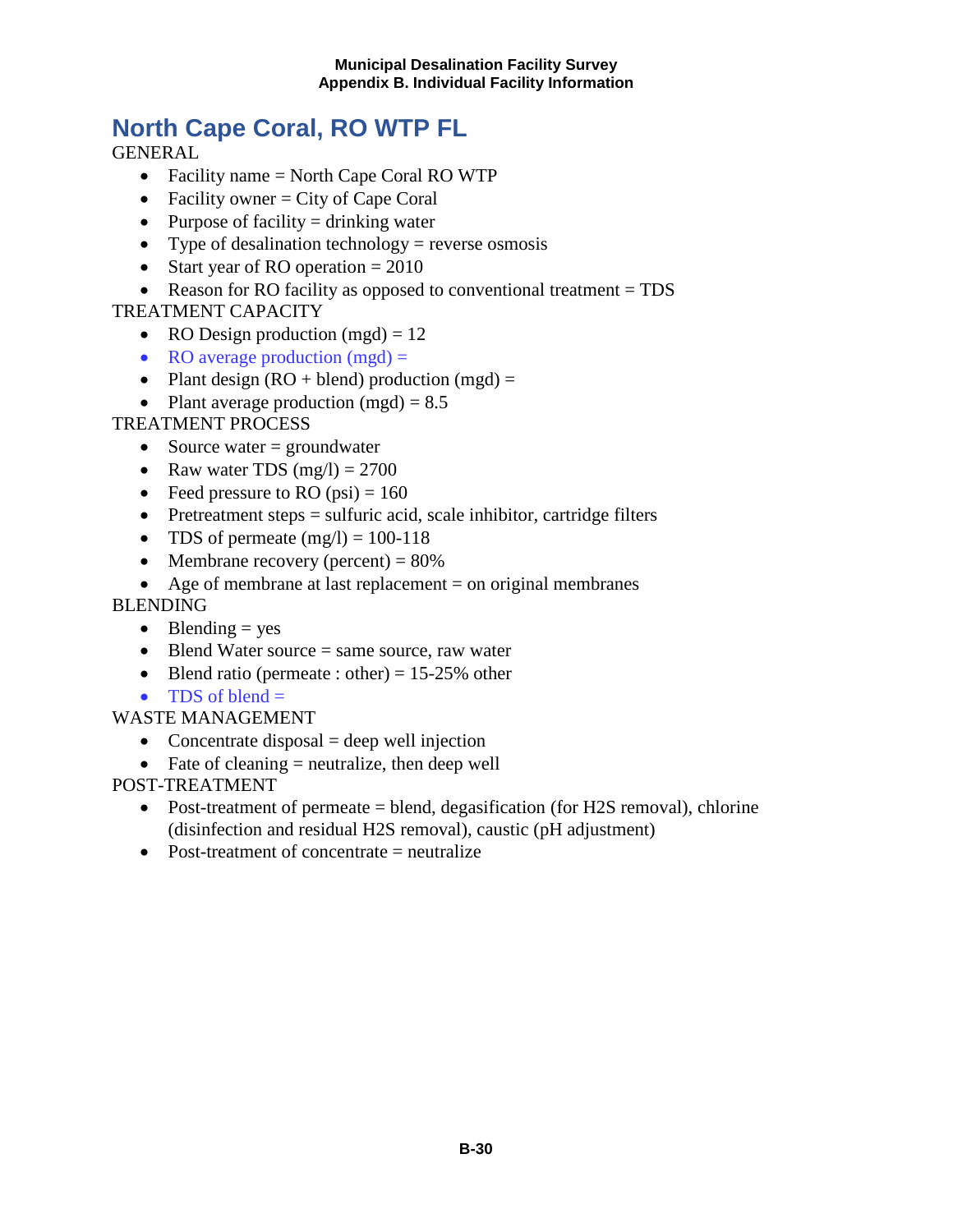## <span id="page-32-0"></span>**North WTP – South Martin Regional District, FL**

**GENERAL** 

- Name of facility  $=$  North WTP
- Facility owner = South Martin Regional District
- Purpose of facility  $=$  drinking water
- Type of technology  $=$  nanofiltration
- Start year of NF operation  $= 2012$
- Reason for NF facility as opposed to conventional treatment = hardness and color removal

## TREATMENT CAPACITY

- NF Design production  $(mgd) = 0.41$
- NF Average Production (mgd) =
- Plant Design (NF + blend) production (mgd) =
- Plant average production  $(mgd) =$

## TREATMENT PROCESS

- Source water  $=$  groundwater
- Raw water TDS  $(mg/l) =$
- Feed pressure to NF  $(psi)$  =
- Pretreatment steps =
- TDS of permeate  $(mg/l) =$
- Membrane recovery (percent)  $=$
- Age of membrane at last replacement =

## **BLENDING**

- Blending  $=$  yes
- Blend water source = bypass (chemically dosed raw water)
- Blend ratio (permeate : other)  $=$
- TDS of blend  $=$
- WASTE MANAGEMENT
	- Concentrate disposal  $=$  sanitary sewer
	- Fate of cleaning wastewater  $=$

- Post-treatment of permeate =
- Post-treatment of concentrate =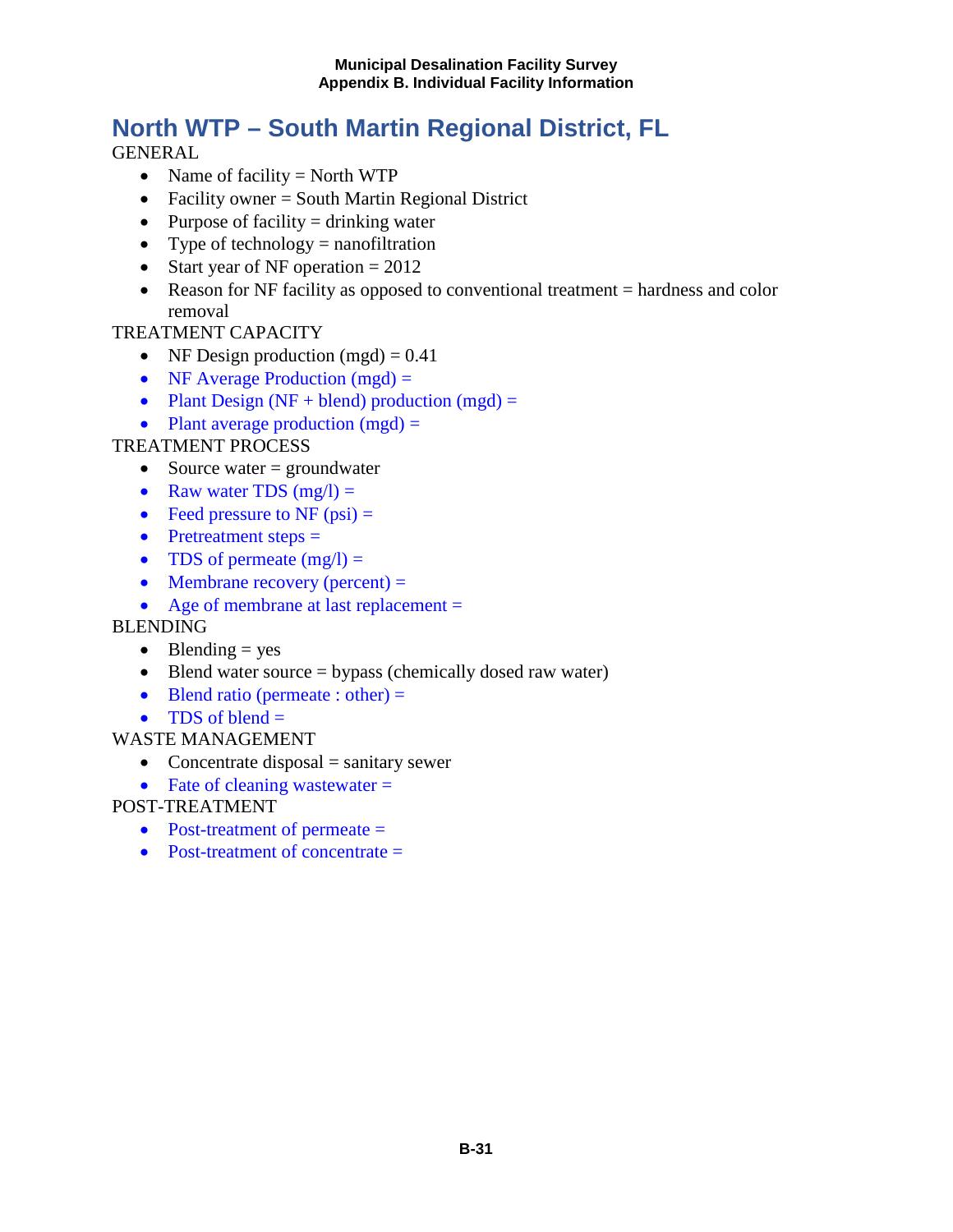## <span id="page-33-0"></span>**NSID RO WTP, FL**

GENERAL

- Name of facility = NSID NF WTP
- Facility Owner =
- Purpose of facility = drinking water
- Type of technology = nanofiltration
- Start year of NF operation = 2016
- Reason for NF facility as opposed to a conventional treatment plant treatment = color, taste, TOC, H2S

TREATMENT CAPACITY

- NF Design production (mgd) = 6.57
- NF Average Production (mgd) =
- Plant (NF + blend) Design production (mgd) =
- Plant average production (mgd) =

TREATMENT PROCESS

- Source water = groundwater
- Raw water TDS  $(mg/I) =$
- Feed pressure (psi) =
- Pretreatment = strainer, cartridge filters, sulfuric acid, scale inhibitor
- TDS (mg/l) or conductivity ( $\mu$ S/cm) of permeate =
- Membrane recovery (percent) =
- Age of membrane at last replacement =

BLENDING

- Blending = yes
- Blend water source = same source after cartridge filtration
- Blend ratio (permeate : other) = bypass is 5 to 20 % of the final product
- TDS (mg/l) of blend =

WASTE MANAGEMENT

- $\bullet$  Concentrate disposal = to river
- Fate of cleaning wastewater =

- Post-treatment of permeate = sulfuric acid, degasification (for H2S), disinfection (sodium hypochlorite), stability (NaOH), corrosion inhibitor, ammonium sulfide to form chloramine
- Post-treatment of concentrate =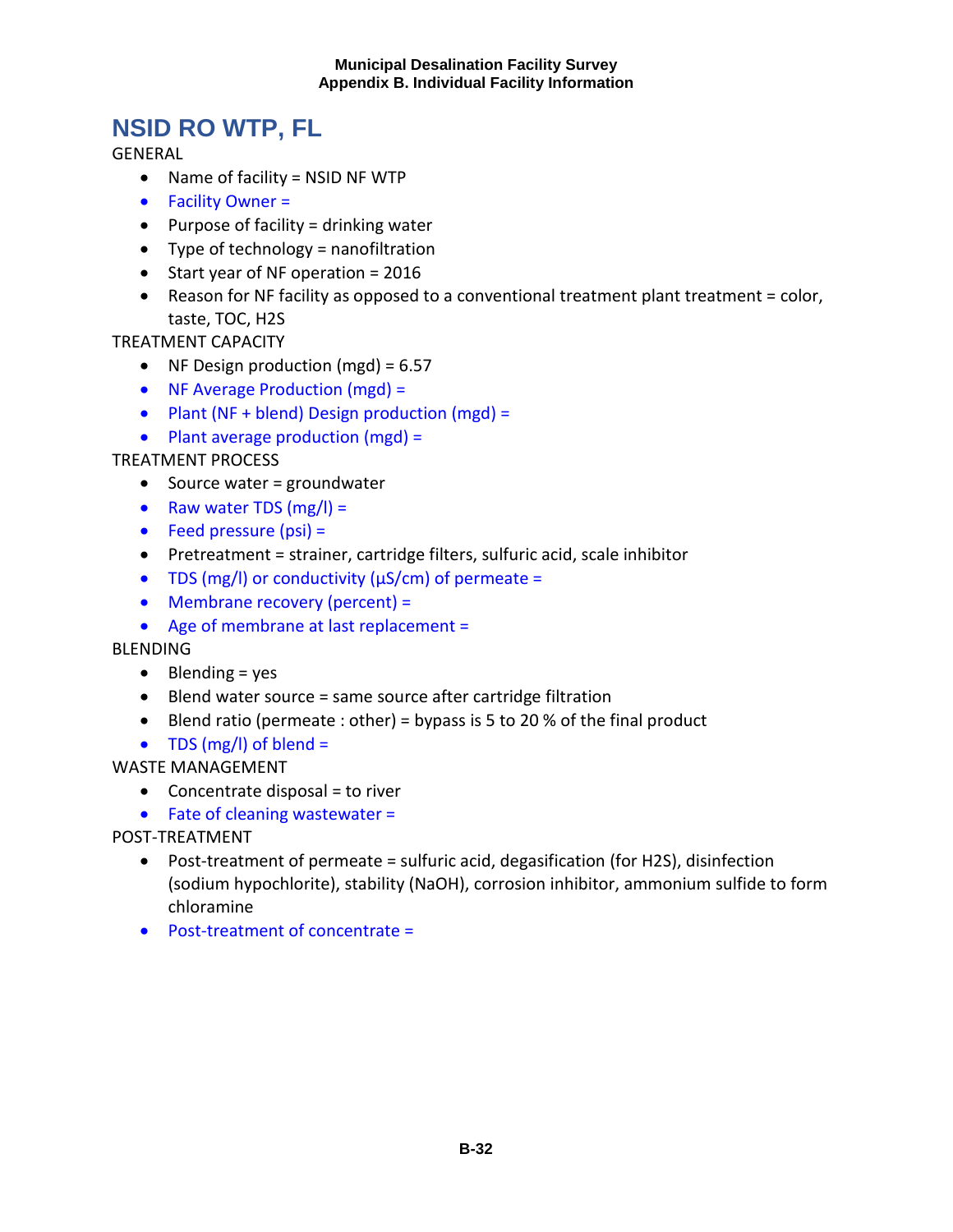## <span id="page-34-0"></span>**Oldsmar RO WTP, FL**

**GENERAL** 

- Name of facility = Oldsmar RO WTP
- Facility owner  $=$  City of Oldsmar
- Purpose of facility  $=$  drinking water
- Type of technology = reverse osmosis
- Start year of RO operation  $= 2012$

• Reason for RO facility as opposed to a conventional facility = TDS reduction TREATMENT CAPACITY

- RO Design production (mgd)  $= 3.0$  design, 2.0 permitted
- RO Average Production  $(mgd) = 1$
- Plant (RO + blend) Design production (mgd) =  $3.3$
- Plant average production  $(mgd) = 1.3$

## TREATMENT PROCESS

- Source water  $=$  groundwater
- Raw water conductivity  $(\mu S/cm) = 2800 3500$
- Pretreatment  $=$  cartridge filter, antiscalant
- Feed pressure to RO (psi) =  $135-145$
- TDS of permeate  $(mg/l) = 75 100$
- Membrane recovery (percent)  $= 75\%$
- Age of membrane at last replacement  $=$  on original membranes

## BLENDING

- Blending  $=$  yes
- $\bullet$  Blend water source = conventional plant product
- Blend ratio (permeate : other) =  $90:10$
- TDS of blend  $= 350-375$

## WASTE MANAGEMENT

- Concentrate disposal  $=$  deep well injection
- Fate of cleaning wastewater  $=$  neutralization, sent to sewer

- Post-treatment of permeate = degasification, CO2/caustic, chlorine fluoride, corrosion inhibitor
- Post-treatment of concentrate  $=$  none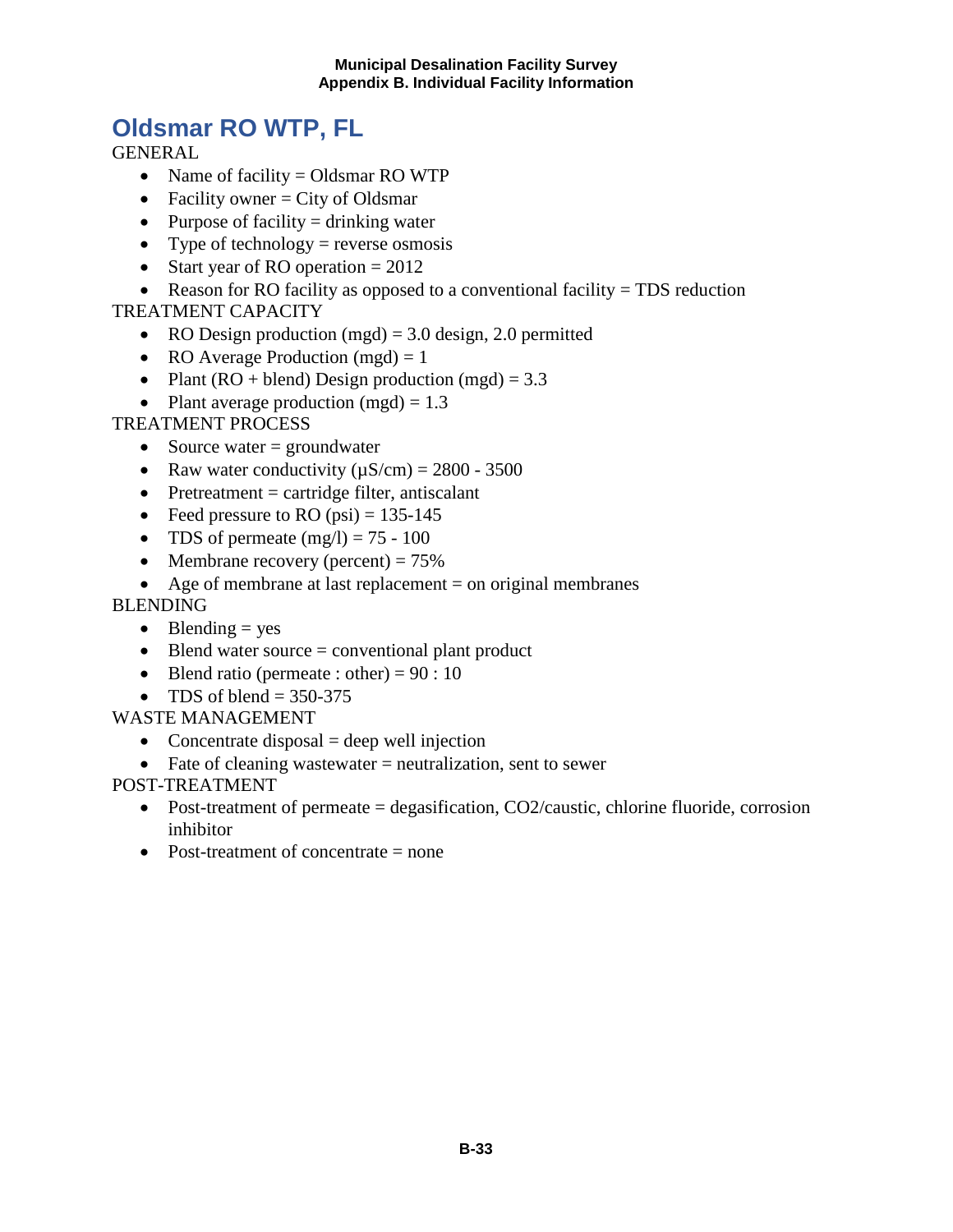## <span id="page-35-0"></span>**Springtree WTP, FL**

**GENERAL** 

- Name of facility = Springtree Sunrise WTP
- Facility owner  $=$  City of Springtree
- Purpose of facility  $=$  drinking water
- Type of technology = reverse osmosis
- Start year of RO operation  $= 2012$
- Reason for RO facility as opposed to a conventional WTP = TDS

TREATMENT CAPACITY

- RO Design production  $(mgd) = 1.5$
- RO Average Production (mgd) = plant is not in production every day; when in operation the average is close to design; 2017 average was 0.389 mgd
- Plant (RO + blend) Design production (mgd) =  $RO = 1.5$ ; lime treatment plant = 24; total  $= 25.5$
- Plant average production (mgd) =  $2017$  average was 10.06 mgd

TREATMENT PROCESS

- Source water  $=$  groundwater
- Raw water TDS  $(mg/l) = 1605$
- Feed pressure to RO  $(psi) = -160$
- Pretreatment steps = antiscalant, cartridge filters
- TDS of permeate  $(mg/l) = 55$
- Membrane recovery (percent)  $= 75$
- Age of membrane at last replacement  $=$  on original membranes

BLENDING

- Blending  $=$  yes
- Blend water source = lime softened raw water (shallower aquifer)
- Blend ratio (permeate : other) =  $1.5:11$
- TDS of blend  $=$   $\sim$  70

WASTE MANAGEMENT

- Concentrate disposal  $=$  deep well injection
- Fate of cleaning waste water  $=$

- Post-treatment of permeate = degasification, chloramination, fluoride
- Post-treatment of concentrate = none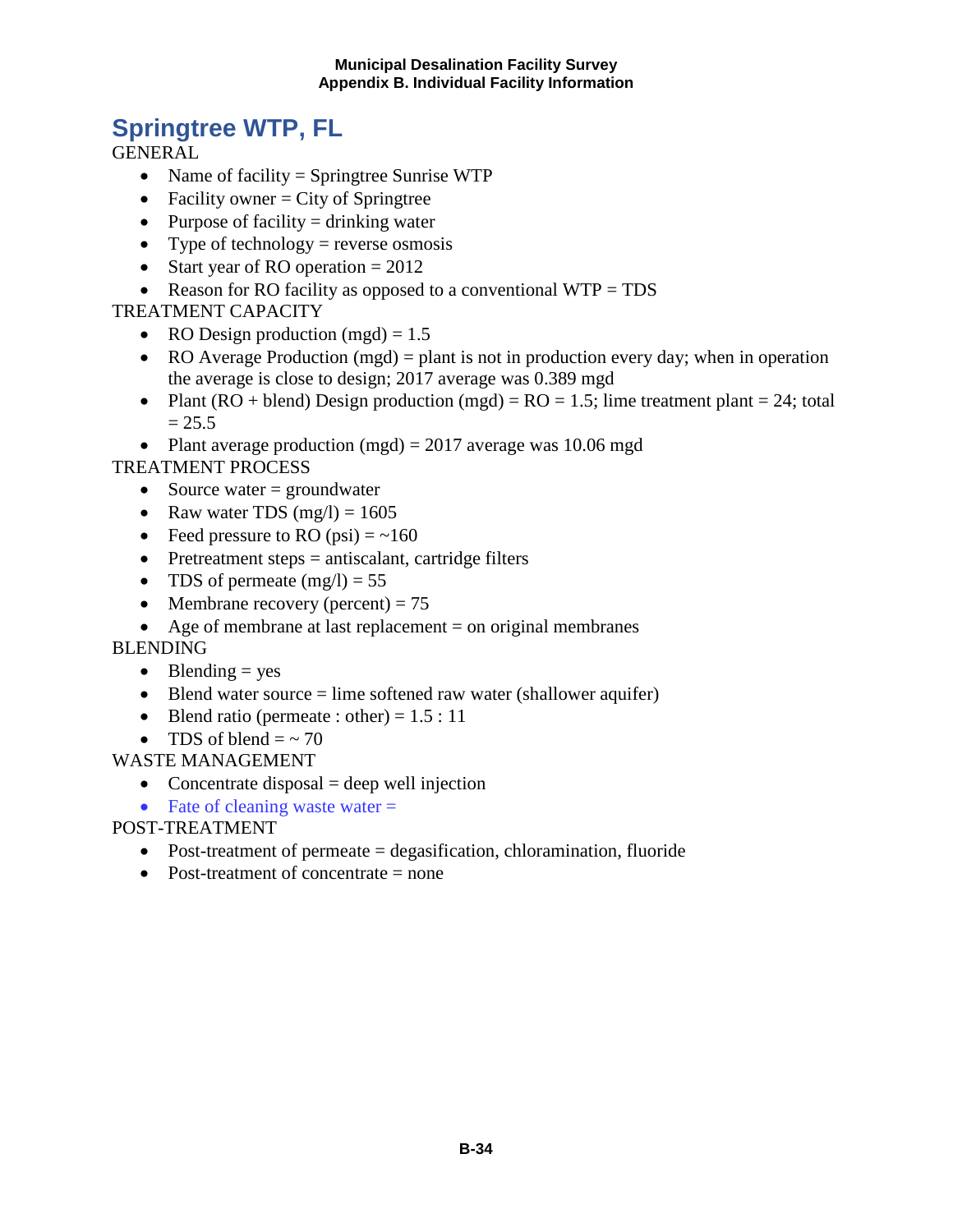# **Tarpon Springs RO FaciIity, FL**

**GENERAL** 

- Name of facility  $=$  Tarpon Springs RO Facility
- Facility owner  $=$  City of Tarpon Springs
- Purpose of facility  $=$  drinking water
- Type of technology = reverse osmosis
- Start year of RO operation  $= 2015$
- Reason for RO facility as opposed to conventional treatment = TDS

#### TREATMENT CAPACITY

- RO Design production  $(mgd) = 6.4$
- RO Average Production (mgd)  $= 2.5$
- Plant design production  $(mgd)$  =
- Plant average production  $(mgd) = -2.5$

### TREATMENT PROCESS

- Source water  $=$  groundwater
- Raw water conductivity  $(\mu S/cm) = 18,000-20,000$
- Feed pressure to RO (psi) = first stage = 350; second stage =  $450$
- Pretreatment  $=$  acid, antiscalant, cartridge filters
- Conductivity of permeate  $(\mu S/cm) = 297$
- Membrane recovery (percent)  $=$   $\sim$ 72%
- Age of membrane at last replacement  $=$  on original membranes

#### BLENDING

- Blending  $=$  yes
- Blend Water source  $=$  bypass
- Blend ratio (permeate : other) = presently, only 5 gpm
- TDS of blend  $=$

#### WASTE MANAGEMENT

- Concentrate disposal  $=$  deep well injection
- Fate of cleaning waste  $=$  deep well; haven't cleaned yet

- Post-treatment of permeate  $=$  pH adjustment (CO2), Alkalinity and hardness (lime and caustic), disinfectant (hypochlorite), fluoride
- Post-treatment of concentrate = none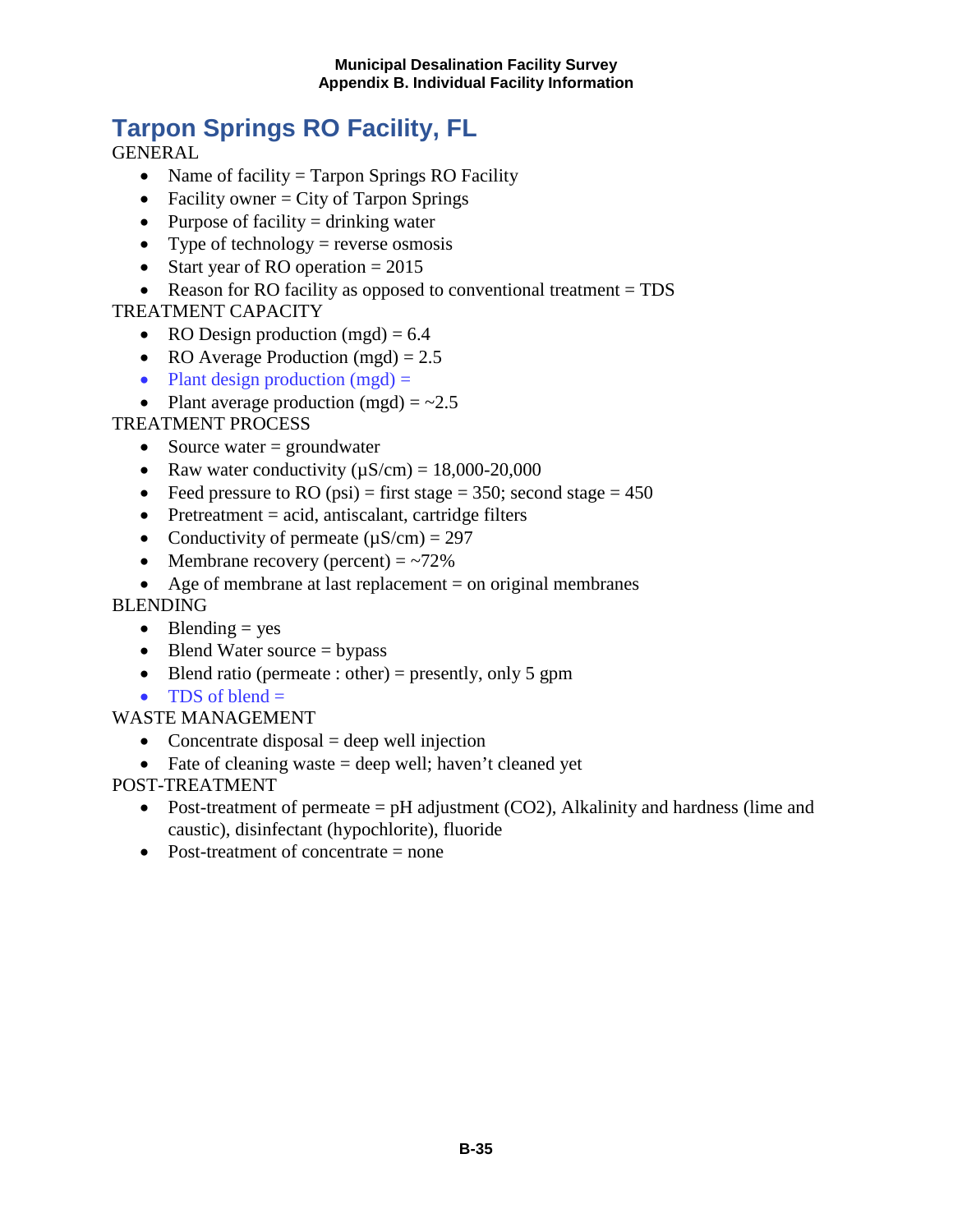# **Town of Davie WTP/WRF, FL**

**GENERAL** 

- Facility Name = Town of Davie RO WTP
- Facility owner  $=$  Town of Davie
- Purpose of facility  $=$  drinking water
- Type of desalination technology = reverse osmosis
- Start year of RO operation  $= 2013$
- Reason for RO facility as opposed to conventional treatment = no new permits for surficial aquifer

#### TREATMENT CAPACITY

- RO Design production  $(mgd) = 6.0$
- RO average production  $(mgd) = 2.6$

### TREATMENT PROCESS

- Source water  $=$  groundwater
- Raw water conductivity  $(\mu S/cm) = 7000-9000$
- Feed pressure to RO  $(psi) = 230$
- Pretreatment steps = cartridge filter, antiscalant
- TDS of permeate  $(mg/l) = 300-450$
- Membrane recovery (percent)  $= 80\%$
- Age of membrane at last replacement = still has original membranes

### BLENDING

• Blending  $=$  no

WASTE MANAGEMENT

• Concentrate disposal  $=$  deep well injection

• Fate of cleaning and backwash waste  $=$  haven't cleaned yet; it will go to deep well POST-TREATMENT

- Post-treatment of permeate = aerated, disinfected (sodium hypochlorite), fluoridated.
- Post-treatment of concentrate = none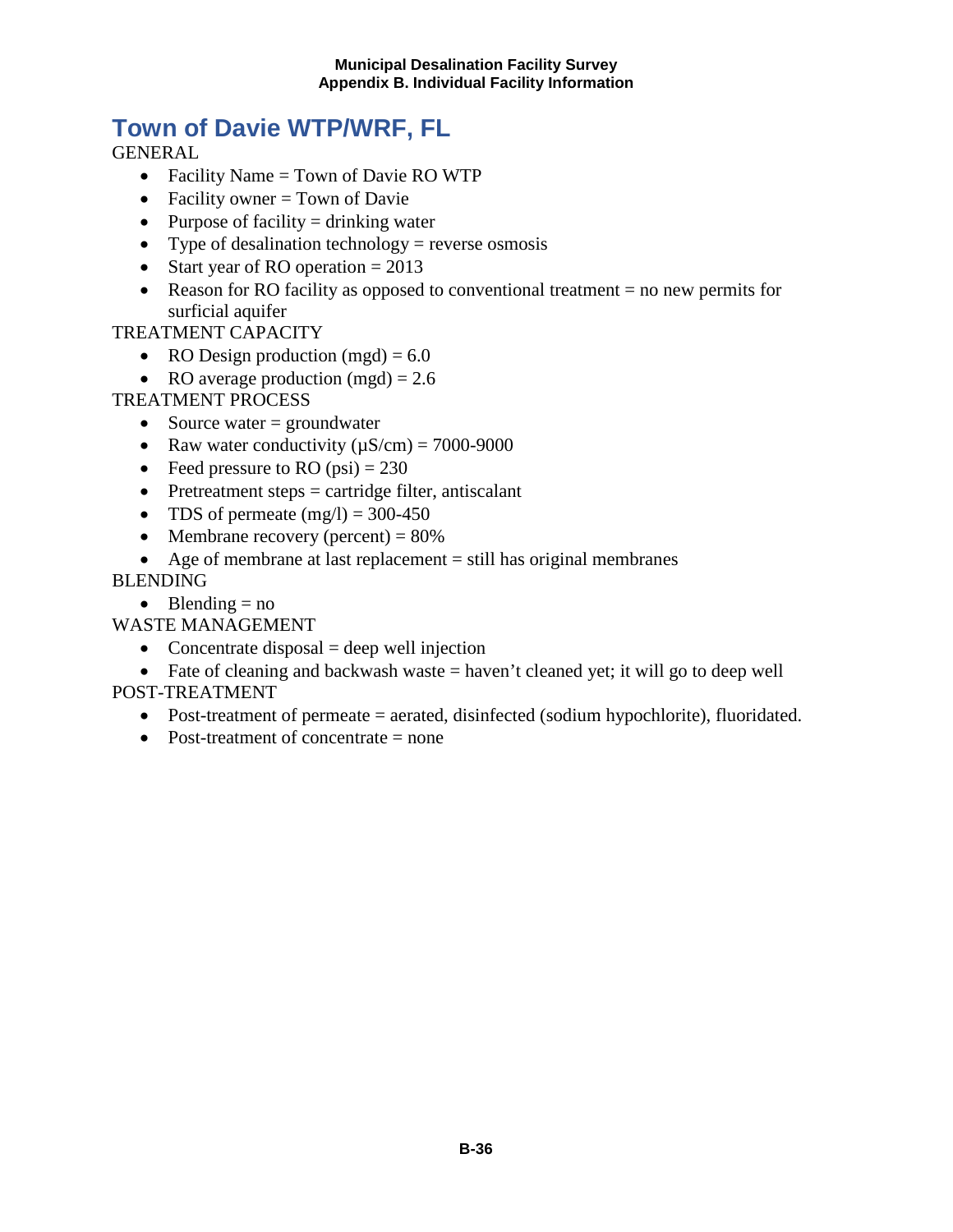# **East Putnam County WTP, FL**

**GENERAL** 

- Name of facility = East Putnam County WTP
- Facility owner  $=$  East Putnam County
- Purpose of facility  $=$  drinking water
- Type of technology = reverse osmosis
- Start year of RO operation  $= 2010$
- Reason for RO facility as opposed to a conventional treatment facility  $=$  needed alternative source

TREATMENT CAPACITY

- RO Design production  $(mgd) = 1$
- RO average production  $(mgd) = 0.225$
- Plant  $(RO + blend)$  design production  $(mgd) =$
- Plant average Production  $(mgd)$  =

#### TREATMENT PROCESS

- Source water  $=$  groundwater
- Raw water TDS  $(mg/l) = 800$
- Feed pressure  $(psi)$  =
- Pretreatment = antiscalant, cartridge filters, sulfuric acid,
- TDS of permeate  $(mg/l) = 25$
- Membrane recovery (percent)  $= 80$
- Age of membrane at last replacement  $= 9$  years (just replaces)

#### **BLENDING**

- Blending  $=$  yes
- Blend water source  $=$  bypass
- Blend ratio (permeate : other)  $=$   $\sim$  2.4 : 1
- TDS of blend  $= 250$

### WASTE MANAGEMENT

- Concentrate disposal  $=$  surface water (St. Johns River)
- Fate of cleaning wastewater  $=$  sewer

- Post treatment of permeate = degasification, sodium hypochlorite, fluoride
- Post-treatment of concentrate  $=$  none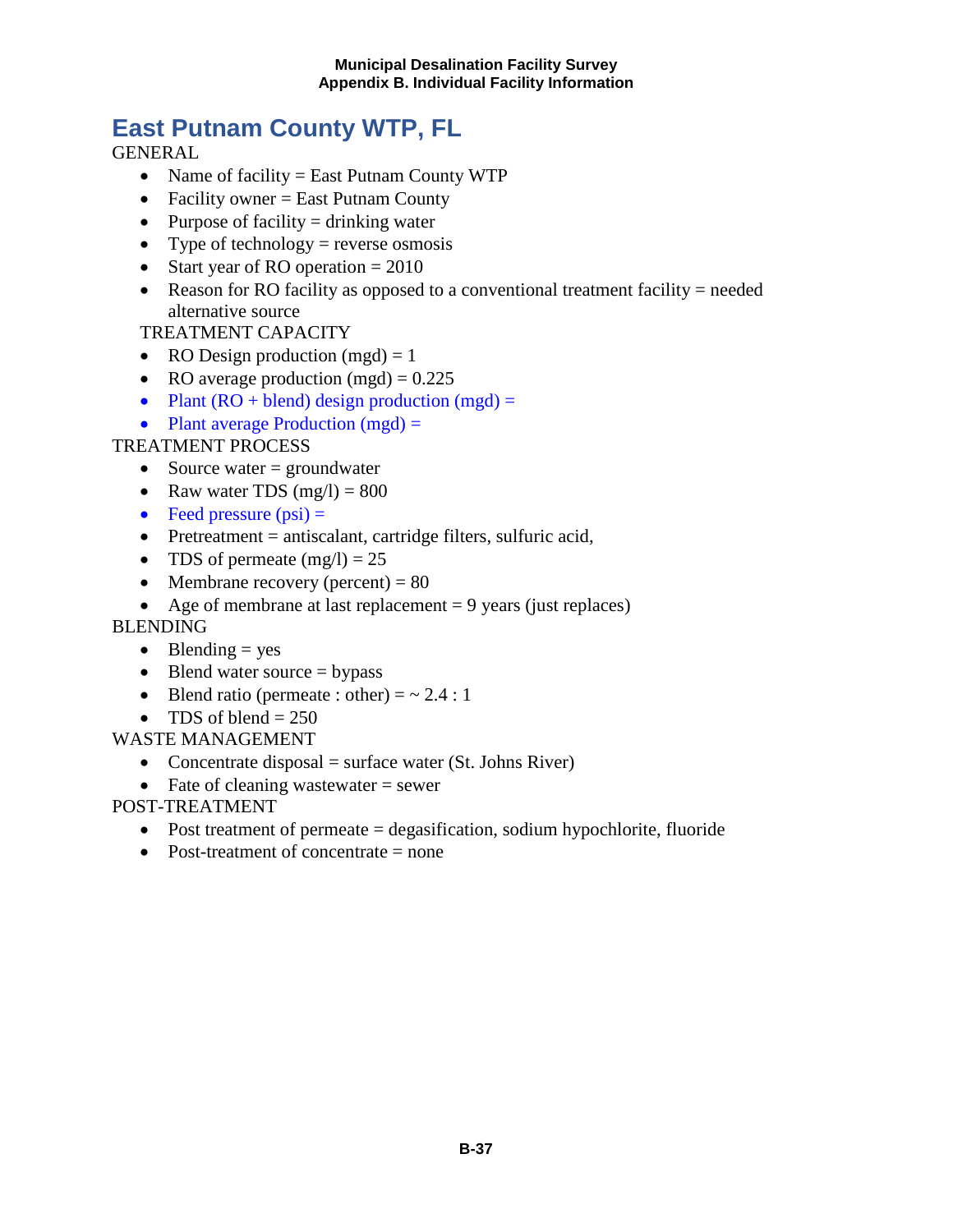# **Kings Bay Naval Base WTP, GA**

GENERAL

- Name of facility = Kings Bay Naval Base WTP
- Facility owner  $=$  Kings Bay Naval Base
- Purpose of facility  $=$  drinking water
- Type of technology  $=$  nanofiltration
- Start year of RO operation  $= 2011$
- Reason for RO facility as opposed to a conventional treatment facility  $=$

#### TREATMENT CAPACITY

- RO design production  $(mgd) = 2.0$
- RO average production  $(mgd)$  =
- TREATMENT PROCESS
	- Source water  $=$
	- Raw water TDS  $(mg/l) =$
	- Feed pressure  $(psi)$  =
	- Pretreatment  $=$  acid, antiscalant
	- TDS of permeate  $(mg/l) =$
	- Membrane recovery (percent)  $=$
	- Age of membrane at last replacement =

#### BLENDING

- Blending  $=$
- $\bullet$  Blending source  $=$
- Blend ratio (permeate : other)  $=$
- TDS of blend  $(mg/l) =$

#### WASTE MANAGEMENT

- Concentrate disposal  $=$  sewer
- Fate of cleaning wastewater  $=$

- Post treatment of permeate =
- Post-treatment of concentrate  $=$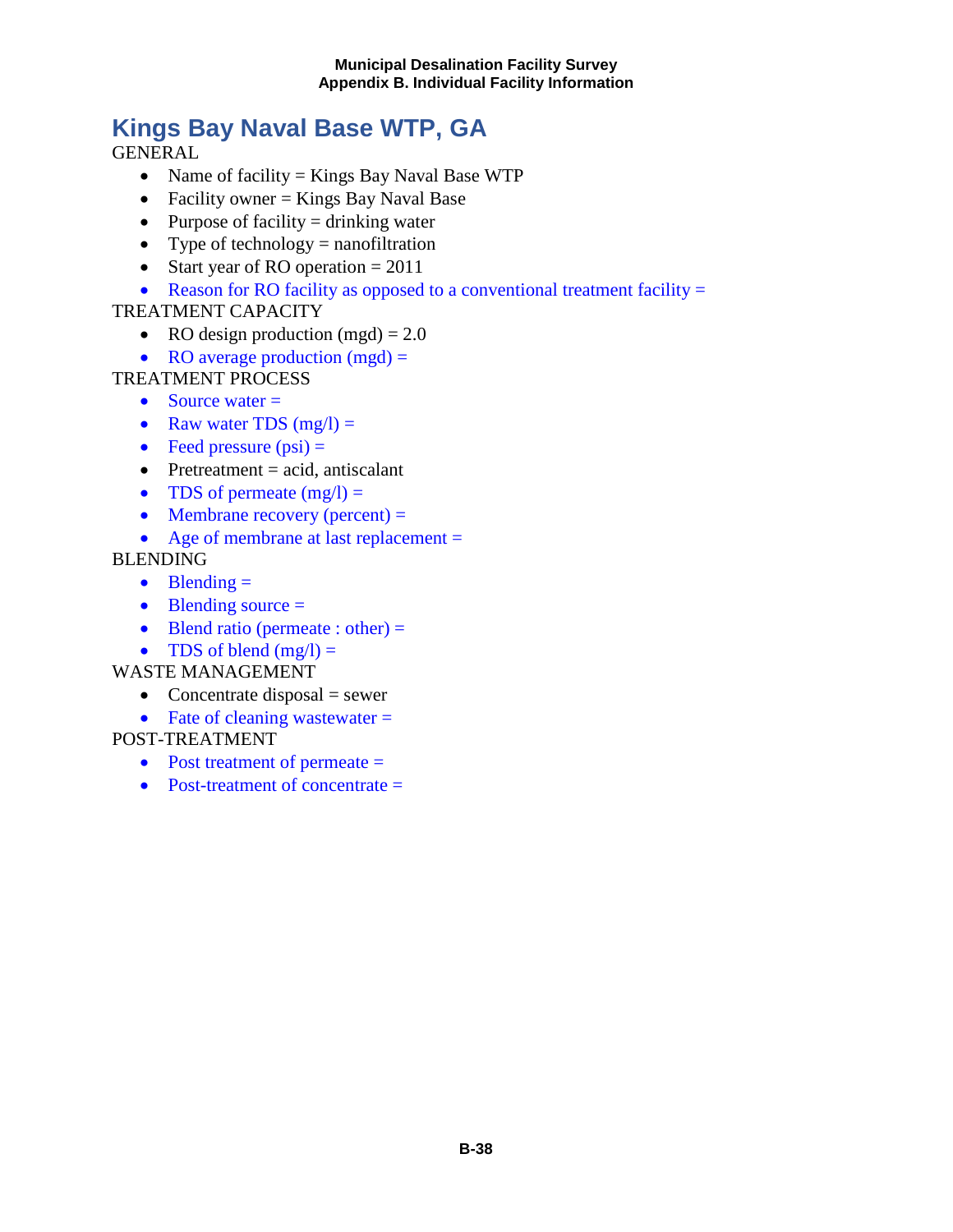# **Brimfield Water Plant, IL**

GENERAL

- Facility name = Brimfield Water Plant
- Facility owner  $=$  City of Brimfield
- Purpose of facility  $=$  drinking water
- Type of desalination technology = reverse osmosis
- Start year of RO operation  $= 2012$
- Reason for RO facility as opposed to conventional treatment = TDS, organics, radionuclides

#### TREATMENT CAPACITY

- RO Design production  $(mgd) = 0.25$
- RO average production  $(mgd) =$
- Plant design production  $(mgd)$  =
- Plant average production  $(mgd) =$

TREATMENT PROCESS

- Source water  $=$  groundwater
- Raw water conductivity  $(\mu S/cm)$  =
- Feed pressure to RO  $(psi)$  =
- Pretreatment steps  $=$
- TDS of permeate  $(mg/l) =$
- Membrane recovery (percent)  $=$
- Age of membrane at last replacement =

### **BLENDING**

- Blending  $=$
- Blend Water source =
- Blend ratio (permeate : other)  $=$
- TDS of blend  $=$
- WASTE MANAGEMENT
	- Concentrate disposal  $=$  sewer
	- Fate of cleaning wastewater  $=$

- Post-treatment of permeate =
- Post-treatment of concentrate  $=$  none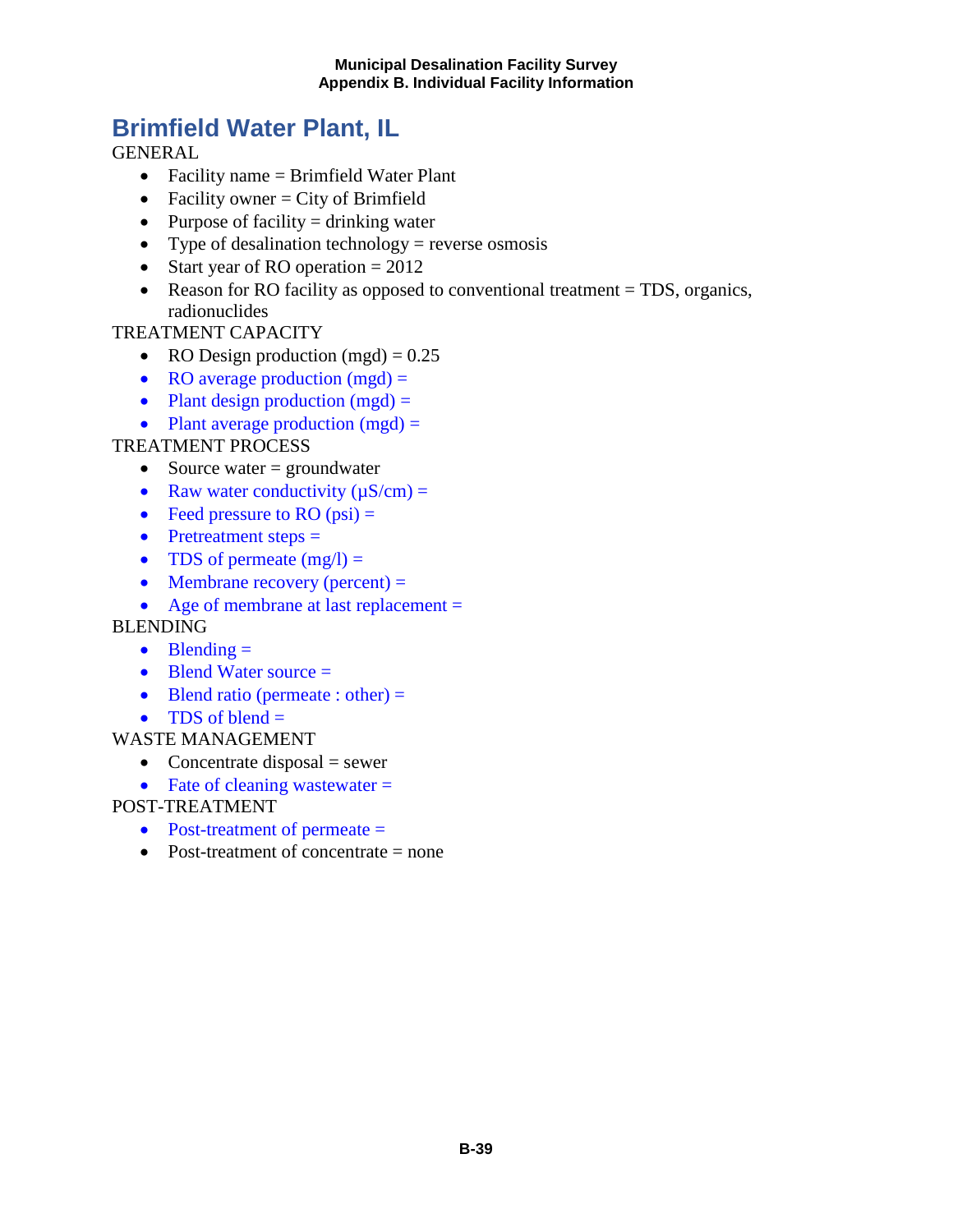# **City of Atkins WTP, IA**

**GENERAL** 

- Name of facility  $=$  City of Atkins WTP
- Facility owner  $=$  City of Atkins
- Purpose of facility  $=$  drinking water
- Type of technology = reverse osmosis
- Start year of RO operation  $= 2010$
- Reason for RO facility  $=$  NH3, system easy to expand in future

### TREATMENT CAPACITY

- RO design production  $(mgd) = 0.58$
- RO average production  $(mgd)$  =

#### TREATMENT PROCESS

- Source = groundwater
- Raw water conductivity  $(\mu S/cm) = 820$
- Feed pressure to RO  $(psi)$  =
- Pretreatment steps  $= 25\mu$  followed by 1 $\mu$  woven filter, antiscalant
- TDS of permeate  $(mg/l) =$
- Membrane recovery (percent)  $=$
- Age of membrane at last replacement =

BLENDING

• Blending  $=$  no

### WASTE MANAGEMENT

- Concentrate disposal  $=$  sewer
- Fate of cleaning wastewater  $=$

- Post-treatment of permeate  $=$  CaCl2, NaHCO3, caustic, chlorine, orthophosphate
- Post-treatment of concentrate  $=$  none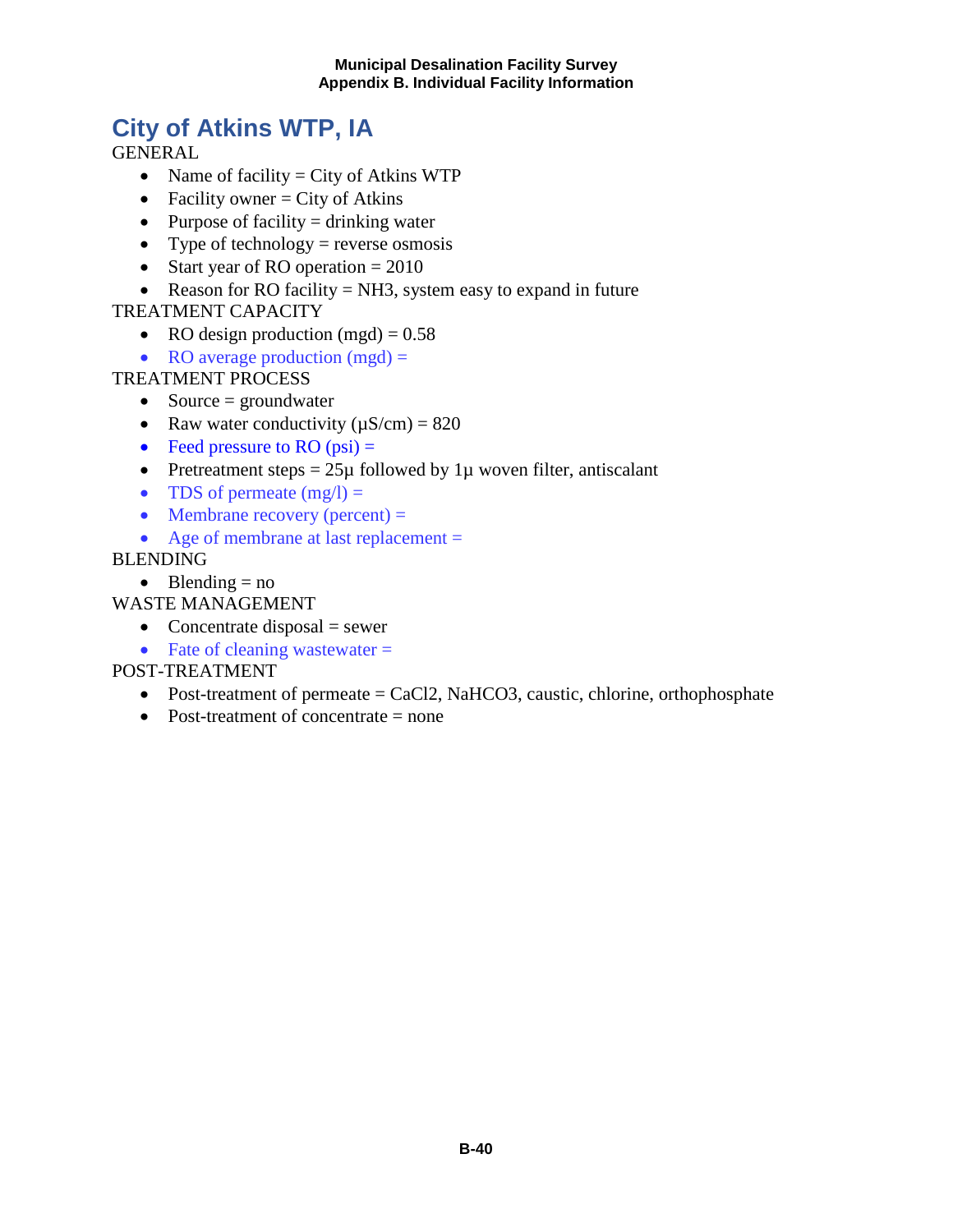# **City of Pella, IA**

**GENERAL** 

- Facility name  $=$  City of Pella WTP
- Facility owner  $=$  City of Pella
- Purpose of facility  $=$  drinking water
- Type of technology = reverse osmosis
- Start year of NF operation  $= 2017$
- Reason for RO facility as opposed to conventional treatment = current source had degraded over the years and had limited available water; had to go to different aquifer and RO was best treatment approach

TREATMENT CAPACITY

- RO design production  $(mgd) = 3$
- RO average production  $(mgd) = 1.4$
- Plant (RO + blend) production (mgd) = 6, if 3 mgd of lime softened water is added in an emergency
- Plant average production  $(mgd) = 1.8$

TREATMENT PROCESS

- Source water  $=$  groundwater
- Raw water conductivity  $(mg/l) = 685$
- Feed pressure to RO (psi) = first stage = 101; second stage =  $105$
- Pretreatment steps = antiscalant
- TDS of permeate  $(mg/l) =$
- Membrane recovery (percent)  $= 80\%$
- Age of membrane at last replacement  $=$  on original membranes

BLENDING

- Blending  $=$  yes
- Blend Water source = bypass
- Blend ratio (permeate : other) =  $80:20$
- TDS of blend  $= 230$

WASTE MANAGEMENT

- Concentrate disposal  $=$  to river
- Fate of cleaning wastewater  $=$
- POST-TREATMENT
	- Post-treatment of permeate  $=$  pH adjustment (caustic), chorine, fluoride
	- Post-treatment of concentrate  $=$  none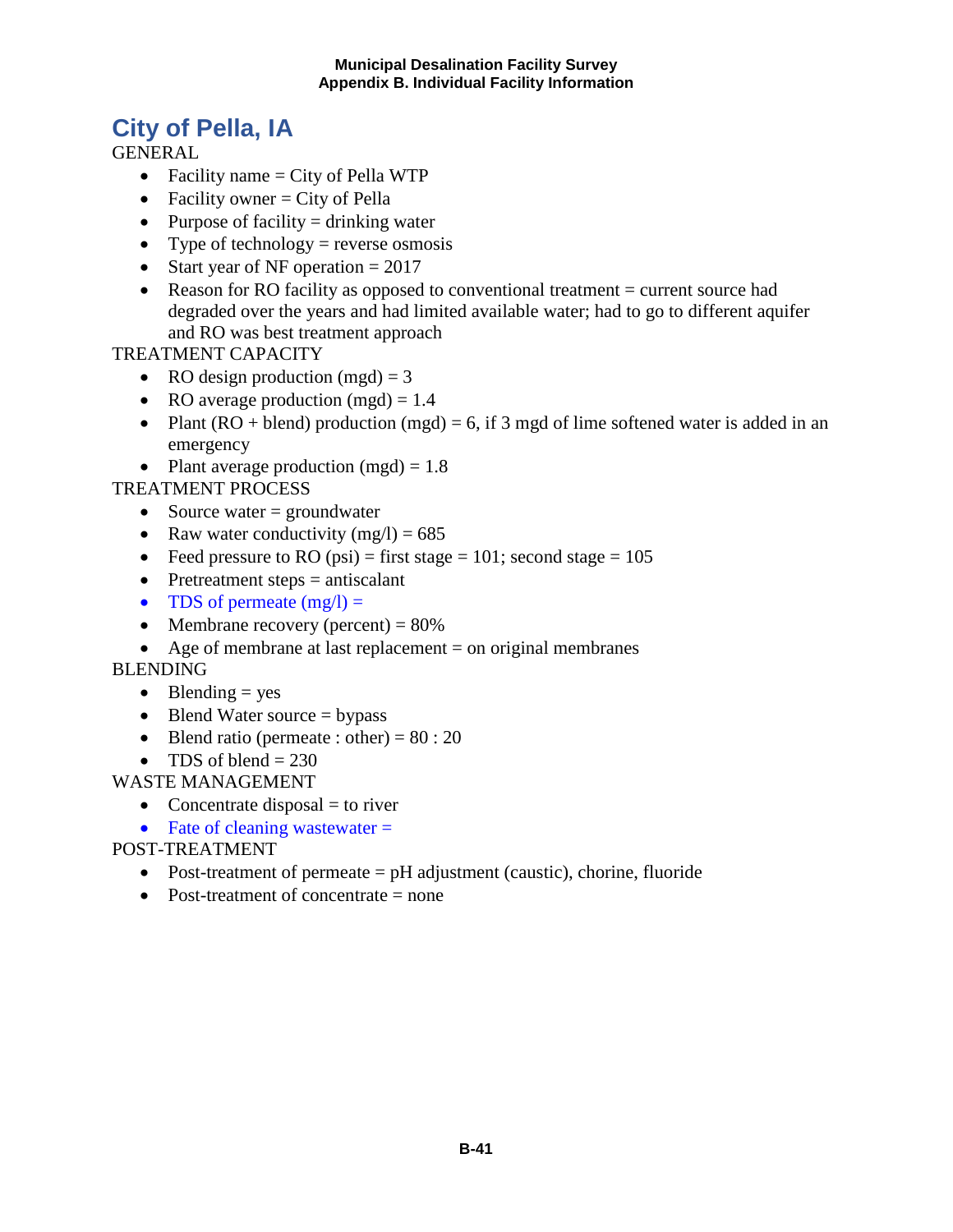#### **Municipal Desalination Facility Survey Appendix B. Individual Facility Information**

# **Council Point WPP, IA**

**GENERAL** 

- Facility name  $=$  Council Point WPP
- Facility owner  $=$  Council Bluffs Water Works
- Purpose of facility  $=$  drinking water
- Type of desalination technology = reverse osmosis
- Start year of RO operation  $= 2013$

• Reason for RO facility as opposed to conventional treatment = TDS, organics TREATMENT CAPACITY

- RO Design production  $(mgd) = 5$
- RO average production  $(mgd) = 1.68$
- Plant design production  $(mgd) = 5$
- Plant average production  $(mgd) = 2.4$

### TREATMENT PROCESS

- Source water  $=$  groundwater
- Raw water TDS  $(mg/l) = 550 800$
- Feed pressure to RO  $(psi) = 150$
- Pretreatment steps  $=$  iron and manganese oxidation and UF filtration, antiscalant
- TDS of permeate  $(mg/l) = \text{target}$  is hardness
- Membrane recovery (percent)  $= 75\%$
- Age of membrane at last replacement  $= 3$  years

#### BLENDING

- Blending  $=$  yes
- Blend Water source  $=$  bypass
- Blend ratio (permeate : other) =  $70:30$
- TDS of blend  $(mg/l)$  = target is hardness; TDS = 300-400

#### WASTE MANAGEMENT

- Concentrate disposal = surface water (Missouri River)
- Fate of cleaning and backwash waste  $=$

- Post-treatment of permeate = disinfection, pH adjustment
- Post-treatment of concentrate = none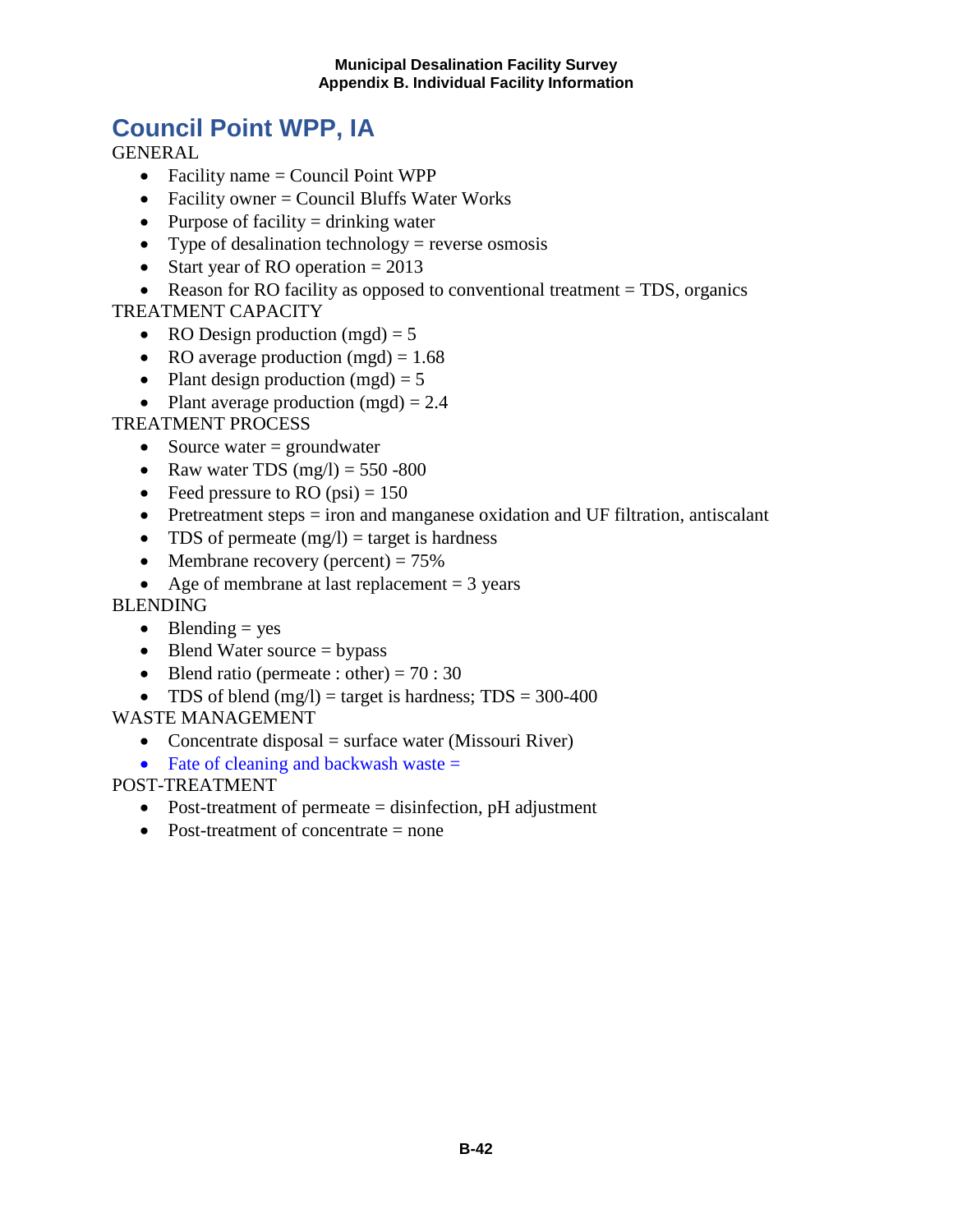#### **Municipal Desalination Facility Survey Appendix B. Individual Facility Information**

# **City of Hartley RO WTF, IA**

**GENERAL** 

- Facility name  $=$  RO WTF
- Facility owner  $=$  City of Hartley
- Purpose of facility  $=$  drinking water
- Type of technology = reverse osmosis
- Start year of RO operation  $= 2010$

• Reason for RO facility as opposed to conventional treatment = hardness, sulfate, TDS TREATMENT CAPACITY

- RO Design production  $(mgd) = 0.44$
- RO average production (mgd) = summer = 0.17; winter = 0.11
- Plant design production  $(mgd)$  =
- Plant average production  $(mgd)$  =

#### TREATMENT PROCESS

- Source water  $=$  groundwater
- Raw water TDS  $(mg/l) = 2100$
- Pretreatment steps = antiscalant, cartridge filters
- Feed pressure to RO  $(psi) = -158$
- TDS of permeate  $(mg/l) =$
- Membrane recovery (percent)  $= 75-77$
- Age of membrane at last replacement  $=$  on original membranes

#### BLENDING

- Blending  $=$  yes
- Blend Water source  $=$  bypass
- Blend ratio (permeate : other) =  $90:10$
- TDS of blend  $= 400$

#### WASTE MANAGEMENT

- Concentrate disposal  $=$  sewer
- Fate of cleaning and backwash waste  $=$  sewer

- Post-treatment of permeate = aeration, chlorine, caustic, corrosion inhibitor, fluoride
- Post-treatment of concentrate = none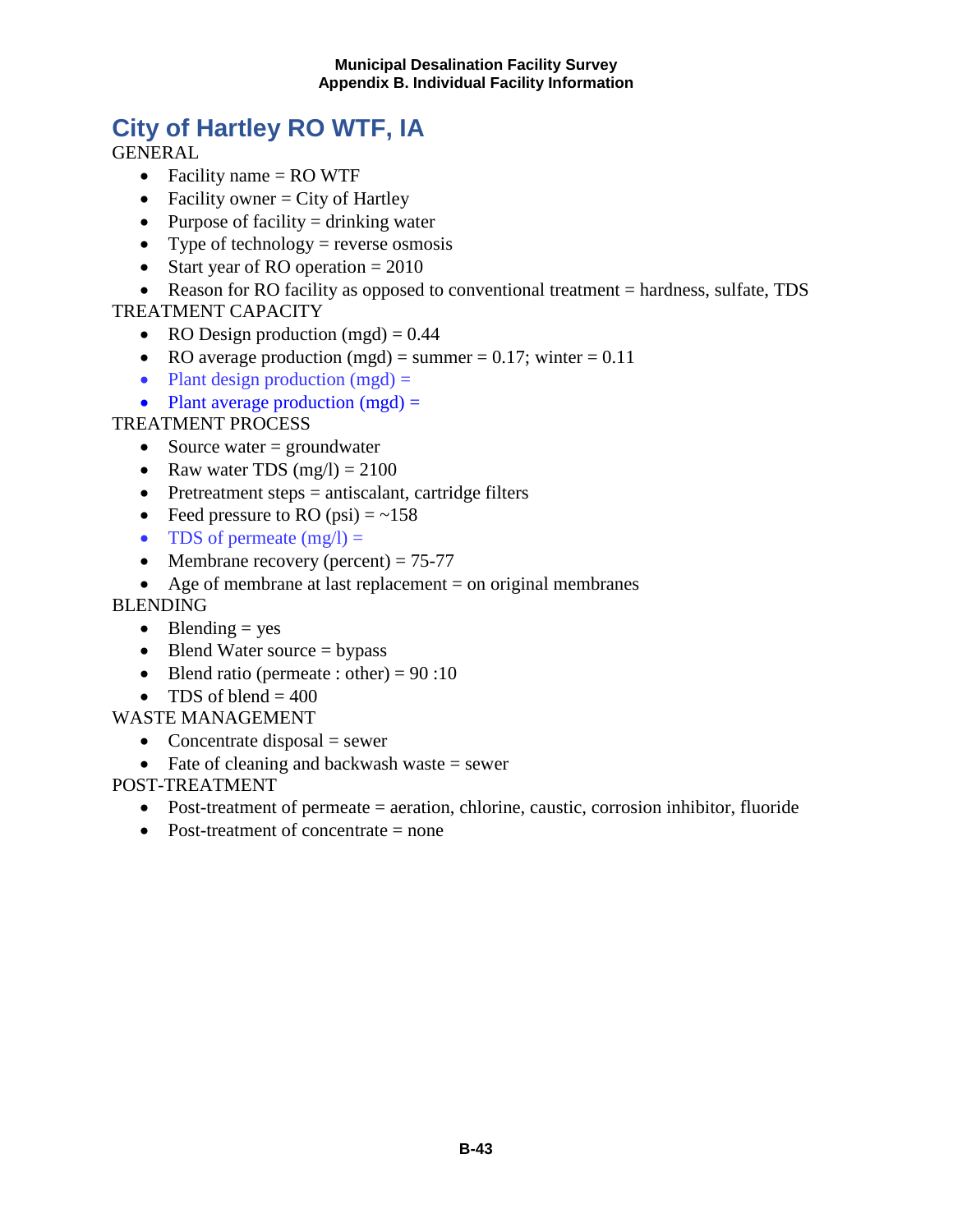### **City of Grimes WTP, IA**

**GENERAL** 

- Facility name  $=$  Grimes WTP
- Facility owner  $=$  City of Grimes
- Purpose of facility  $=$  drinking water
- Type of desalination technology = reverse osmosis
- Start year of RO operation  $= 2017$

• Reason for RO facility as opposed to conventional treatment  $=$  better quality TREATMENT CAPACITY

- RO Design production  $(mgd) = 0.8$
- RO average production  $(mgd)$  =
- Plant (permeate + blend) design production  $(mgd)$  =
- Plant average production  $(mgd) =$

#### TREATMENT PROCESS

- Source water  $=$  groundwater
- Raw water TDS  $(mg/l) = 110$
- Pretreatment steps  $=$  bag filter, cartridge filter, antiscalant
- Feed pressure to RO  $(psi)$  =
- Membrane recovery (percent)  $= 85\%$
- TDS of permeate  $(mg/l) =$

• Age of membrane at last replacement  $=$  on original membranes

- BLENDING
	- Blending  $=$  yes
	- Blend Water source  $=$  lime softened water; source water from a different aquifer
	- Blend ratio (permeate : other) =  $2:1$
	- TDS of blend  $(mg/l) = 80$

WASTE MANAGEMENT

- Concentrate disposal  $=$  sanitary sewer (to WWTP)
- Fate of cleaning wastewater  $=$  haven't had to clean yet

- Post-treatment of permeate = blend, chloramination, corrosion inhibitor
- Post-treatment of concentrate  $=$  blend with lime softening waste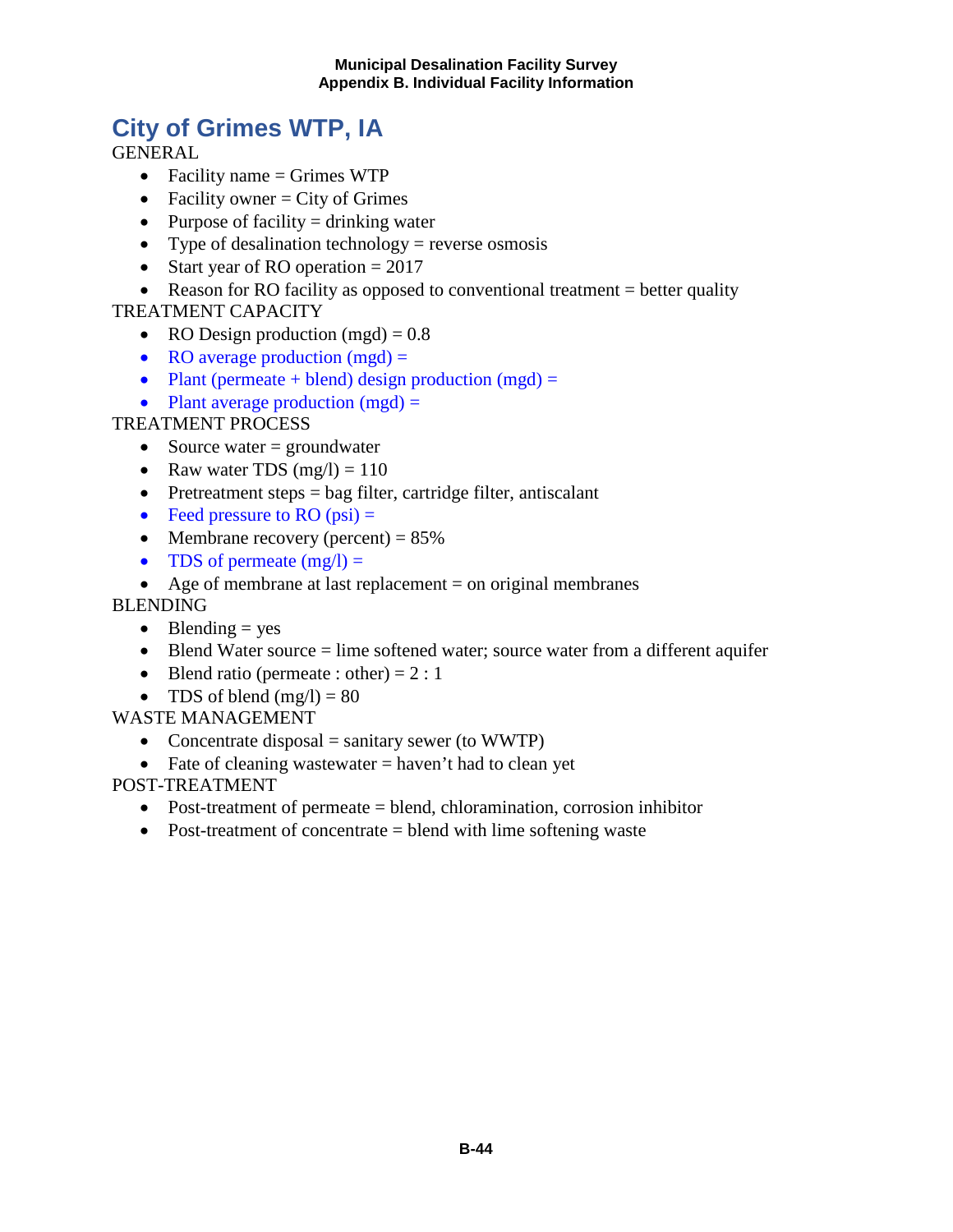#### **Municipal Desalination Facility Survey Appendix B. Individual Facility Information**

# **Hills Water Supply, IA**

GENERAL

- Name of facility = Hills Water Supply
- Facility owner = Hills Municipal Water
- Purpose of facility  $=$  drinking water
- Type of desalination technology  $=$  reverse osmosis
- Start year of RO operation  $= 2015$
- Reason for the RO facility as opposed to a conventional facility = perchlorate, ammonia, TDS, hardness

#### TREATMENT CAPACITY

- RO design production (mgd)  $= 0.317$
- RO average Production (mgd) =

#### TREATMENT PROCESS

- Source  $=$  groundwater
- Raw water TDS  $(mg/l) =$
- Pre-treatment steps  $=$
- Feed pressure to RO  $(psi)$  =
- TDS of permeate  $(mg/l) =$
- Membrane recovery (percent)  $=$

#### • Age of membrane at last replacement =

BLENDING

• Blending of permeate  $=$  no

#### WASTE MANAGEMENT

- Concentrate disposal  $=$  sewer
- Fate of cleaning wastewater  $=$

- Post-treatment of permeate =
- Post-treatment of concentrate = none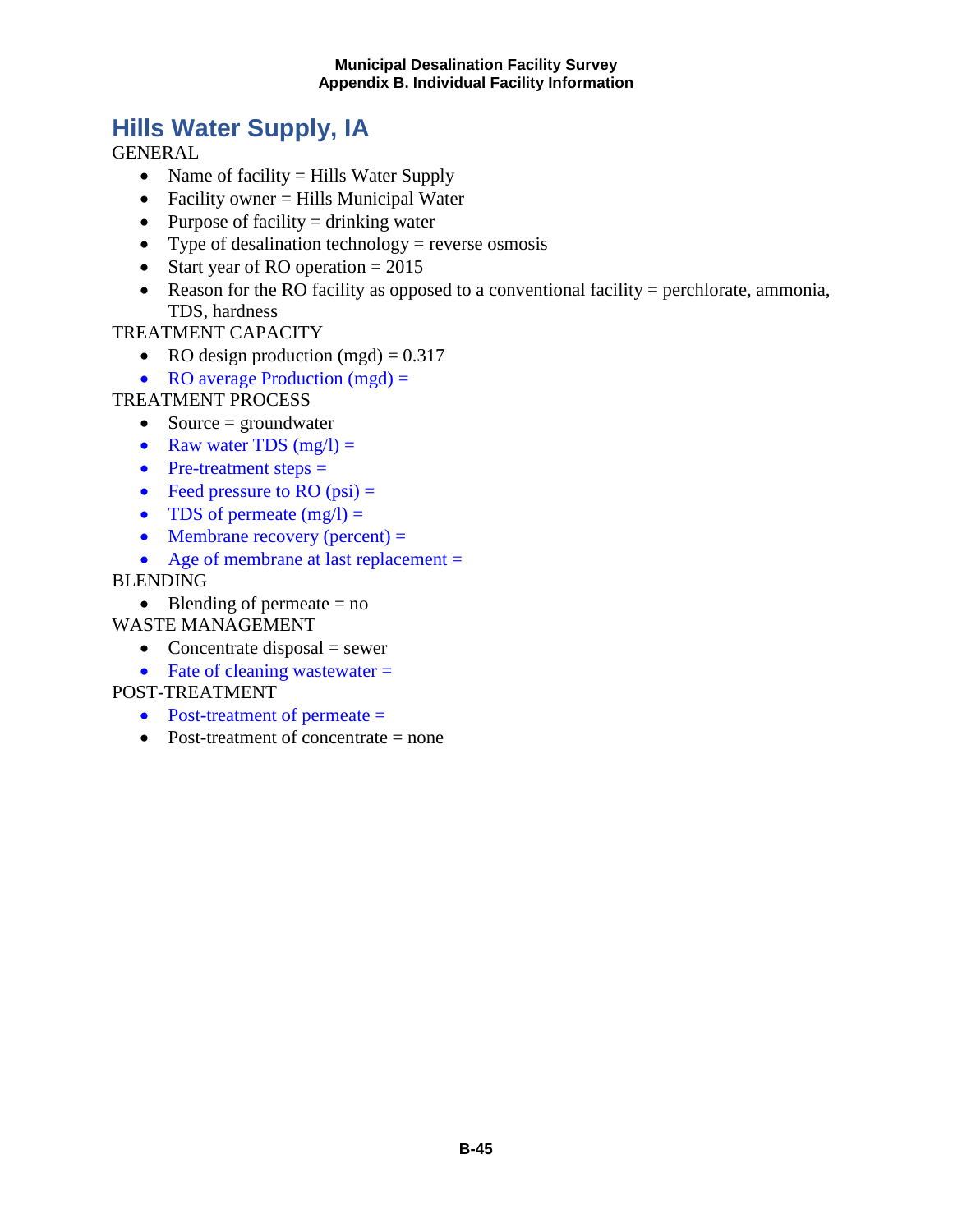### **PWWSD #26, KS**

**GENERAL** 

- Facility name  $=$  PWWSD #26
- Facility owner  $=$  Strong City
- Purpose of facility  $=$  drinking water
- Type of desalination technology = reverse osmosis
- Start year of RO operation  $= 2015$
- Reason for RO facility as opposed to conventional treatment  $=$  hardness

#### TREATMENT CAPACITY

- RO Design production (mgd) =  $0.46$  (2 RO skids; typically run both in summer; currently run 1 about 16 hr/day)
- RO average production  $(mgd) = 0.12$
- Plant design  $(RO + blend)$  production  $(mgd) = 0.6$
- Plant average production  $(mgd) = 0.14$

TREATMENT PROCESS

- Source water  $=$  groundwater
- Raw water conductivity  $(\mu S/cm) = 820-915$
- Feed pressure to RO  $(psi) = 150$
- Pretreatment steps = chlorination, green sand filter, dichlorination (bisulfite), antiscalant, cartridge filters
- TDS of permeate  $(mg/l) = 15$
- Membrane recovery (percent)  $= 80\%$
- Age of membrane at last replacement  $=$  on original membranes

BLENDING

- Blending  $=$  yes
- Blend Water source  $=$  raw water through the green sand filter
- Blend ratio (permeate : other) =  $80:20$
- TDS of blend  $(mg/l) = 200$

### WASTE MANAGEMENT

- Concentrate disposal  $=$  surface water (river)
- Fate of cleaning wastes  $=$  to sanitary sewer; clean only once every 3 years
- Fate of backwash waste  $=$  to settling tank, solids to lagoon and evaporation pond; retentate back to front of process before the green sand filters

- Post-treatment of permeate = caustic, chlorine
- Post-treatment of concentrate = none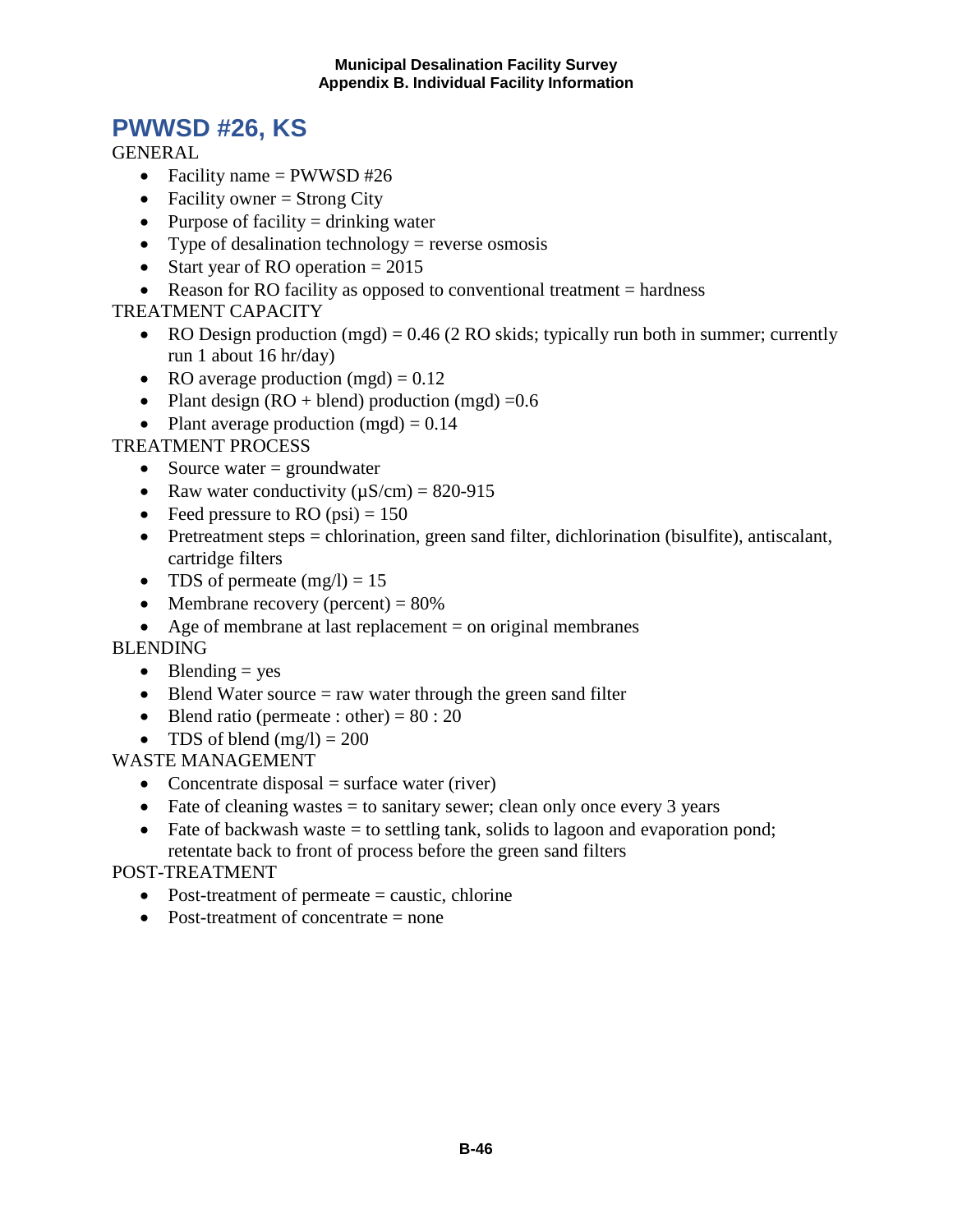# **Clay Center, KS**

**GENERAL** 

- Name of facility = Clay Center PUC Treatment RO Plant
- Facility owner  $=$  City of Clay Center
- Type of facility  $=$  drinking water
- Type of technology = reverse osmosis
- Start year of RO operation  $= 2010$
- Reason for RO facility = will meet present and future needs

### TREATMENT CAPACITY

- RO design production  $(mgd) = 1.67$
- RO average Production  $(mgd) = 0.41$
- Plant  $(RO + blend)$  design production  $(mgd = 1.95$
- Plant average production  $(mgd) = 0.49$

### TREATMENT PROCESS

- Source water  $=$  groundwater
- Raw water conductivity  $(\mu S/cm) = 1430$
- Feed pressure (psi) to  $RO =$
- Pretreatment steps  $=$  greens and filter, cartridge filter, antiscalant
- TDS of permeate  $(mg/l) =$
- Membrane recovery (percent)  $=75$
- Age of membrane at last replacement  $=$  on original membranes

### BLENDING

- Blending  $=$  yes
- Blend water source  $=$  bypass
- Blend ratio (permeate : other)  $=$   $\sim$  80 : 20
- TDS of blend  $=$

### WASTE MANAGEMENT

- Concentrate disposal  $=$  surface (discharge to river)
- Fate of cleaning wastewater  $=$

- Post-treatment of permeate = decarbonation, Caustic, chlorine
- Concentrate treatment  $=$  none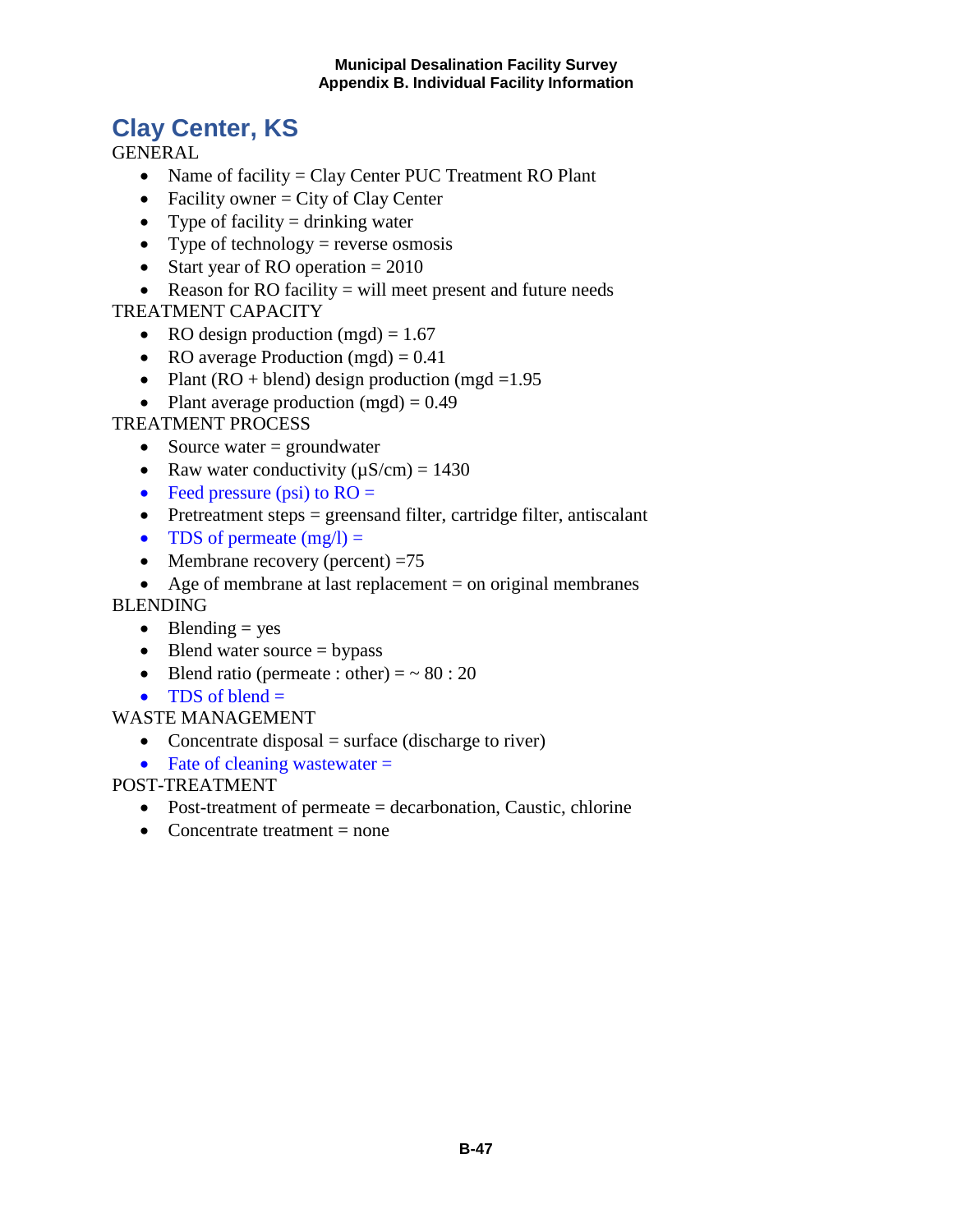# **Big Springs WTP, KS**

**GENERAL** 

- Name of facility  $=$  Big Springs WTP
- Facility owner = Douglas County RWD  $#3$
- Purpose of facility  $=$  drinking water
- Type of technology = reverse osmosis
- Start year of RO operation  $= 2014$

• Reason for the RO facility as opposed to a conventional facility = hardness removal, TDS TREATMENT CAPACITY

- RO Design production  $(mgd) = 1.14$
- RO Average Production (mgd) =  $0.31$
- Plant  $(RO + blend)$  design production  $(mgd) =$
- Plant average production  $(mgd) = 0.67$

#### TREATMENT PROCESS

- Source water  $=$  groundwater
- Raw water TDS  $(mg/l) = 280$
- Feed pressure to RO  $(psi) = 146$
- Pretreatment  $=$
- TDS of permeate  $(mg/l) =$
- Membrane recovery (percent)  $=$
- Age of membrane at last replacement = almost 4 years; replacement needed due to process upset

#### **BLENDING**

- Blending  $=$  yes
- Blend water source  $=$  bypass after he Fe-Mn oxidation step
- Blend ratio (permeate : other)  $=$   $\sim$  75:25
- TDS of blend  $=$

#### WASTE MANAGEMENT

- Concentrate disposal  $=$  discharge to a lagoon and then to a river
- Cleaning wastewater fate = goes to lagoon

- Post-treatment of permeate = caustic, chloramination
- Treatment of concentrate  $=$  none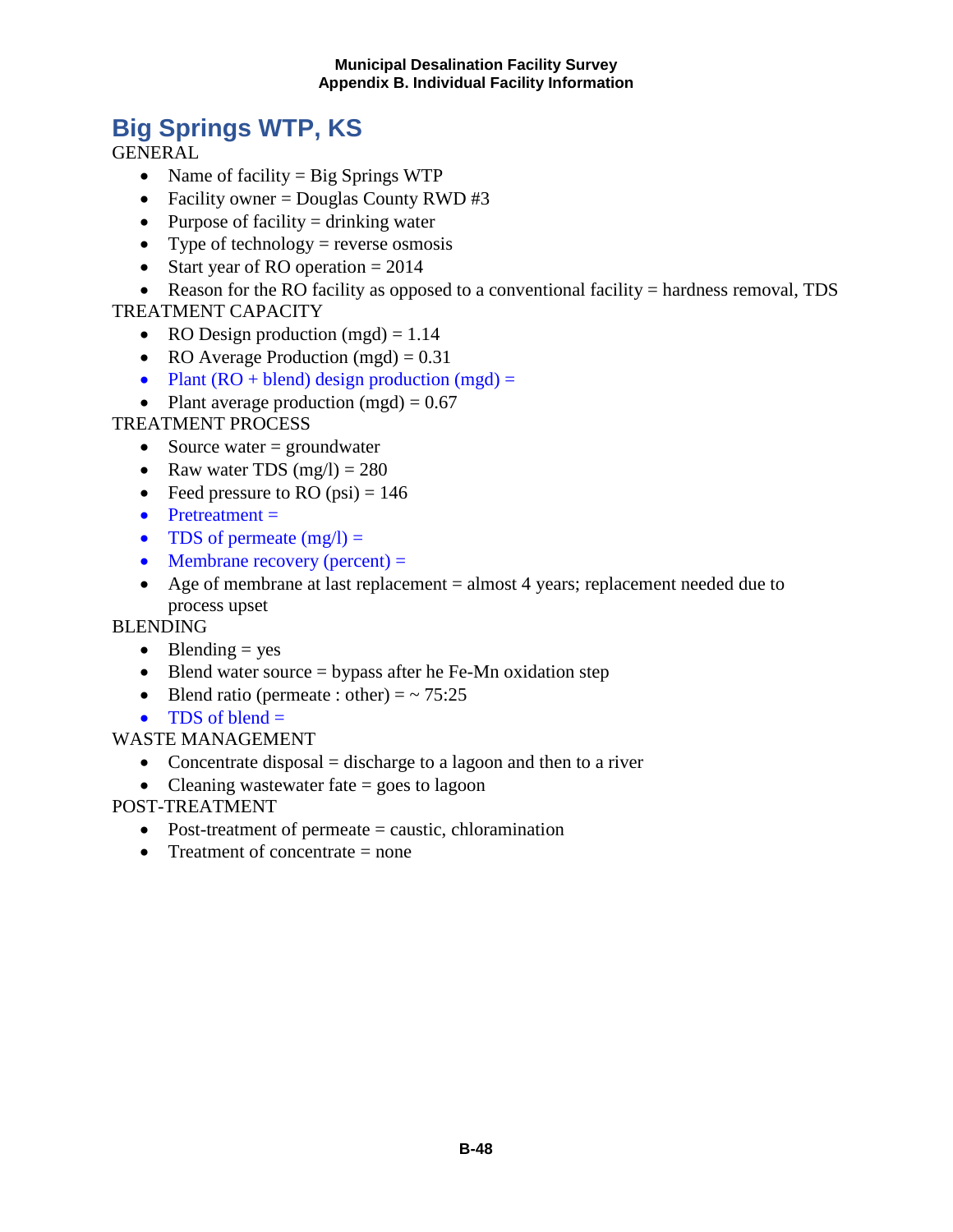#### **Municipal Desalination Facility Survey Appendix B. Individual Facility Information**

### **Swansea WTP, MA**

**GENERAL** 

- Name of facility = Swansea Desalination Treatment Facility
- Facility owner = Swansea Water District
- Purpose of facility  $=$  drinking water
- Type of technology = reverse osmosis
- Start year of RO operation  $= 2013$

• Reason for RO facility as opposed to a conventional treatment facility = TDS TREATMENT CAPACITY

- RO Design production  $(mgd) = 1.2$
- RO average production  $(mgd) = 0.4$
- Plant (RO + blend) design production (mgd) =  $2.18$
- Plant Average Production (mgd)  $= 0.85$

#### TREATMENT PROCESS

- Source water  $=$  surface water
- Raw water TDS  $(mg/l) =$
- Feed pressure (psi)  $= 250 550$  depending on conductivity
- Pretreatment  $=$  intake screen, caustic, coagulant, strainers, microfiltration
- TDS of permeate  $(mg/l) =$
- Membrane recovery (percent) =  $30 50$  depending on feed conductivity
- Age of membrane at last replacement  $=$  on original membranes

#### BLENDING

- Blending  $=$  yes
- Blend water source  $=$  groundwater
- Blend ratio (permeate : other) =  $40:60$
- TDS of blend  $= 250$

#### WASTE MANAGEMENT

- Concentrate disposal  $=$  surface water  $-$  returned to River on high tide events
- Fate of cleaning wastewater  $=$  neutralized, mixed with concentrate

• Fate of backwash waste  $=$  through sand lined lagoon then mixed with concentrate POST-TREATMENT

- Post treatment of permeate  $=$  caustic, soda ash, chlorine
- Post-treatment of concentrate = none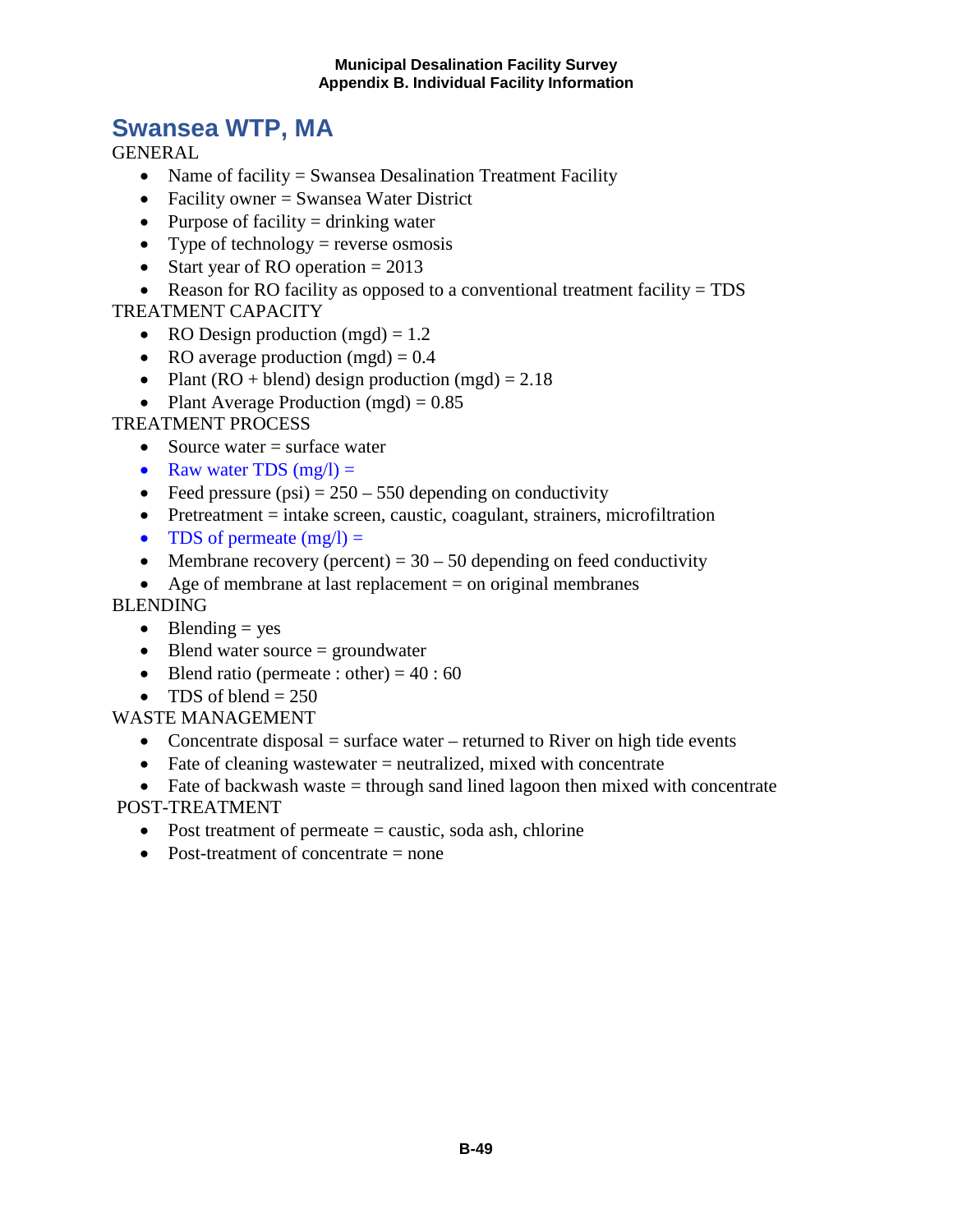### **City of Allegan MI**

**GENERAL** 

- Name of facility  $=$  City of Allegan WTP
- Facility owner  $=$  City of Allegan
- Purpose of facility  $=$  drinking water
- Type of technology = reverse osmosis
- Start year of RO operation  $= 2011$

• Reason for  $RO =$  hardness; less complicated/less labor intense than lime softening TREATMENT CAPACITY

- RO Design production  $(mgd) = 2.25$
- RO Average Production (mgd)  $=$   $\sim$  1.2; perhaps 0.9 in winter and 1.5 in summer
- Plant  $(RO + blend)$  Design production  $(mgd) =$
- Plant average production  $(mgd)$  =

### TREATMENT PROCESS

- Source water  $=$  groundwater
- Raw water conductivity  $(\mu S/cm) = 700$
- Feed pressure  $(psi) = 40$  from wells; 150 to RO
- Pretreatment steps  $=$  spiral wound filter, antiscalant
- TDS (mg/l) or conductivity  $(\mu S/cm)$  of permeate =
- Membrane recovery (percent)  $=$
- Age of membrane at last replacement = still on original membranes

#### BLENDING

- Blending  $=$  yes
- Blend water source  $=$  bypass (treated for iron removal)
- Blend ratio (permeate : other) =  $70:30$
- TDS of blend  $=$

WASTE MANAGEMENT

- Concentrate disposal  $=$  discharge to river
- Fate of cleaning wastewater  $=$  have not had to clean membranes yet since installation

- Post-treatment of permeate = fluoride, orthophosphate
- Treatment of concentrate  $=$  none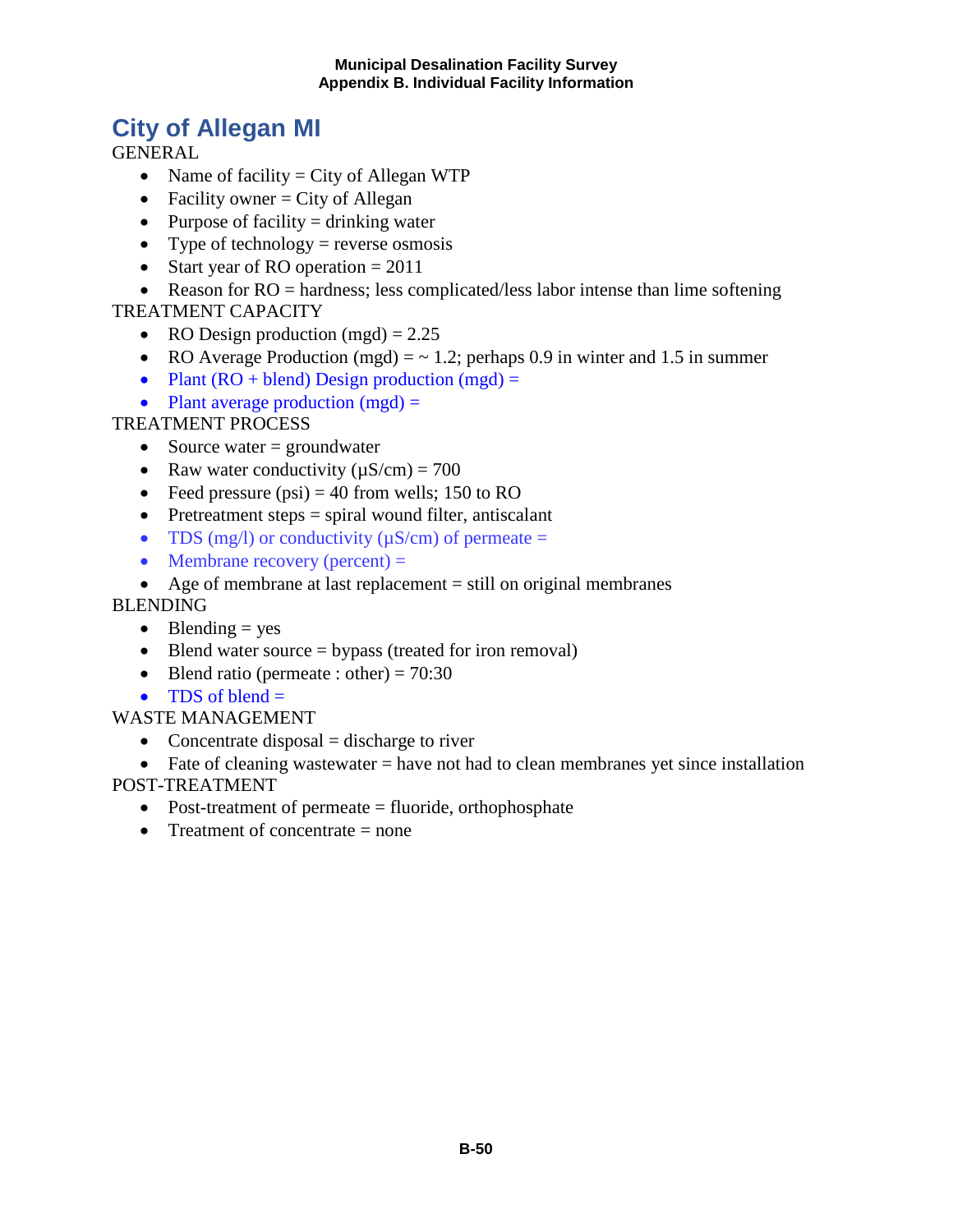#### **Municipal Desalination Facility Survey Appendix B. Individual Facility Information**

### **Glassboro WTP, NJ**

**GENERAL** 

- Facility name = Borough of Glassboro WTP
- Facility owner  $=$  Borough of Glassboro
- Purpose of facility  $=$  drinking water
- Type of technology = reverse osmosis/VSEP
- Start year of RO operation  $= 2012$

• Reason for RO facility as opposed to conventional treatment  $=$  high sodium TREATMENT CAPACITY

- RO/VSEP Design production  $(mgd) = 1.13$
- RO average production  $(mgd) =$
- Plant design production (mgd)  $=$   $\sim$  1.5
- Plant average production  $(mgd) = \sim 1$

#### TREATMENT PROCESS

- Source water  $=$  groundwater
- Raw water conductivity  $(\mu S/cm)$  =
- Feed pressure to RO (psi)  $=$   $\sim$  200 to RO
- Pretreatment steps  $= 1\mu$  prefilters
- TDS of permeate  $(mg/l) =$
- Membrane recovery (percent)  $=$
- Age of membrane at last replacement  $=$  on original membranes

#### BLENDING

- Blending  $=$  yes
- Blend Water source  $=$  bypass
- Blend ratio (permeate : other) = varies, but roughly  $1:1$
- TDS of blend  $=$

#### WASTE MANAGEMENT

- Concentrate disposal  $=$  sanitary sewer
- Fate of cleaning wastewater  $=$

- Post-treatment of permeate = chlorine and orthophosphate
- Post-treatment of concentrate = none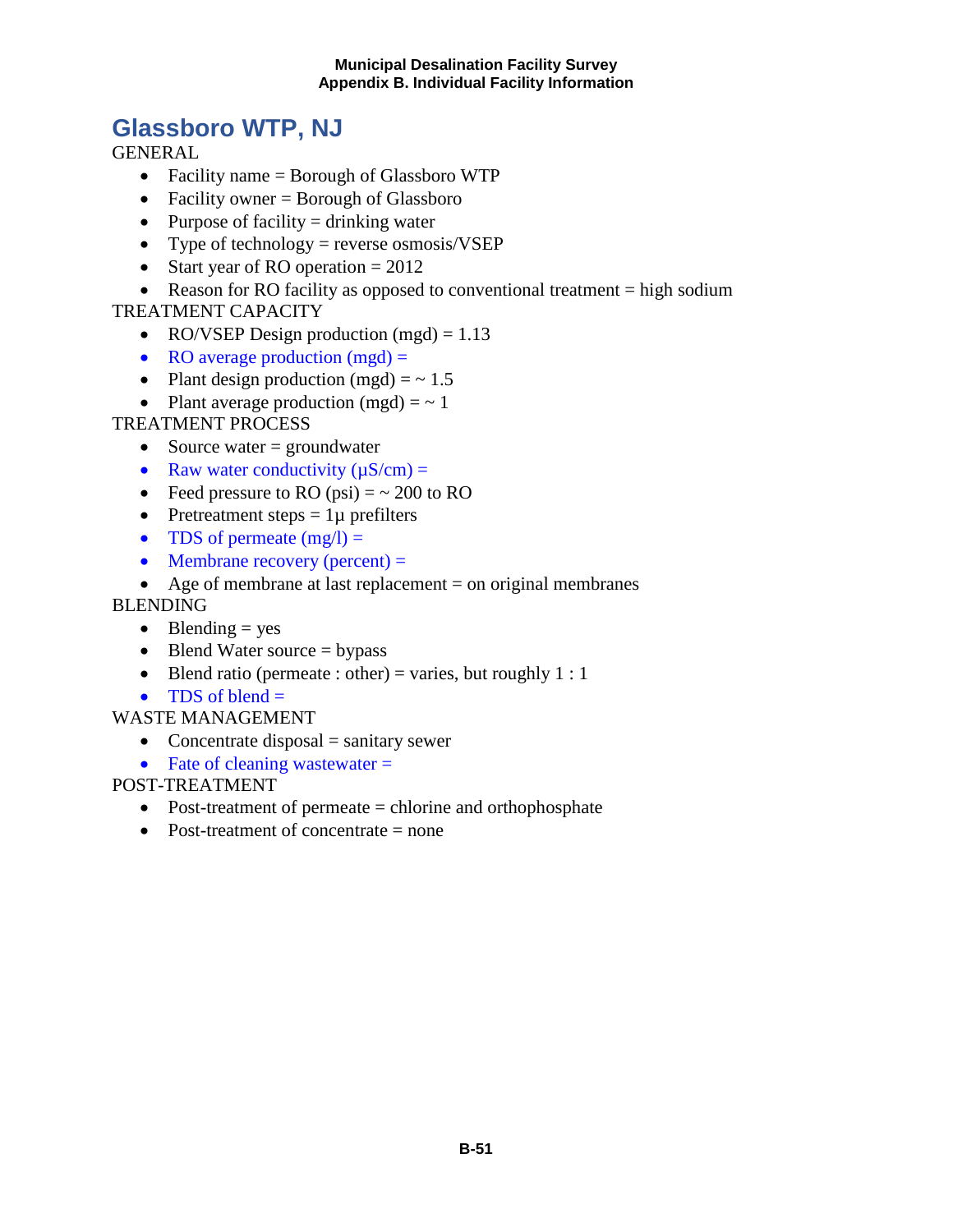# **Keansburg Freese Street, WTP NJ**

**GENERAL** 

- Name of facility = Freese Street WTP
- Facility owner  $=$  City of Keansburg
- Purpose of facility  $=$  drinking water
- Type of technology = reverse osmosis
- Start year of RO operation  $= 2011$
- Reason for RO facility as opposed to a conventional treatment facility = TDS

TREATMENT CAPACITY

- RO Design production  $(mgd) = 1.15$
- RO average production  $(mgd) = 0.85$
- Plant  $(RO + blend)$  design production  $(mgd) =$
- Plant average production  $(mgd) =$

### TREATMENT PROCESS

- Source water  $=$  groundwater
- Raw water TDS  $(mg/l) = 1200-1300$
- Feed pressure  $(psi) = 180-200$
- Pretreatment = antiscalant, cartridge filters, sulfuric acid,
- TDS of permeate  $(mg/l) = 40$
- Membrane recovery (percent)  $= 85$
- Age of membrane at last replacement =

### BLENDING

- Blending  $=$  yes
- Blend water source  $=$  bypass
- Blend ratio (permeate : other) =  $400 : 100$  (gpm)
- TDS of blend  $=$

#### WASTE MANAGEMENT

- Concentrate disposal  $=$  surface water
- Fate of cleaning wastewater  $=$  same

- Post treatment of permeate = chlorine, caustic
- Post-treatment of concentrate  $=$  none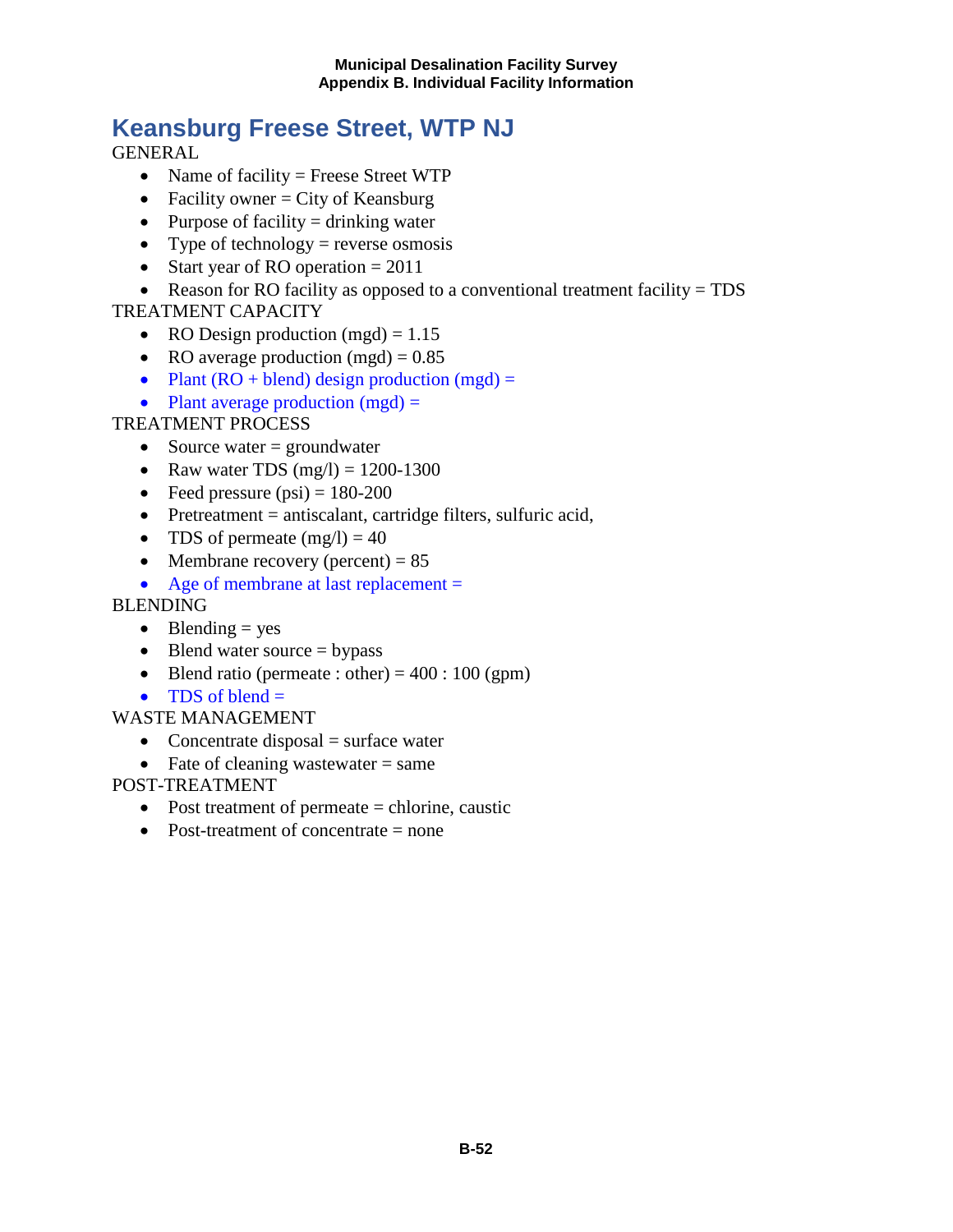# **Craven County, NC**

GENERAL

- Facility name = Craven County Potable Water Supply and Treatment Facility
- Facility Owner = Craven County
- Purpose of facility  $=$  drinking water
- Type of desalination technology  $=$  nanofiltration
- Start year of NF operation  $= 2017$
- Reason for NF plant = reduce reliance on Black Creek Aquifer; remove THM and HAA5 precursors

TREATMENT CAPACITY

- NF design production  $(mgd) = 3$
- NF average production  $(mgd) = 1.33$

#### TREATMENT PROCESS

- Source water  $=$  ground water
- Raw water TDS  $(mg/l) = 296$
- Feed pressure to NF  $(psi) = 38-52$
- Pretreatment steps = antiscalant, cartridge filters
- TDS of permeate  $(mg/l) =$
- Concentrate TDS  $(mg/l) = 800 1200$  depending on well combo
- Age of membrane at last replacement  $=$  on original membranes

BLENDING

• Blending  $=$  no

WASTE MANAGEMENT

- Concentrate disposal  $=$  discharge to Neuse River (tidally influenced)
- Fate of cleaning wastewater  $=$

- Post treatment of permeate  $=$  calcite stabilization, chlorination
- Post-treatment of concentrate  $=$  none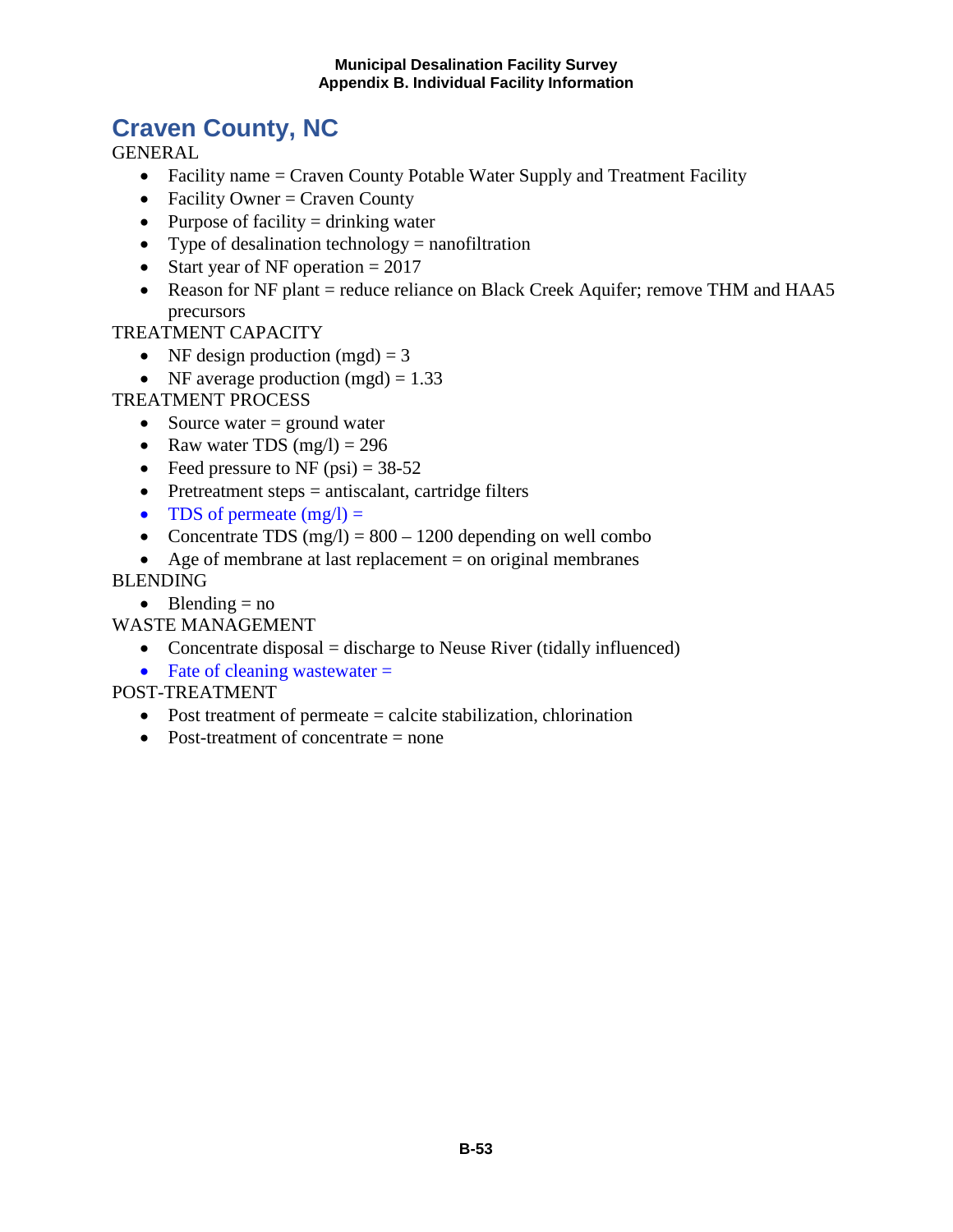### **Dixon WTP, NC**

**GENERAL** 

- Name of facility  $=$  Dixon WTP
- Facility owner = ONWASA (Onslow Water and Sewer Authority)
- Purpose of facility  $=$  drinking water
- Type of technology = reverse osmosis
- Start year of NF operation  $= 2013$

• Reason for treatment  $=$  silica removal with side benefit of TOC reduction TREATMENT CAPACITY

- RO Design production  $(mgd) = 3$
- RO Average Production (mgd) =  $2$
- Plant (RO + bypass) Design production (mgd) = 4
- Plant average production  $(mgd) = 2.5$

#### TREATMENT PROCESS

- Source  $=$  groundwater
- Raw water conductivity  $(\mu S/cm) = -400$
- Feed pressure  $(psi) = 82 98$
- Pretreatment steps = greensand filter, antiscalant, cartridge filter
- TDS of permeate  $(mg/l) = 25$
- Membrane recovery (percent)  $= 70 80$
- Age of membrane at last replacement  $=$  on original membranes

#### BLENDING

- Blending  $=$  yes
- Blend water source  $=$  same source; bypass after greensand filter
- Blend ratio (permeate : other) =  $73:27$
- TDS of blend  $(mg/l) = < 250$

#### WASTEWATER MANAGEMENT

- Concentrate disposal = surface (discharge to ponds which empty into a creek)
- Fate of cleaning wastewater  $=$  same as with concentrate

- Concentrate treatment  $=$  none
- Permeate  $=$  pH adjustment (caustic), disinfection, corrosion control, fluoride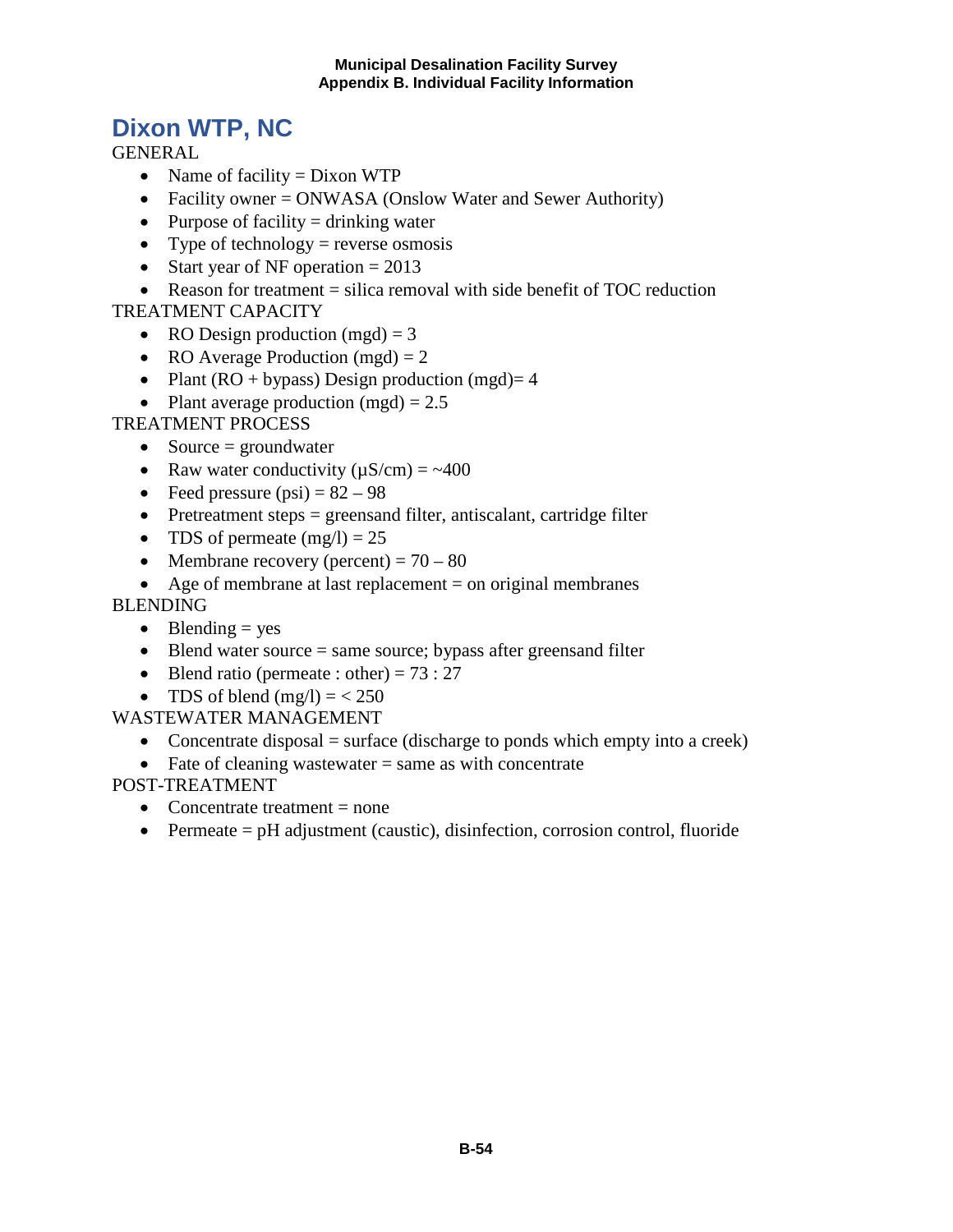# **Englehard Hyde County, NC**

GENERAL

- Facility name = Englehard WTP
- Facility owner = Hyde County Water Maintenance and Solids Waste Department
- Purpose of facility  $=$  drinking water
- Type of desalination technology = reverse osmosis
- Start year of RO operation  $= 2011$
- Reason for RO facility as opposed to conventional treatment =

### TREATMENT CAPACITY

- RO Design production  $(mgd) = 0.432$
- RO average production  $(mgd) =$

TREATMENT PROCESS

- Source water  $=$  groundwater
- Raw water conductivity  $(\mu S/cm) = 973$
- Feed pressure to RO  $(psi)$  =
- Pretreatment steps = antiscalant
- TDS of permeate  $(mg/l) = -25$
- Membrane recovery (percent)  $=$
- Age of membrane at last replacement  $=$  on original membranes

BLENDING

• Blending  $=$  no

WASTE MANAGEMENT

- Concentrate disposal  $=$  discharge to surface water (creek)
- Fate of cleaning wastewater  $=$

- Post-treatment of permeate  $=$  acid, lime, phosphate, chlorine
- Post-treatment of concentrate  $=$  none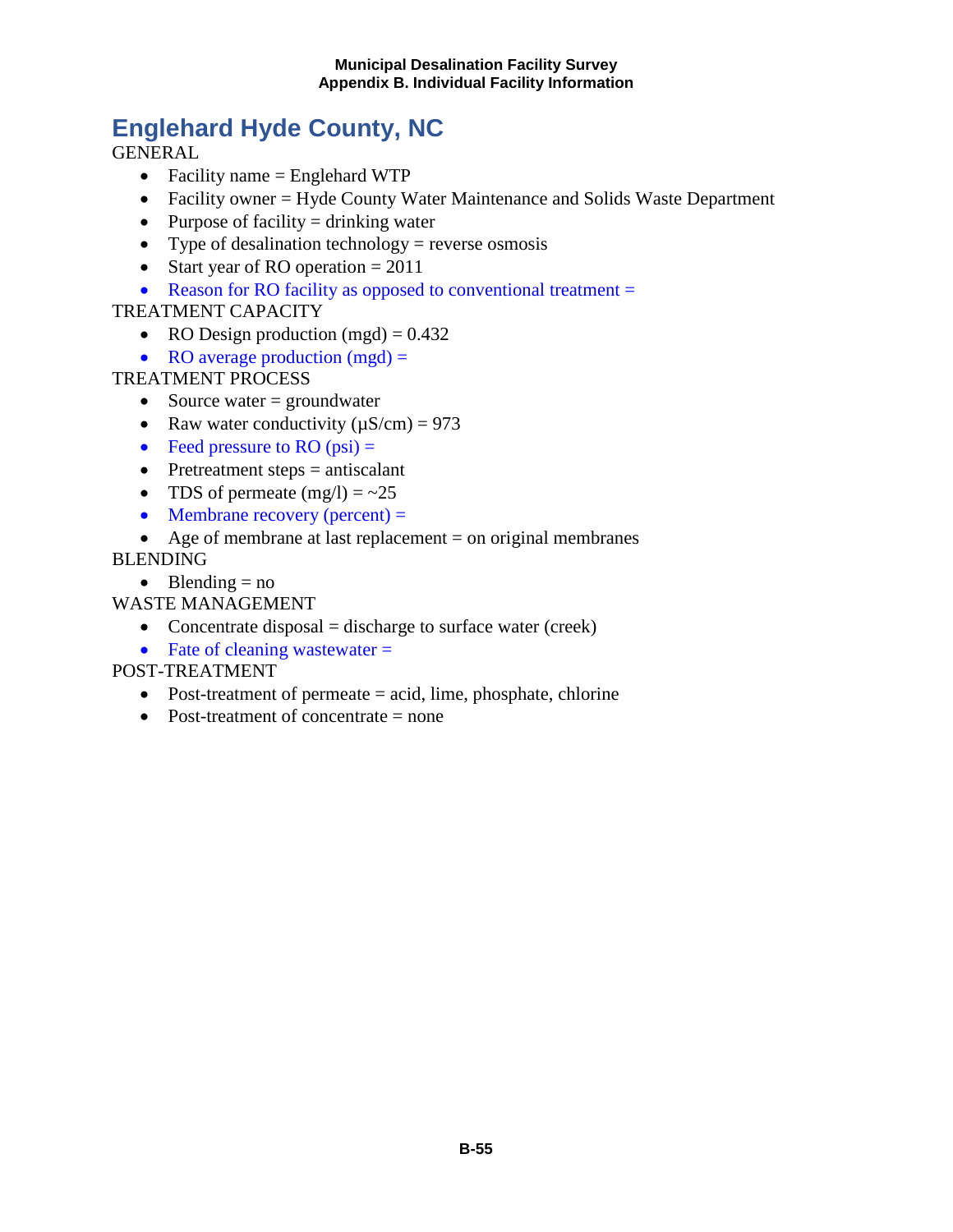# **Skyco, NC**

**GENERAL** 

- Facility name  $=$  Skyco WTP
- Facility owner  $=$  Dare County
- Purpose of facility  $=$  drinking water
- Type of desalination technology  $=$  nanofiltration
- Start year of NF operation  $= 2017$
- Reason for the NF facility as opposed to a conventional facility  $=$  less complicated than the IX facility and found a membrane to remove bromide to address byproduct issue and iron

TREATMENT CAPACITY

- NF Design production  $(mgd) = 3$
- RO average production  $(mgd) =$
- Plant design production  $(mgd) = 5$
- Plant average production  $(mgd) = 2.5$

TREATMENT PROCESS

- Source water  $=$  groundwater
- Raw water TDS  $(mg/l) = 545$
- Feed pressure to NF  $(psi) = 108$
- Pretreatment steps  $= 5$  micron cartridge filter, antiscalant
- TDS of permeate  $(mg/l) = 50$
- Membrane recovery  $(\%)=80$
- Age of membrane at last replacement  $=$  on original membranes

BLENDING

- Blending  $=$  yes
- Blend Water source  $=$  product from IX facility; improves hardness
- Blend ratio (permeate : other) = at MAX production =  $3:2$
- Target TDS of blend  $(mg/l) = 170$

WASTE MANAGEMENT

- Concentrate disposal  $=$  to surface water
- Fate of cleaning and backwash waste  $=$  mixed with concentrate

- Post -treatment of permeate  $=$  caustic, hypochlorite, corrosion inhibitor (zinc ortho phosphate)
- Post-treatment of concentrate = none; concentrate mixed with backwash prior to discharge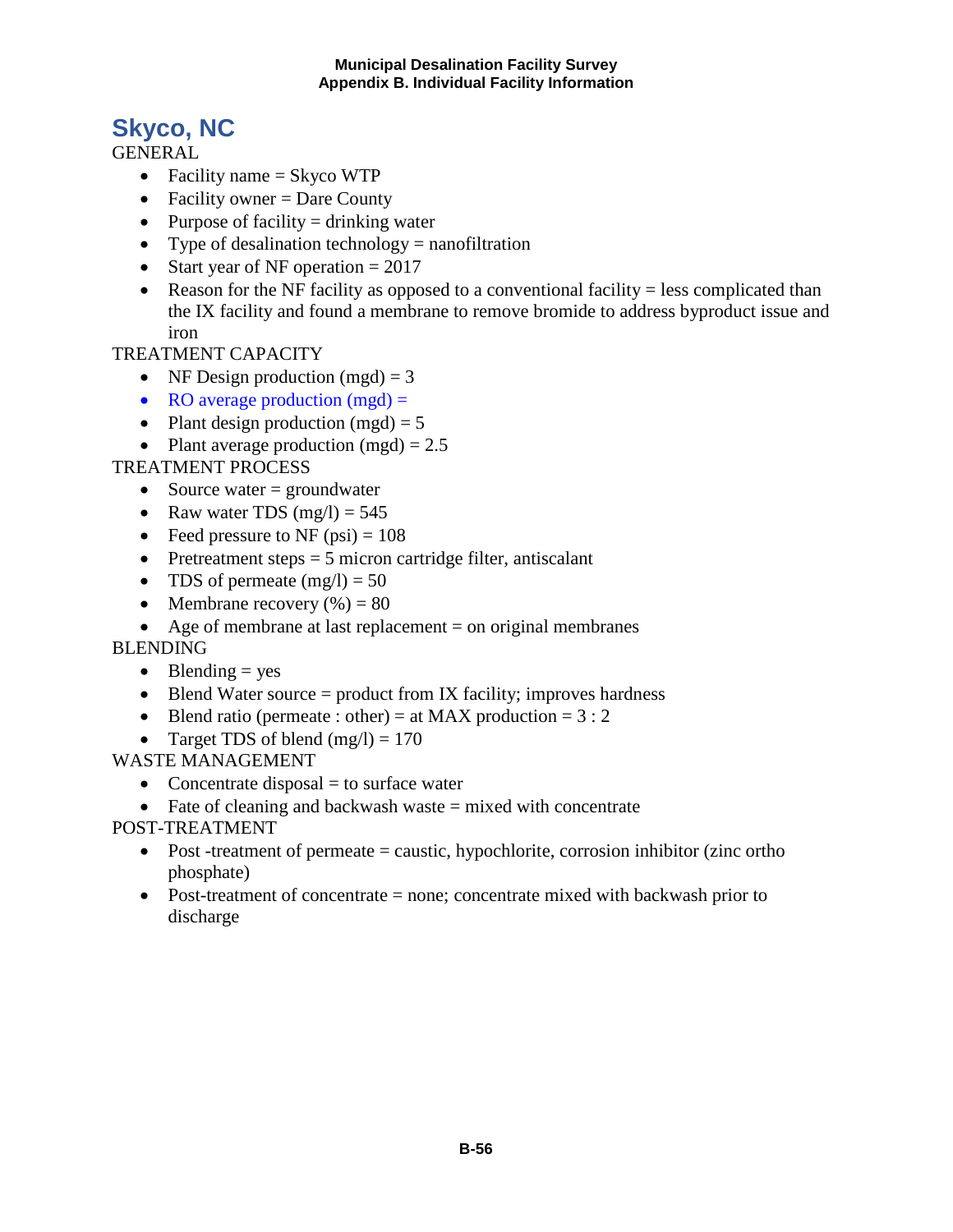# **Tyrrell County Prison RO WTP, NC**

GENERAL

- Name of facility = Tyrrell County Prison RO WTP
- Facility owner = Tyrrell County Prison
- Purpose of facility  $=$  drinking water
- Type of technology = reverse osmosis
- Start year of RO operation  $= 2010$
- Reason for RO facility as opposed to a conventional treatment facility  $=$

### TREATMENT CAPACITY

- RO design production (mgd)  $= 0.432$
- RO average production  $(mgd)$  =
- TREATMENT PROCESS
	- Source water  $=$
	- Raw water TDS  $(mg/l) =$
	- Feed pressure  $(psi)$  =
	- Pretreatment =
	- TDS of permeate  $(mg/l) =$
	- Membrane recovery (percent)  $=$
	- Age of membrane at last replacement =

#### BLENDING

- Blending  $=$
- Blending source =
- Blend ratio (permeate : other)  $=$
- TDS of blend  $(mg/l) =$

#### WASTE MANAGEMENT

- Concentrate disposal  $=$  surface
- Fate of cleaning wastewater  $=$

- Post treatment of permeate  $=$
- Post-treatment of concentrate  $=$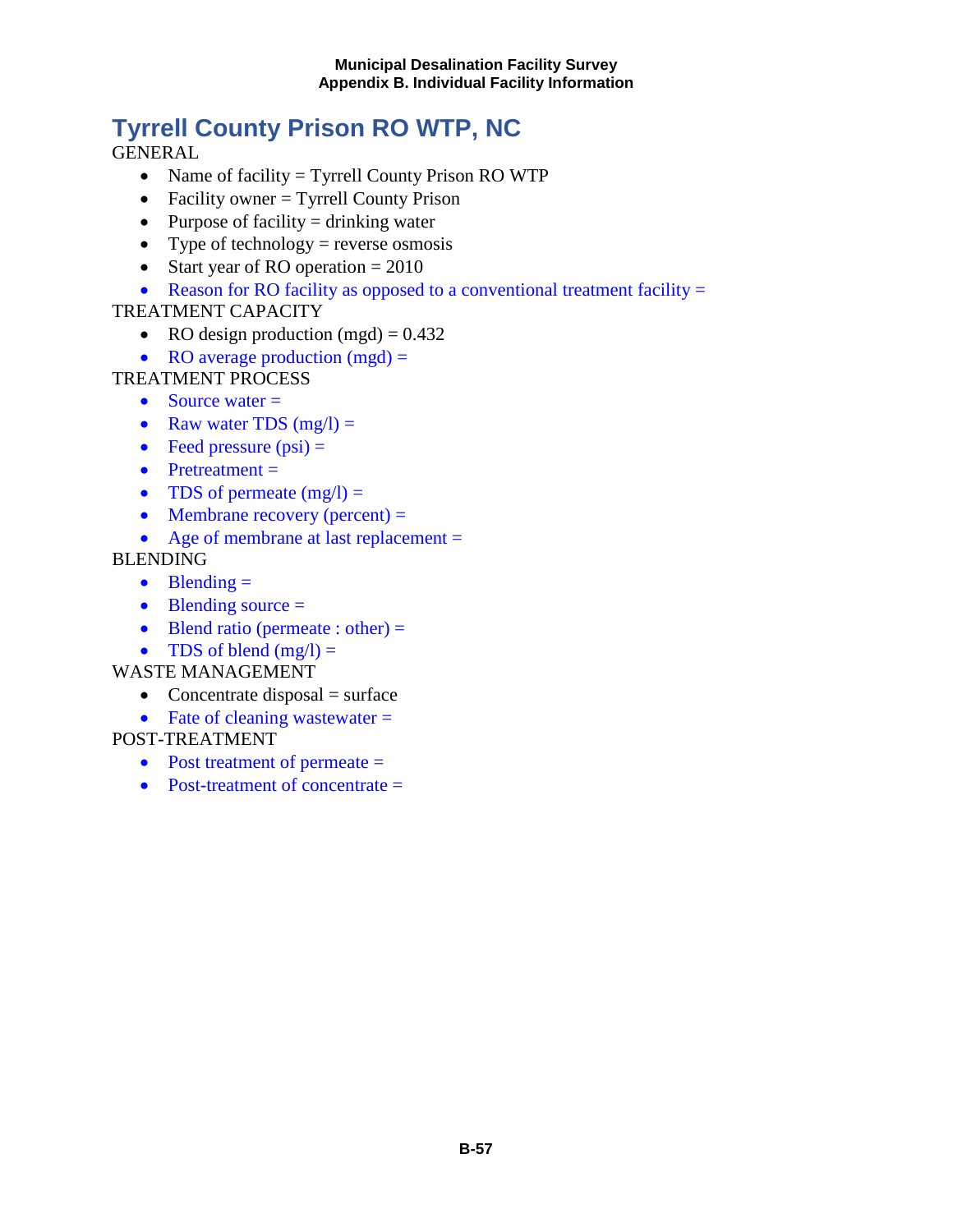### **New Frontier Way NF, NC**

GENERAL

- Name of facility = New Frontier Way NF Plant
- Facility owner  $=$  City of Jacksonville
- Purpose of facility  $=$  drinking water
- Type of technology  $=$  nanofiltration
- Start year of NF operation  $= 2010$

• Reason for NF facility as opposed to a conventional facility = softening, organic removal TREATMENT CAPACITY

- NF Design production  $(mgd) = 8$
- NF Average Production (mgd)  $= 3.5$
- Plant ( $NF + blend$ ) Design production (mgd) =
- Plant average production  $(mgd)$  =

### TREATMENT PROCESS

- Source water  $=$  groundwater
- Raw water conductivity  $(\mu S/cm) = 884$
- Pretreatment = antiscalant, cartridge filters; acid added to bypass used for blending
- Feed pressure to NF  $(psi) = 57$
- TDS of permeate  $(mg/l) = 85$
- Membrane recovery (percent)  $= 75$
- Age of membrane at last replacement =

#### BLENDING

- Blending  $=$ yes
- Blend water source  $=$  bypass
- Blend ratio (permeate : other) 90 :10
- TDS of blend  $(mg/l) = 280-320$

#### WASTE MANAGEMENT

- Concentrate disposal  $=$  to river
- Fate of cleaning wastewater  $=$

- Post treatment of permeate = bioscrubbing to remove odor, stabilization, disinfection, pH
- Post-treatment of concentrate  $=$  none 77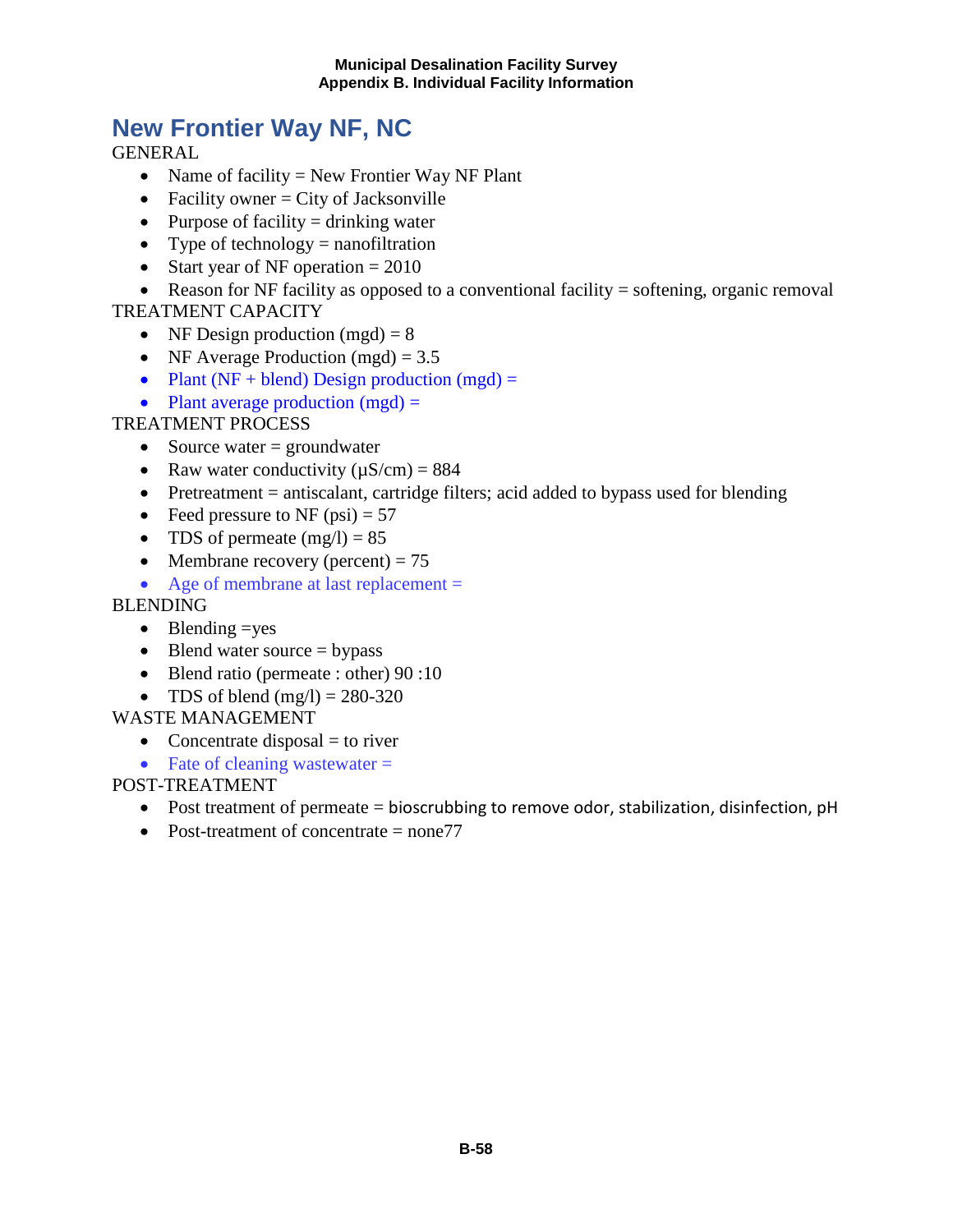# **Valley City WTP, ND**

**GENERAL** 

- Name of facility  $=$  Valley City WTP
- Facility owner  $=$  Valley City
- Purpose of facility  $=$  drinking water
- Type of technology  $=$  UF/NF
- Start year of NF operation  $= 2012$
- Reason for UF/NF as opposed to conventional treatment = TDS, sulfate; replaced lime softening

#### TREATMENT CAPACITY

- NF Design production (mgd)  $= 4.65$
- NF Average Production  $(mgd)$  =
- Plant ( $NF + blend$ ) Design production ( $mgd$ ) =
- Plant average production  $(mgd) =$

#### TREATMENT PROCESS

- Source waters = ground and surface waters
- Raw water TDS (mg/l) or conductivity  $(\mu S/cm) =$
- Pretreatment steps = sodium permanganate (for Fe/Mn), coagulant, sulfuric acid; all this before the UF; cartridge filter, antiscalant after the UF
- Feed pressure to NF  $(psi) = 180$
- conductivity of permeate  $(\mu S/cm) = 50$
- Membrane recovery (percent) = currently 85% on UF (scaling issues; considering antiscalant prior to UF); 85% on NF
- Age of membrane at last replacement  $=$  original membranes

BLENDING

- Blending  $=$  yes
- Blend water source  $=$  raw water treated through the UF step
- Blend ratio (permeate : other) =  $\sim 50 : 50$
- TDS of blend  $=$

### WASTE MANAGEMENT

- Concentrate disposal  $=$  to surface water unless low receiving water flow; then to lagoon
- Fate of cleaning wastewater  $=$  same
- POST-TREATMENT
	- Post-treatment of permeate = blend, fluoride, caustic, chloramination
	- Post-treatment of concentrate  $=$  none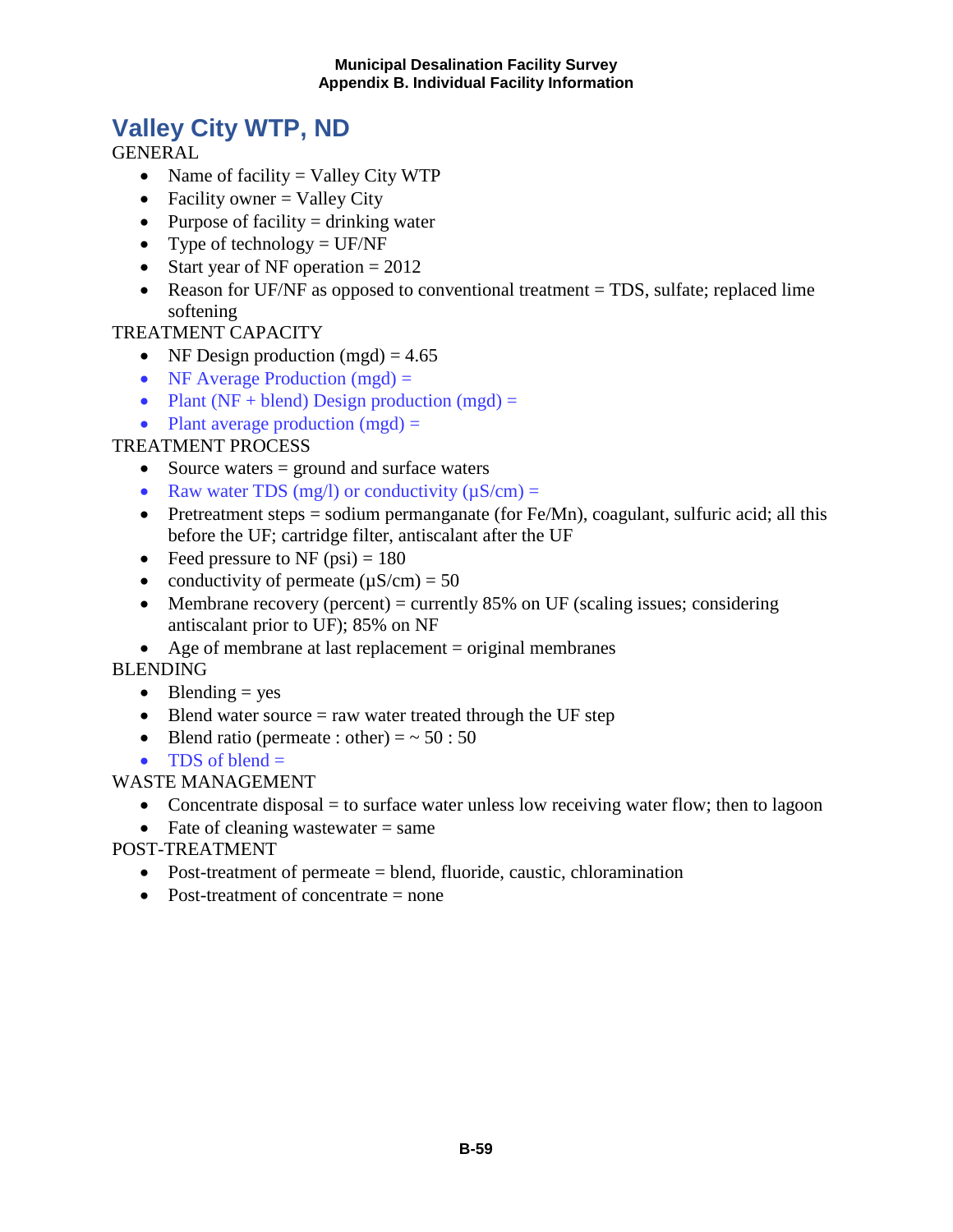### **Hillsboro WTP, ND**

GENERAL

- Name of facility  $=$  City of Hillsboro WTP
- Facility owner  $=$  City of Hillsboro
- Purpose of facility  $=$  drinking water
- Type of technology = reverse osmosis
- Start year of RO operation  $= 2012$
- Reason for RO facility as opposed to a conventional treatment facility = hardness, SO4, TDS

#### TREATMENT CAPACITY

- RO design production  $(mgd) = 0.85$
- RO average production  $(mgd)$  =

#### TREATMENT PROCESS

- Source water  $=$
- Raw water TDS  $(mg/l) =$
- Feed pressure  $(psi) =$
- Pretreatment  $=$
- TDS of permeate  $(mg/l) =$
- Membrane recovery (percent)  $=$

#### • Age of membrane at last replacement =

#### BLENDING

- $\bullet$  Blending  $=$
- Blending source  $=$
- Blend ratio (permeate : other)  $=$
- TDS of blend  $(mg/l) =$

#### WASTE MANAGEMENT

- Concentrate disposal  $=$
- Fate of cleaning wastewater  $=$

- Post treatment of permeate =
- Post-treatment of concentrate  $=$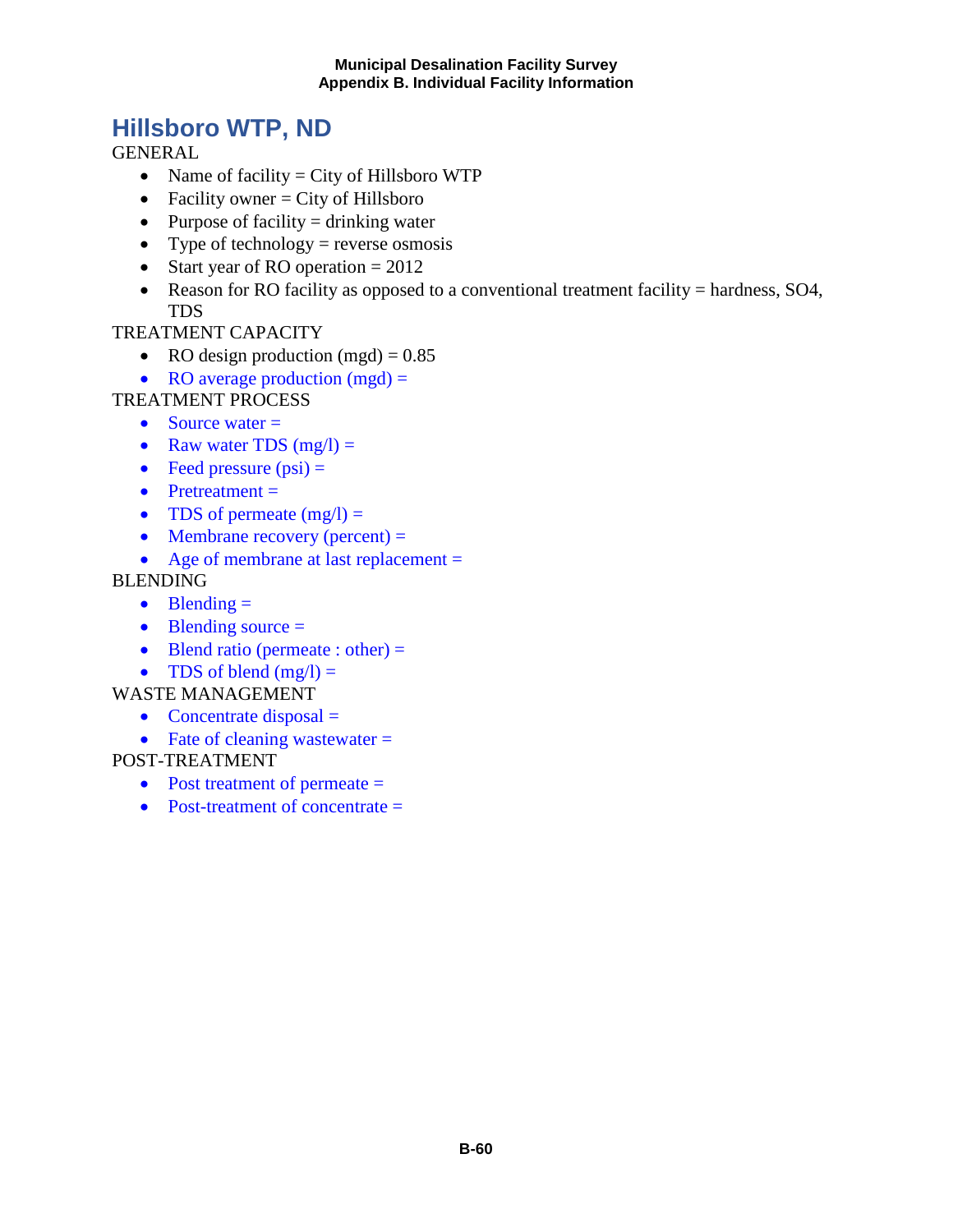# **Emmons County WTP, ND**

**GENERAL** 

- Name of facility = Emmons County WTP
- Facility Owner = South Central Regional Water District
- Purpose of facility  $=$  drinking water
- Type of technology  $=$  UF/RO
- Start year of RO operation  $= 2012$
- Reason why UF/RO as opposed to a conventional WTP = hardness

TREATMENT CAPACITY

- RO design production (mgd)  $= 1.2$
- RO average Production (mgd)  $= 0.4$
- Plant (RO + blend) design production (mgd) =  $2.0$
- Plant average production  $(mgd) = 0.7$

TREATMENT PROCESS

- Source  $=$  Lake Oahe
- Raw water TDS  $(mg/l) = 500$
- Feed pressure  $(psi) = 120$
- Pretreatment steps = ozone(oxidation), coagulation/sedimentation, ultrafiltration, antiscalant
- TDS of permeate  $(mg/l) = 30$
- Membrane recovery (percent)  $= 80$
- Age of membrane at last replacement  $= 6$  years

**BLENDING** 

- Blending  $=$  yes
- Blend water source  $=$  bypass
- Blend ratio (permeate : other) =  $60:40$
- TDS of blend  $(mg/l) = 250$

WASTE MANAGEMENT

- Concentrate disposal  $=$  surface (discharge to lake)
- Fate of cleaning wastewater  $=$  with concentrate

- Post-treatment of concentrate = none
- Post-treatment of permeate = blend, ozone, chlorine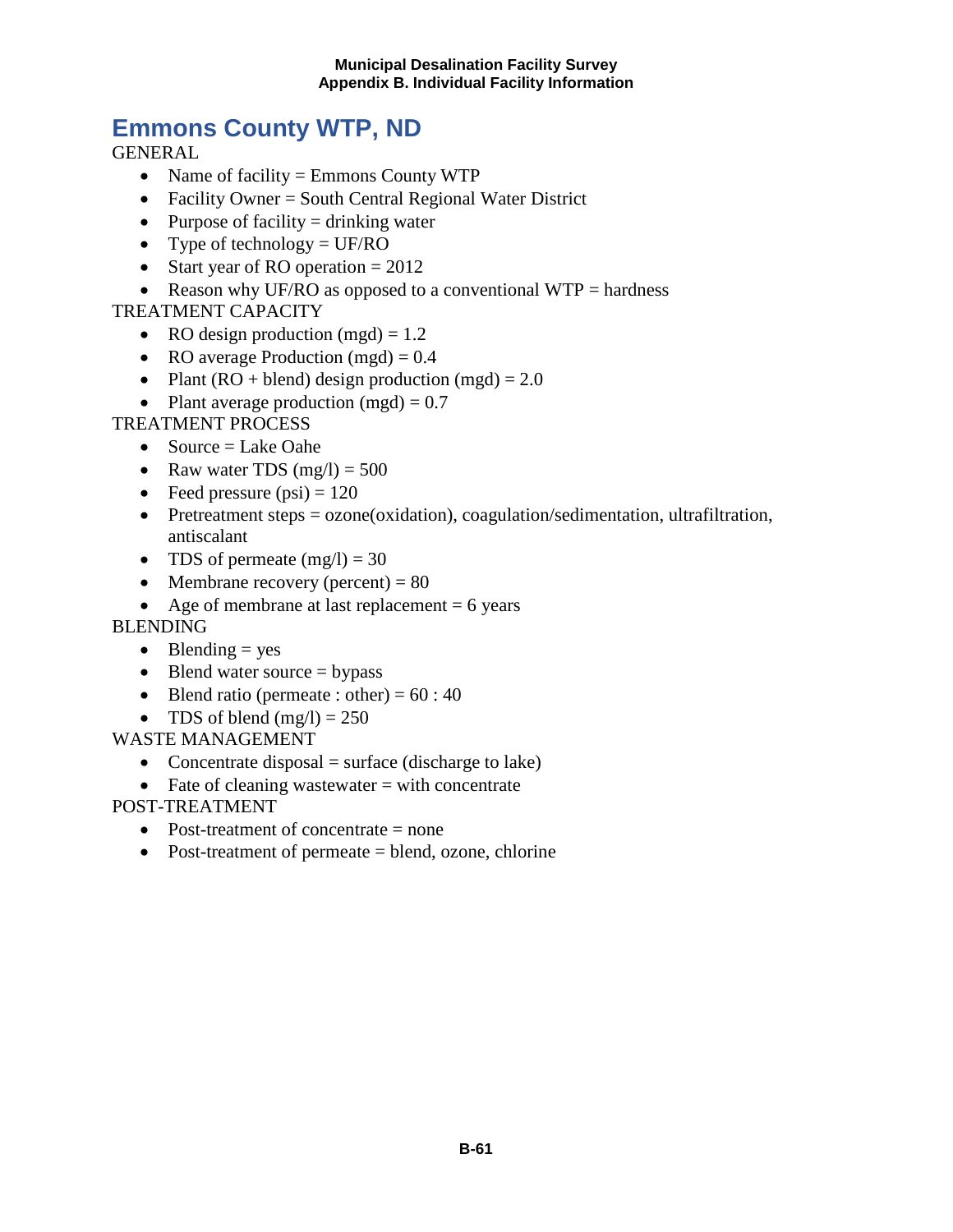#### **Municipal Desalination Facility Survey Appendix B. Individual Facility Information**

### **Bowling Green, OH**

### **GENERAL**

- Name of facility = Bowling Green WTP
- Facility owner  $=$  City of Bowling Green
- Purpose of facility  $=$  drinking water plant
- Type of technology = reverse osmosis
- Start year of RO operation  $= 2012$
- Reason for RO treatment = THMs, TOC

#### TREATMENT CAPACITY

- RO Design production  $(mgd) = 3$
- RO Average Production  $(mgd) = 1$
- Plant (RO + blend) Design production (mgd) =  $14$
- Plant average production  $(mgd) = 4.8$

### TREATMENT PROCESS

- Source water  $=$  surface water (Maumee River)
- Raw water conductivity  $(\mu S/cm) = 650 \mu S/cm$
- Pre-treatment steps  $=$  antiscalant, cartridge filters, microfiltration
- Feed pressure  $(psi) = 75$
- Conductivity of permeate  $(\mu S/cm)$  16
- Membrane recovery (percent)  $= 78$
- Age of membrane at last replacement  $=$  on original membranes

#### BLENDING

- Blending  $=$  Yes
- Blend water source = with lime softened/GAC treated water
- Blend ration (permeate : other) =  $25:75$
- TDS of blend  $=$

#### WASTE MANAGEMENT

- Concentrate disposal  $=$  to lagoon and then river
- Fate of cleaning wastewater  $=$  same: lagoon and river

- Post treatment of permeate  $=$  blend, pH adjustment, chlorination
- Post-treatment of concentrate = none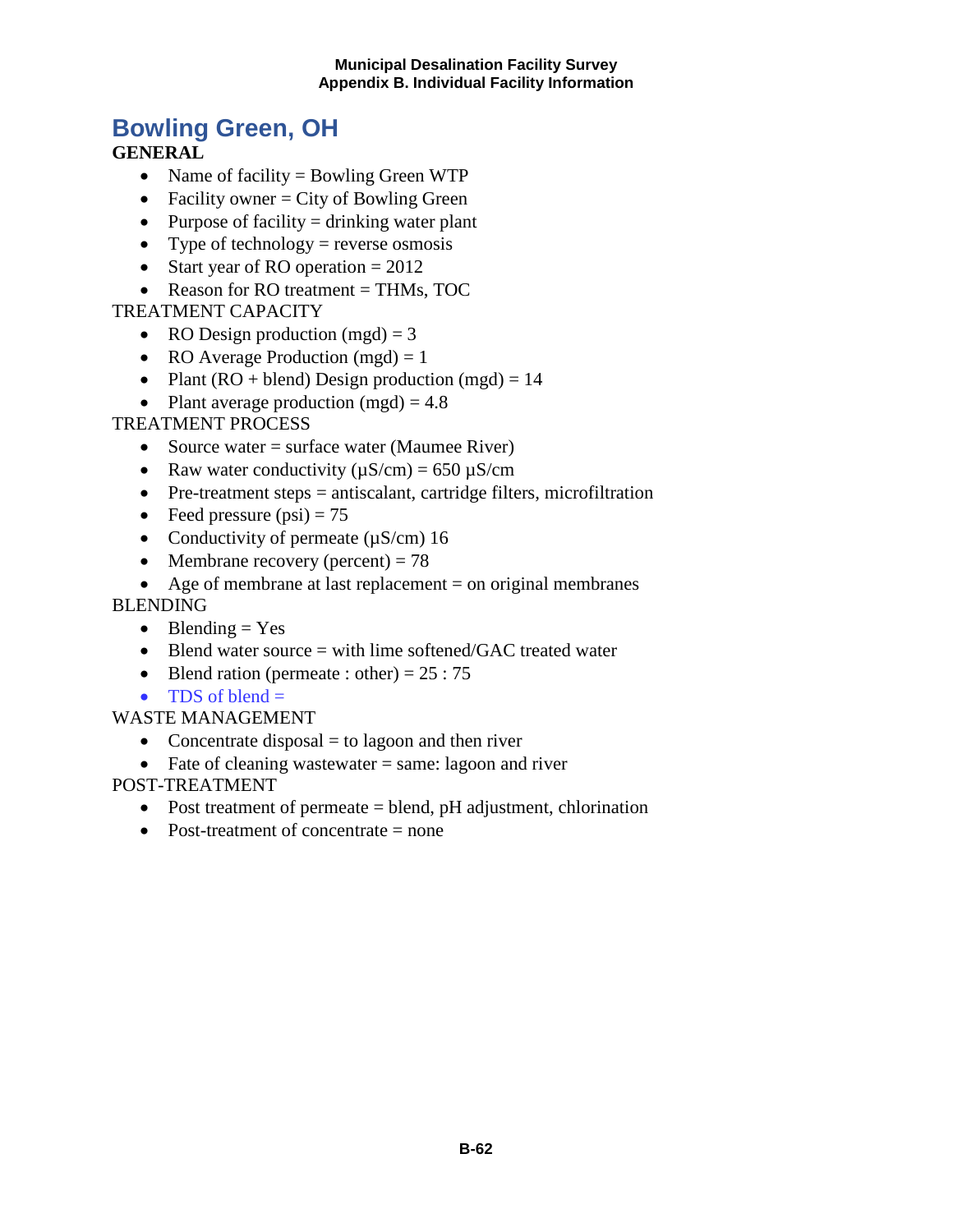#### **Municipal Desalination Facility Survey Appendix B. Individual Facility Information**

# **City of Delaware WTP, OH**

#### **GENERAL**

- Name of facility  $=$  City of Delaware WTP
- Facility owner  $=$  City of Delaware
- Purpose of facility  $=$  drinking water plant
- Type of technology = UF/NF and NF (separate NF lines)
- Start year of RO operation =
- Reason for RO treatment  $=$  Fe, Mn

#### TREATMENT CAPACITY

- NF Design production  $(mgd) = 6$
- NF Average Production  $(mgd) = 3.8$

TREATMENT PROCESS

- Source water = surface water and GW
- Raw water conductivity  $(\mu S/cm)$  =
- Pre-treatment steps  $=$  on surface water  $=$  coagulation, UF; on GW  $=$  filters to remove Fe, Mn
- Feed pressure  $(psi)$  =
- Target conductivity of permeate  $(\mu S/cm) =$
- Membrane recovery (percent)  $=$
- Age of membrane at last replacement =

#### BLENDING

• Blending  $=$  no

WASTE MANAGEMENT

- Concentrate disposal  $=$  surface water
- Fate of cleaning wastewater  $=$

- Post treatment of permeate = chlorine, corrosion inhibitor, fluoride
- Post-treatment of concentrate  $=$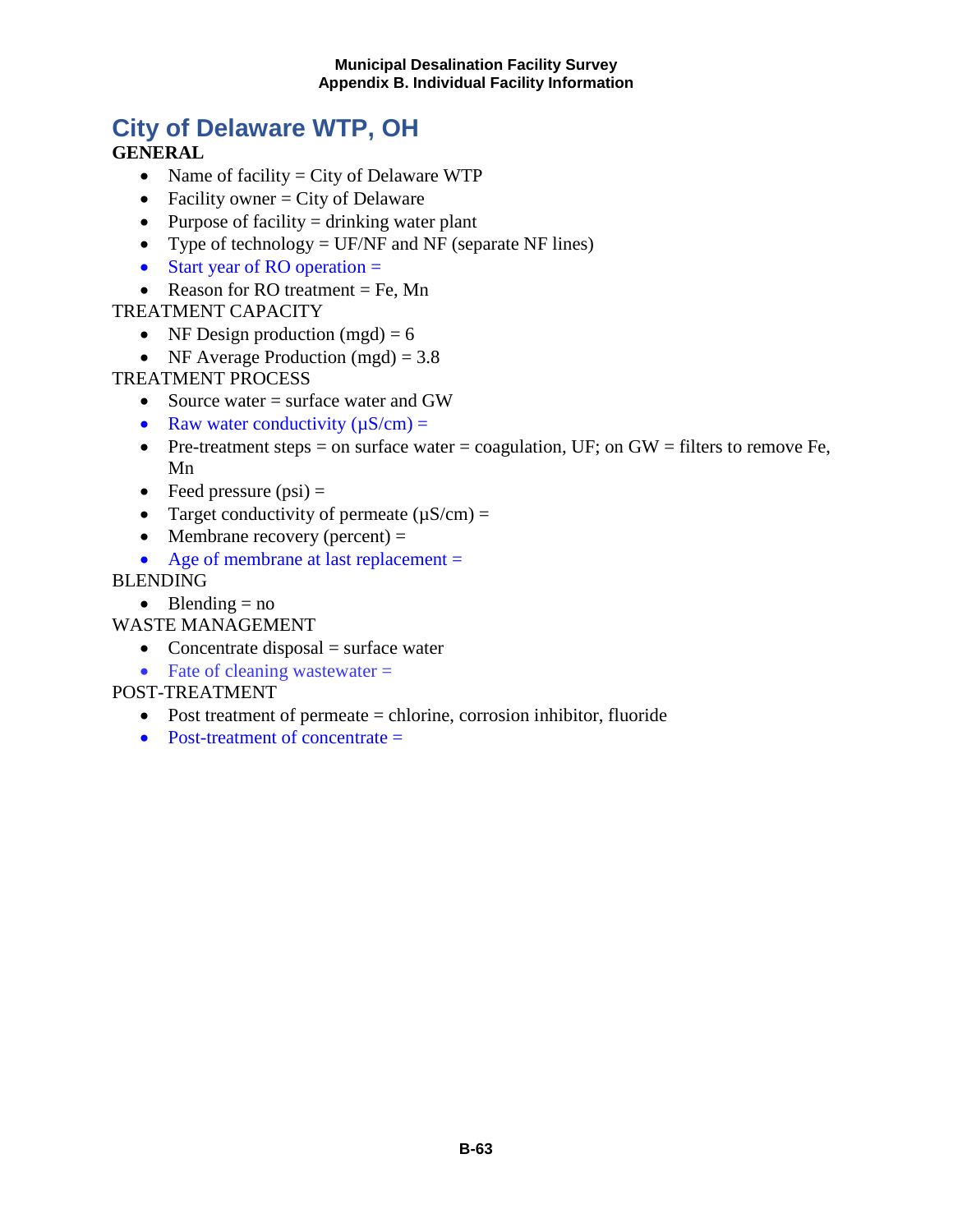### **Spencerville, OH**

**GENERAL** 

- Name of facility = Spencerville WTP
- Facility owner  $=$  City of Spencerville
- Purpose of facility  $=$  drinking water
- Type of technology  $=$  nanofiltration
- Start year of NF operation  $= 2014$
- Reason for the NF facility as opposed to a conventional facility = better water quality, capability of meeting future concerns, present concerns with TDS increases from ion exchange systems

TREATMENT CAPACITY

- NF Design production  $(mgd) = 0.49$
- NF Average Production  $(mgd)$  =
- Plant ( $NF + blend$ ) Design capacity ( $mgd$ ) =
- Plant average production  $(mgd)$  =

#### TREATMENT PROCESS

- Source water  $=$  ground water
- Raw water conductivity  $(\mu S/cm) = 1095 1518$
- Pretreatment = aeration, chlorination, sand filters, dechlorination, antiscalant
- Feed pressure to NF  $(psi) = 122$
- TDS of permeate  $(mg/l) = 74$
- Membrane recovery (percent)  $= 70\%$
- Age of membrane at last replacement  $=$  still have original membranes

BLENDING

- Blending  $=$  yes
- Blend water source = sand-filtered raw water
- Blend ratio (permeate : other) =  $90:10$
- TDS of blend  $=$

WASTEWATER MANAGEMENT

- Concentrate disposal  $=$  to sewer
- Fate of cleaning wastewater  $=$

- Post-treatment of permeate = disinfections, pH adjustment
- Post-treatment of concentrate = add acid to lower pH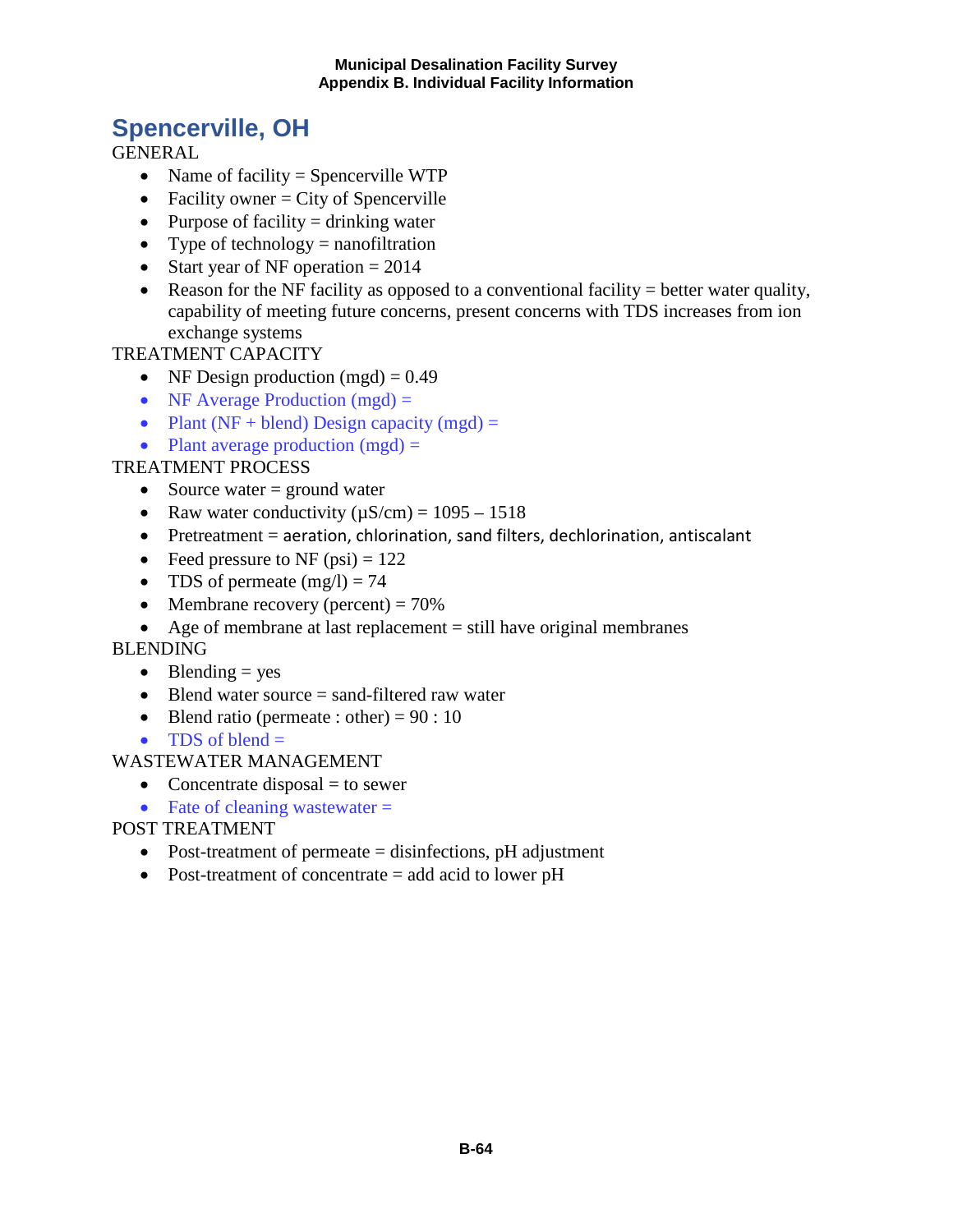# **Pigeon Forge STP, TN**

GENERAL

- Name of facility = Pigeon Forge STP
- Facility owner  $=$  City of Pigeon Forge (or Veolia?)
- Type of facility  $=$  WWTP
- Type of technology  $=$  nanofiltration
- Purpose = to thicken digester content for next digester
- Start year of NF operation  $= 2015$

#### TREATMENT CAPACITY

- NF Design production  $(mgd) = 0.4$
- NF average production  $(mgd)$  =

### TREATMENT PROCESS

- Feed pressure to NF  $(psi) =$
- TDS of permeate  $(mg/l) =$
- Membrane recovery (percent)  $=$
- Age of membrane at last replacement = on original membranes

### BLENDING

- Blending  $=$  no
- WASTE MANAGEMENT
	- Concentrate disposal  $=$  passed on to next digester
	- Fate of effluent  $=$  discharge to river

### POST-TREATMENT

• Post-treatment of permeate = disk filter, chlorinated, dechlorinated (bisulfite); later this year will recycle to front of process due to high phosphorus content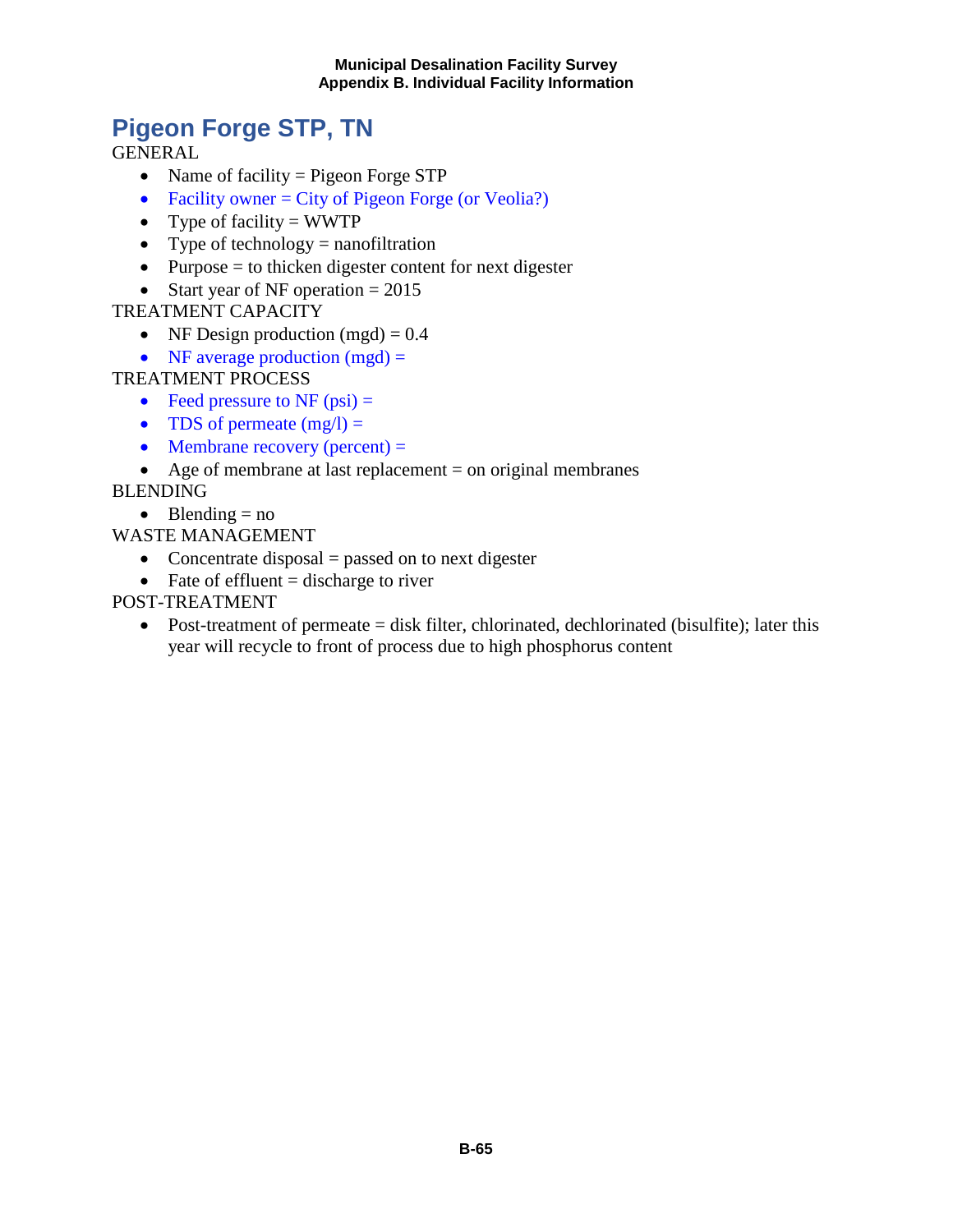# **14TH And C RO WTP, TX**

**GENERAL** 

- Name of facility =  $14<sup>th</sup>$  and C RO WTP
- Facility owner = BW Primoris
- Purpose of facility  $=$  drinking water
- Type of technology = reverse osmosis
- Start year of RO operation  $= 2016$

• Reason for RO facility as opposed to a conventional treatment facility = TDS, arsenic TREATMENT CAPACITY

- RO Design production  $(mgd) = 0.65$
- RO average production (mgd) =  $0.5 0.65$
- Plant Design production  $(mgd)$  =
- Plant Average Production  $(mgd)$  =

### TREATMENT PROCESS

- Source water  $=$  groundwater
- Raw water TDS (mg/l) = summer  $\sim$  2500; rest of year  $\sim$  1100
- Feed pressure  $(psi) = 225-250$
- Pretreatment  $=$  antiscalant, cartridge filters, sulfuric acid
- TDS of permeate  $(mg/l) = 40-50$
- Membrane recovery (percent)  $= 65-70\%$
- Age of membrane at last replacement  $=$  on original membranes

#### BLENDING

- Blending  $=$  yes
- Blend water source  $=$  raw water bypass
- Blend ratio (permeate : other) =  $2:1$
- TDS of blend  $= 740$

WASTE MANAGEMENT

- Concentrate disposal  $=$  to gulch, percolations into ground
- Fate of cleaning wastewater  $=$  send membranes off site

- Post treatment of permeate = blend, chlorine, caustic
- Post-treatment of concentrate  $=$  none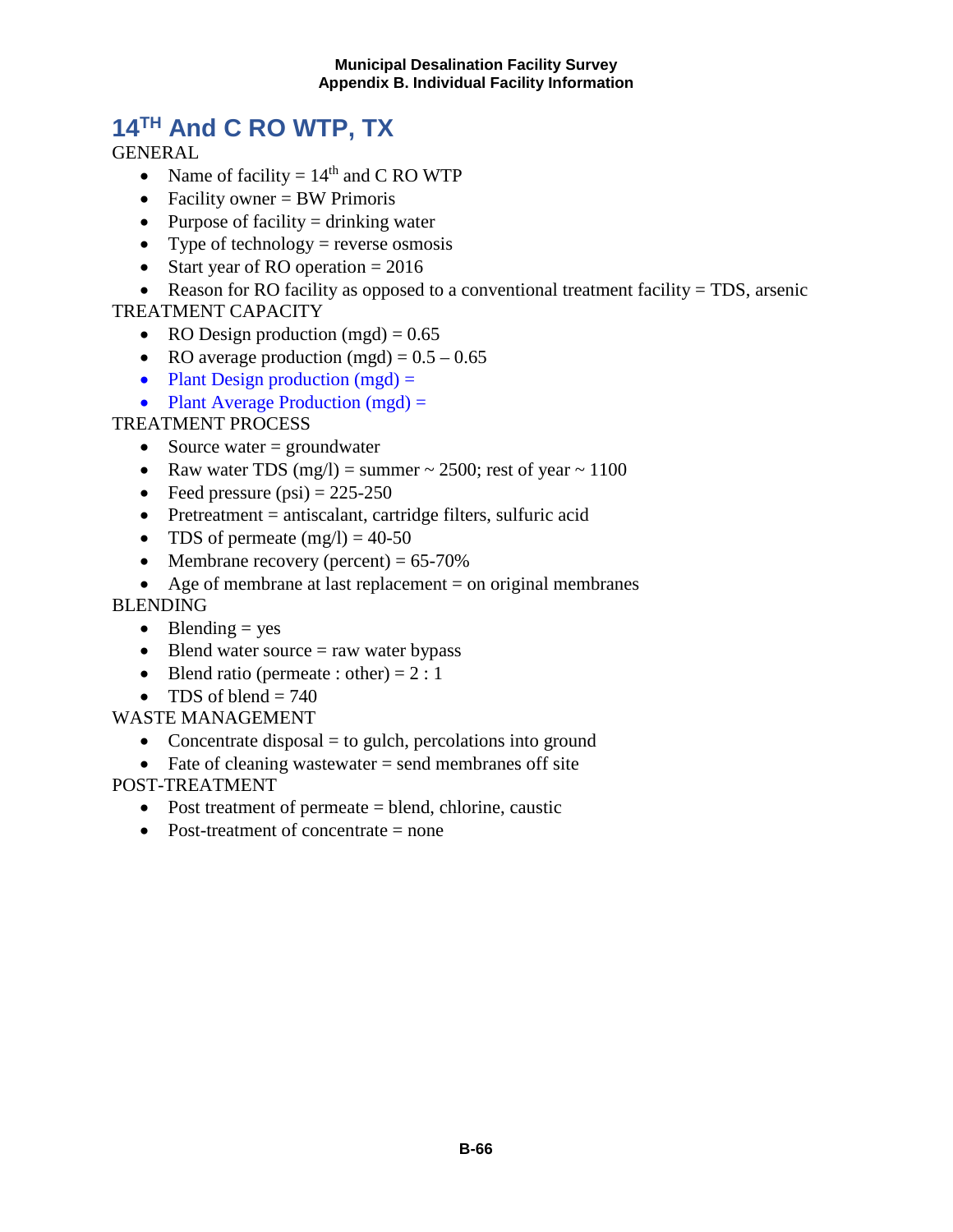# **25th and Avenue G RO WTP, TX**

**GENERAL** 

- Name of facility =  $25<sup>TH</sup>$  and Avenue G RO WTP
- Facility owner = BW Primoris
- Purpose of facility  $=$  drinking water
- Type of technology = reverse osmosis
- Start year of RO operation  $= 2016$
- Reason for RO facility as opposed to a conventional treatment facility  $= TDS$ , arsenic
- Present status  $=$  offline since start; replaced by coagulation process just for As

#### TREATMENT CAPACITY

- RO Design production  $(mgd) = 1.15$
- RO average production  $(mgd) =$
- Plant Design production  $(mgd)$  =
- Plant Average Production  $(mgd)$  =

#### TREATMENT PROCESS

- Source water  $=$  groundwater
- Raw water TDS  $(mg/l) =$
- Feed pressure  $(psi)$  =
- Pretreatment =
- TDS of permeate  $(mg/l)$  =
- Membrane recovery (percent)  $=$
- Age of membrane at last replacement =

BLENDING

- Blending  $=$
- Blend water source  $=$
- Blend ratio (permeate : other)  $=$
- TDS of blend  $=$
- WASTE MANAGEMENT
	- Concentrate disposal  $=$  to gulch, percolations into ground
	- Fate of cleaning wastewater =

- Post treatment of permeate =
- Post-treatment of concentrate =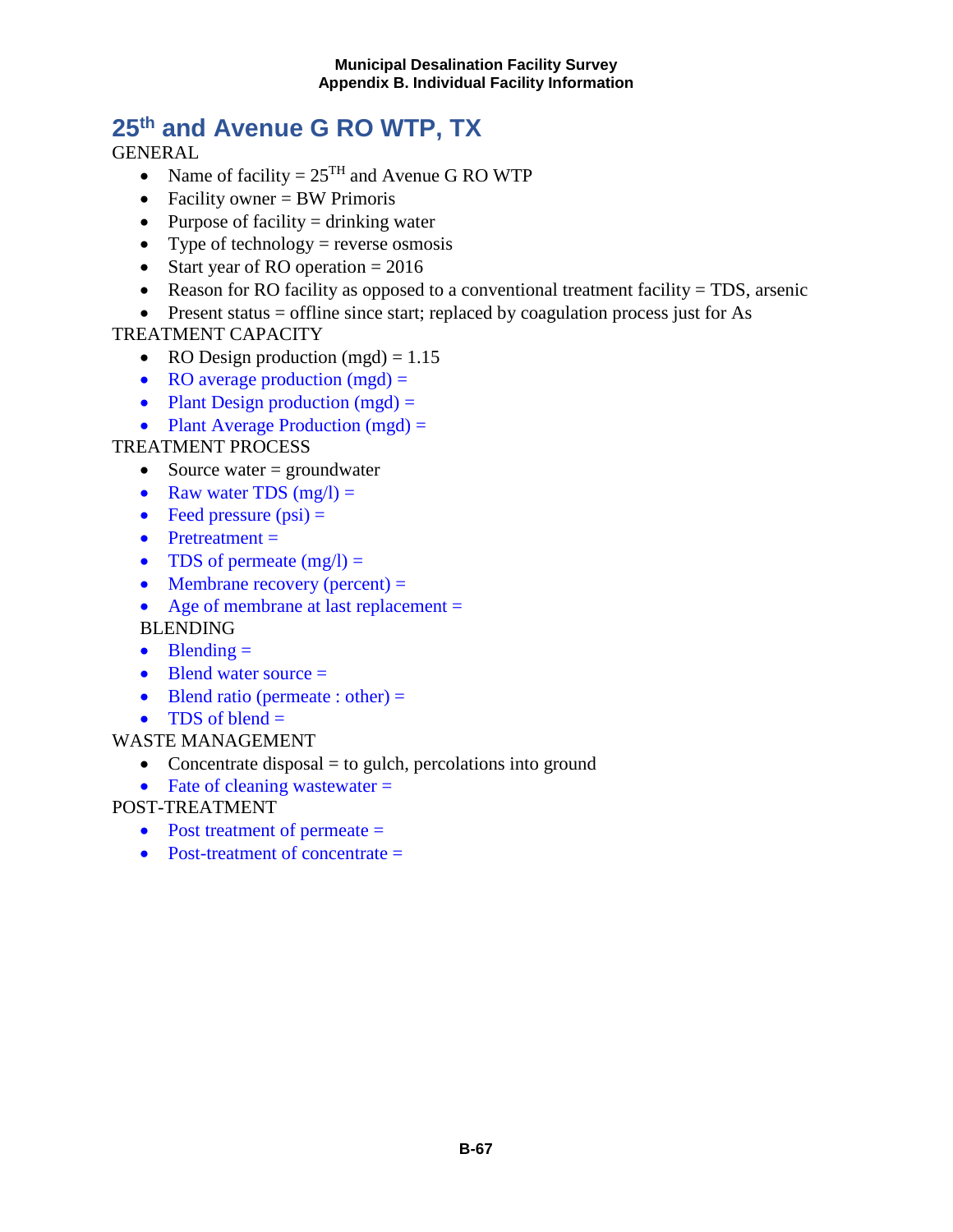# **Aransas Bay Utilities WTP, TX**

**GENERAL** 

- Name of facility = Aransas Bay Utilities WTP
- Facility owner  $=$  Aransas Bay Utilities
- Purpose of facility  $=$  drinking water
- Type of technology = reverse osmosis
- Start year of RO operation  $= 2011$
- Reason for RO facility as opposed to a conventional treatment facility  $=$

### TREATMENT CAPACITY

- RO design production  $(mgd) = 0.20$
- RO average production  $(mgd)$  =
- Plant  $(RO + blend)$  design production  $(mgd) =$
- Plant Average Production  $(mgd) =$

### TREATMENT PROCESS

- Source water  $=$  groundwater
- Raw water TDS  $(mg/l) =$
- Feed pressure (psi)?
- Pretreatment  $=$  antiscalant, cartridge filters, sulfuric acid,
- TDS of permeate  $(mg/l) =$
- Membrane recovery (percent)  $=$
- Age of membrane at last replacement =

#### BLENDING

- Blending  $=$
- Blend water source  $=$
- Blend ratio (permeate : other)  $=$
- TDS of blend  $=$

#### WASTE MANAGEMENT

- Concentrate disposal  $=$  surface
- Fate of cleaning wastewater  $=$

- Post treatment of permeate =
- Post-treatment of concentrate =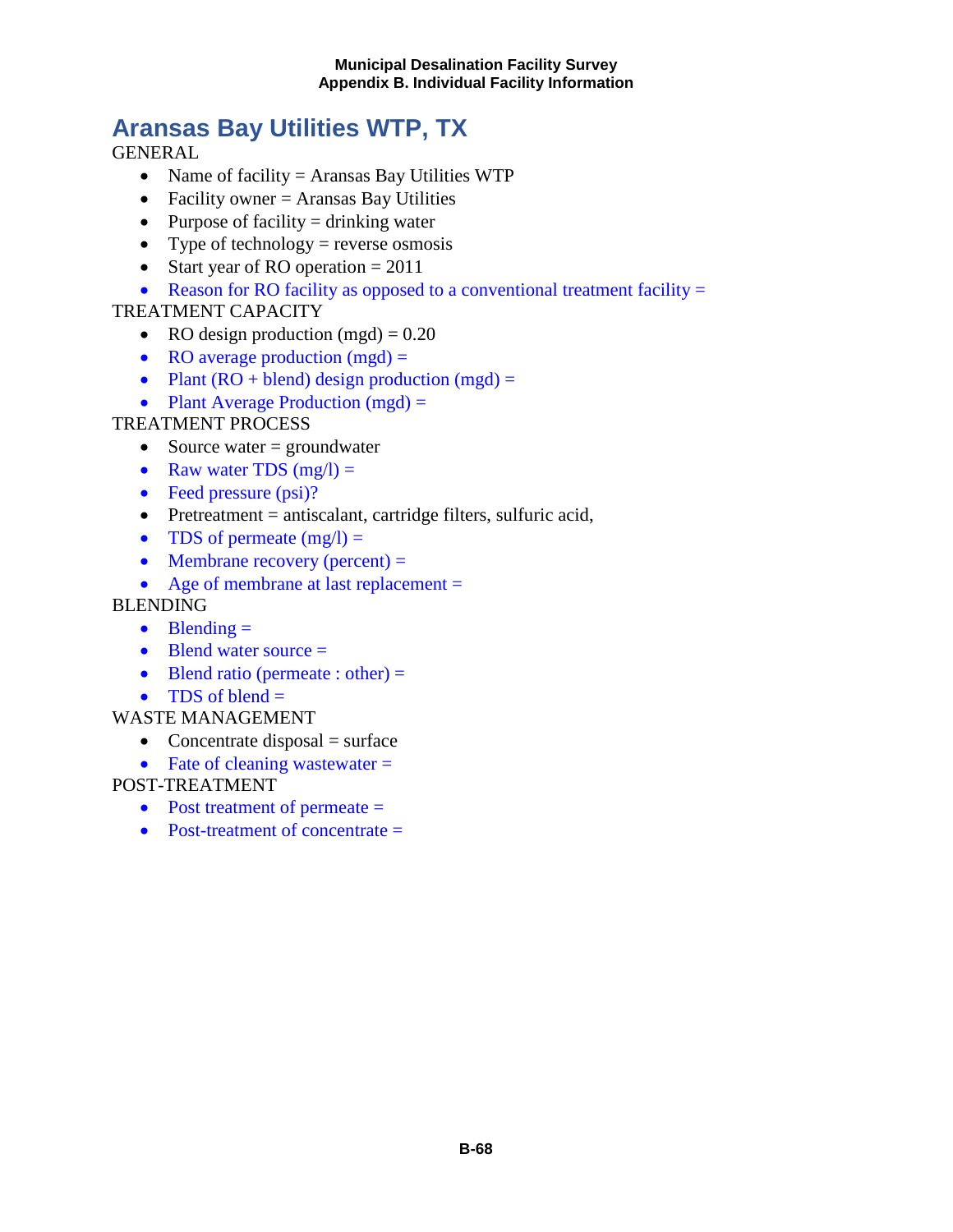# **Big Spring Water Advanced Treatment Plant, TX**

**GENERAL** 

- Name of facility = Big Spring Advanced Treatment Plant
- Facility owner = Colorado River Municipal Water District
- Purpose of facility  $=$  drinking water supply
- Type of technology  $=$  MF/reverse osmosis
- Start year of RO operation  $= 2013$
- Reason for RO facility as opposed to a conventional treatment facility  $=$  draught dried up a source water lake; new drinking water source needed

#### TREATMENT CAPACITY

- RO Design production  $(mgd) = 2.38$
- RO average production  $(mgd) = 1.2$

#### TREATMENT PROCESS

- Source water = reservoir water which received water from WWTP
- Raw water TDS  $(mg/l) = 1845$
- Feed pressure  $(psi) = 150$
- Pretreatment = MF, disinfection (chemical and UV), pH adjustment, antiscalant
- TDS of permeate  $(mg/l) =$
- Membrane recovery (percent)  $= 75\%$
- Age of membrane at last replacement =

#### BLENDING

• Blending  $=$  no

WASTE MANAGEMENT

- Concentrate disposal  $=$  surface water
- Fate of cleaning wastewater  $=$
- Fate of backwash waste  $=$

- Post treatment of permeate  $=$  UV oxidation; 5-20% is blended with surface water from one of the reservoirs and then treated again at the Big Springs WTP; the rest of the permeate goes to meet an industry need
- Post-treatment of concentrate  $=$  none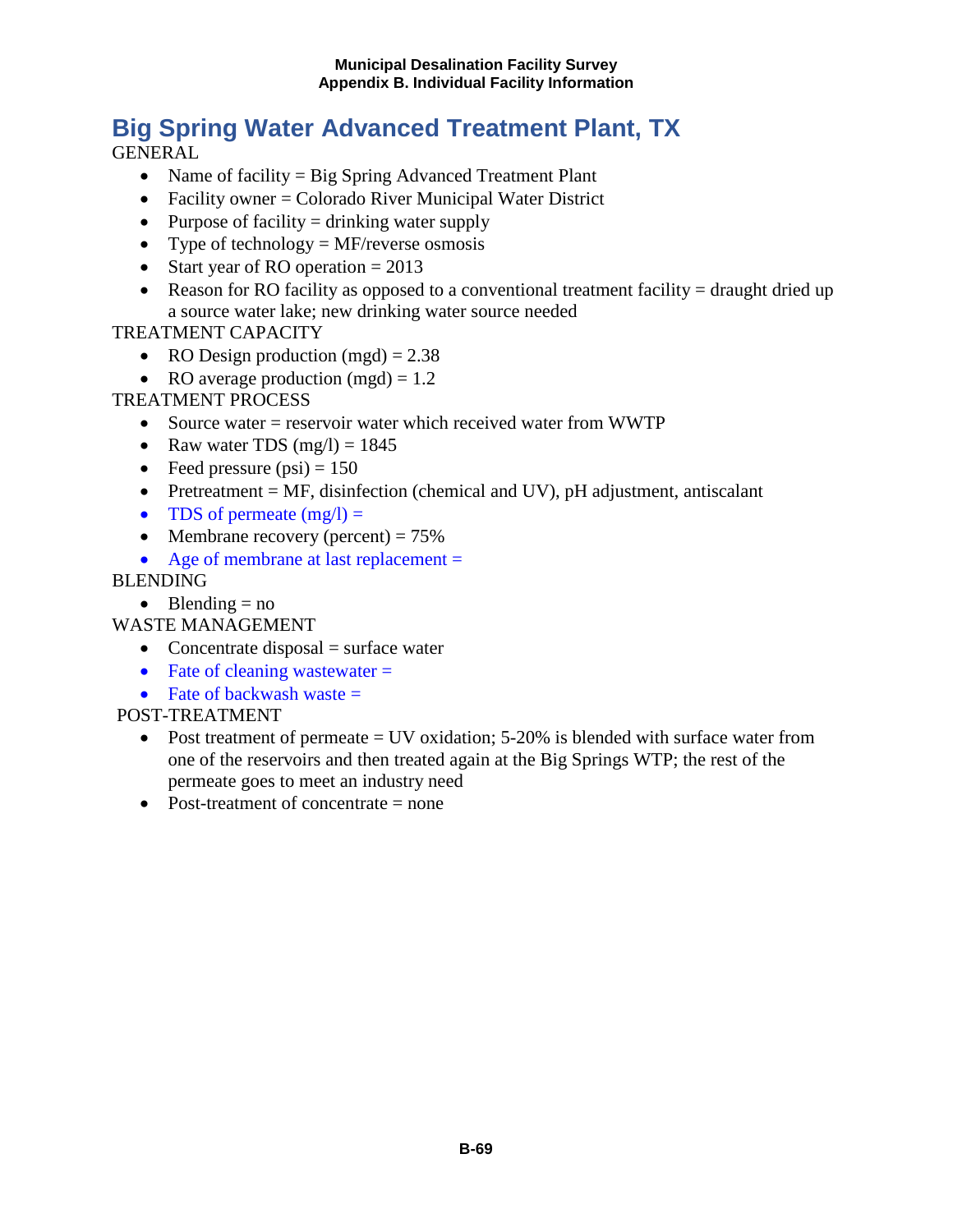### **Bob Elder WTP, TX**

GENERAL

- Name of facility = Bob Elder WTP
- Facility owner  $=$  City of Milsap
- Purpose of facility  $=$  drinking water
- Type of technology  $=$  MF/reverse osmosis
- Start year of RO operation  $= 2014$
- Reason for RO facility as opposed to a conventional treatment facility  $=$

TREATMENT CAPACITY

- RO Design production  $(mgd) =$
- RO average production  $(mgd) =$

TREATMENT PROCESS

- Source water  $=$  surface water
- Raw water TDS  $(mg/l) = 1255$
- Feed pressure  $(psi) = 148$
- Pretreatment  $= MF$ , cartridge filter, dichlorination, antiscalant
- TDS of permeate  $(mg/l)$  =
- Membrane recovery (percent)  $= 70\%$
- Age of membrane at last replacement =

BLENDING

- Blending  $=$  yes
- $\bullet$  Blending source  $=$
- Blend ratio (permeate : other)  $=$
- TDS of blend  $(mg/l) =$

WASTE MANAGEMENT

- Concentrate disposal  $=$  surface water
- Fate of cleaning wastewater  $=$
- Fate of backwash waste  $=$

- Post treatment of permeate = blending, pH adjustment, disinfection
- Post-treatment of concentrate = none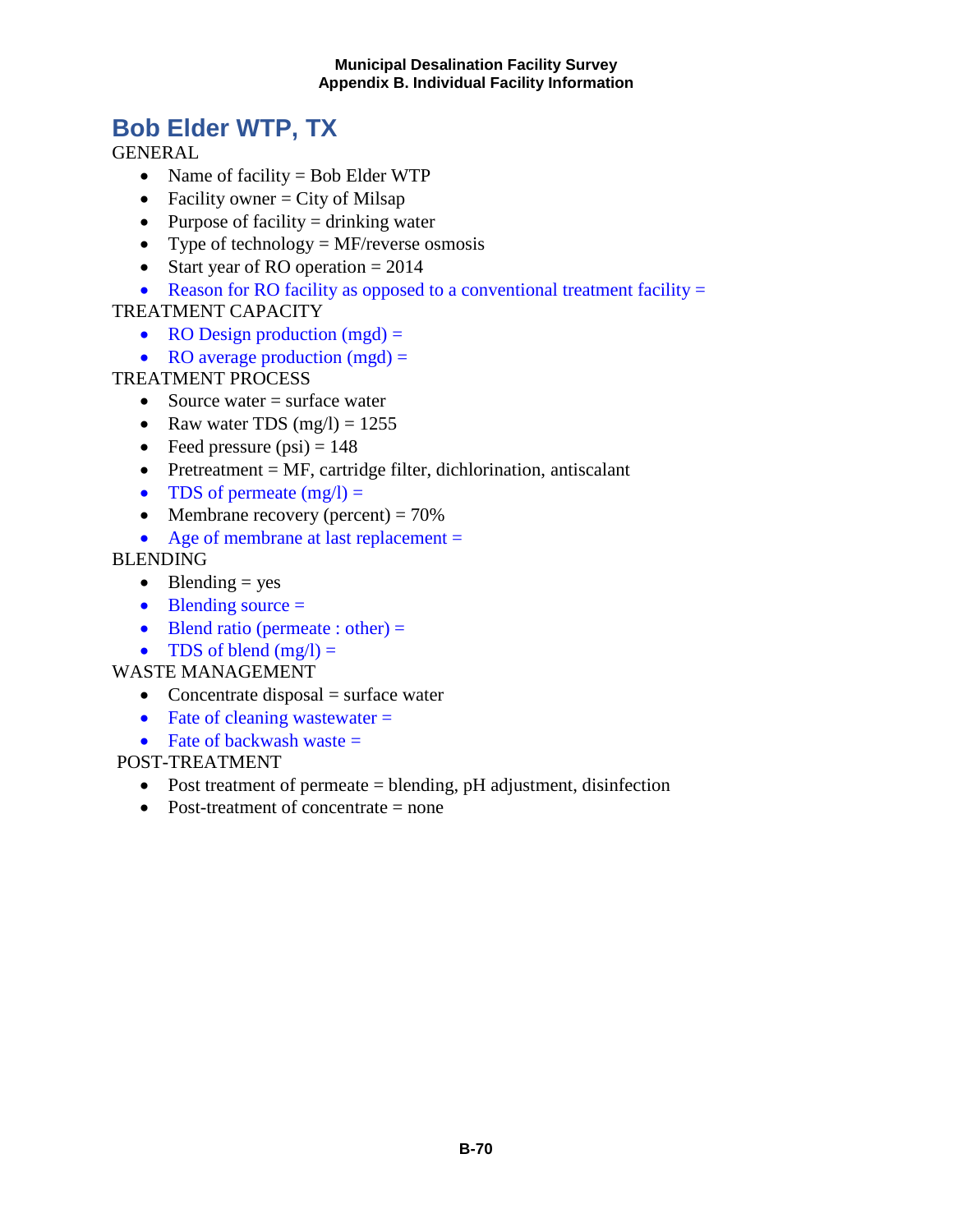# **City of Benjamin RO WTP, TX**

**GENERAL** 

- Name of facility  $=$  City of Benjamin RO WTP
- Facility owner  $=$  City of Benjamin
- Purpose of facility  $=$  drinking water
- Type of technology = reverse osmosis
- Start year of RO operation  $= 2012$
- Reason for RO facility as opposed to a conventional treatment facility  $=$

## TREATMENT CAPACITY

- RO Design production  $(mgd) = 0.072$
- RO average production  $(mgd) = 0.0576$

## TREATMENT PROCESS

- Source water  $=$  groundwater
- Raw water TDS  $(mg/l) =$
- Feed pressure  $(psi) = 165$
- Pretreatment  $=$  cartridge filter
- TDS of permeate  $(mg/l) =$
- Membrane recovery (percent)  $= 71$
- Age of membrane at last replacement =

### BLENDING

- Blending  $=$  yes
- $\bullet$  Bending source  $=$
- Blend ratio (permeate : other)  $=$
- TDS of blend  $(mg/l) =$

#### WASTE MANAGEMENT

- Concentrate disposal  $=$  evaporation pond
- Fate of cleaning wastewater  $=$

- Post treatment of permeate  $=$  pH adjustment, disinfection
- Post-treatment of concentrate  $=$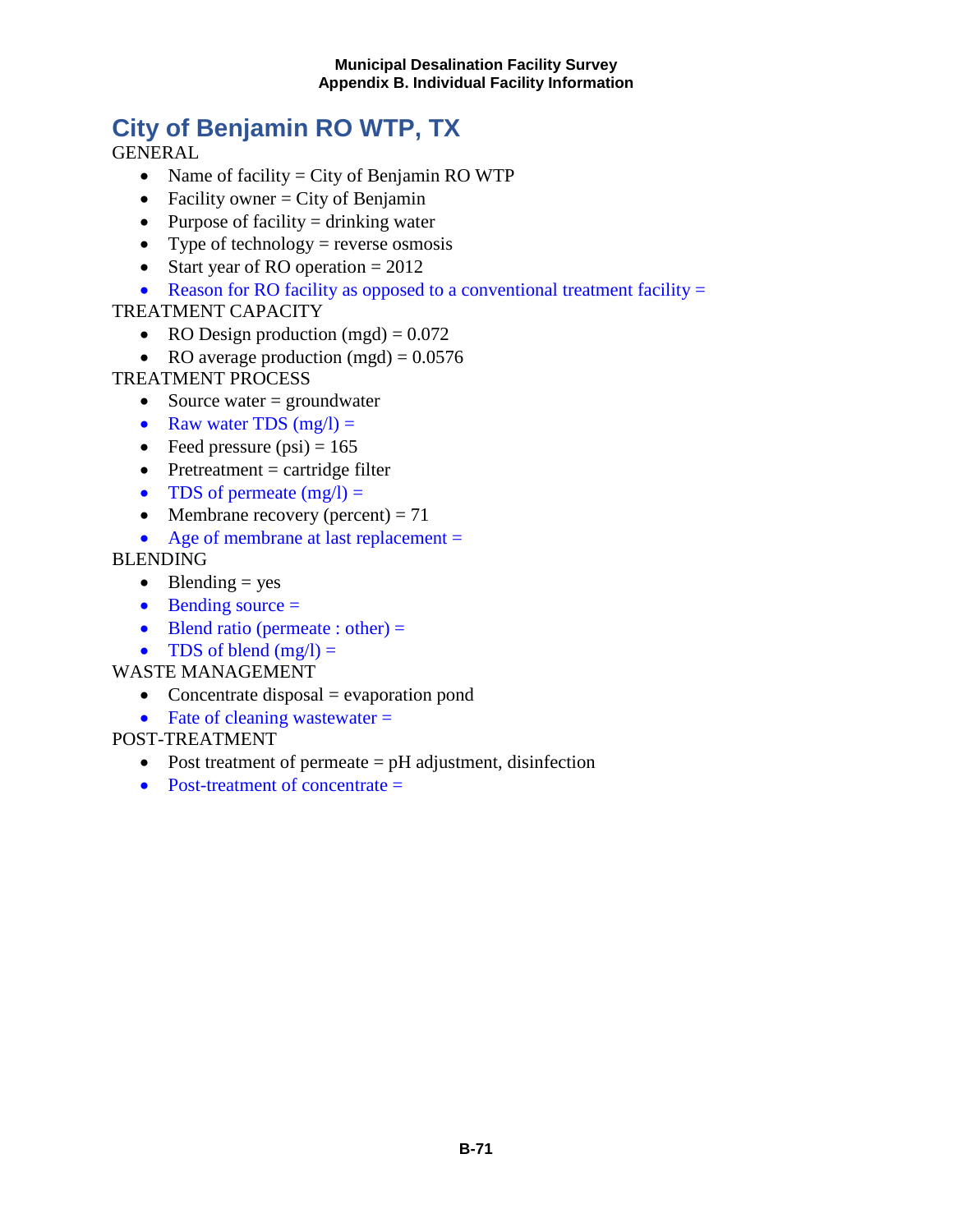# **City of Evant RO WTP, TX**

**GENERAL** 

- Name of facility  $=$  City of Evant RO WTP
- Facility owner  $=$  City of Evant
- Purpose of facility  $=$  drinking water
- Type of technology = reverse osmosis
- Start year of RO operation  $= 2010$
- Reason for RO facility as opposed to a conventional treatment facility  $=$

### TREATMENT CAPACITY

- RO Design production  $(mgd) = 0.08$
- RO average production  $(mgd) = 0.065$

TREATMENT PROCESS

- Source water  $=$  groundwater
- Raw water TDS  $(mg/l) = 1100$
- Feed pressure  $(psi) = 190$
- Pretreatment  $=$  cartridge filter, media filter, antiscalant
- TDS of permeate  $(mg/l) = 800$
- Membrane recovery (percent)  $= 80$
- Age of membrane at last replacement =

BLENDING

• Blending  $=$  no

WASTE MANAGEMENT

- Concentrate disposal  $=$  sanitary sewer
- Fate of cleaning wastewater  $=$

- Post treatment of permeate = disinfection
- Post-treatment of concentrate  $=$  none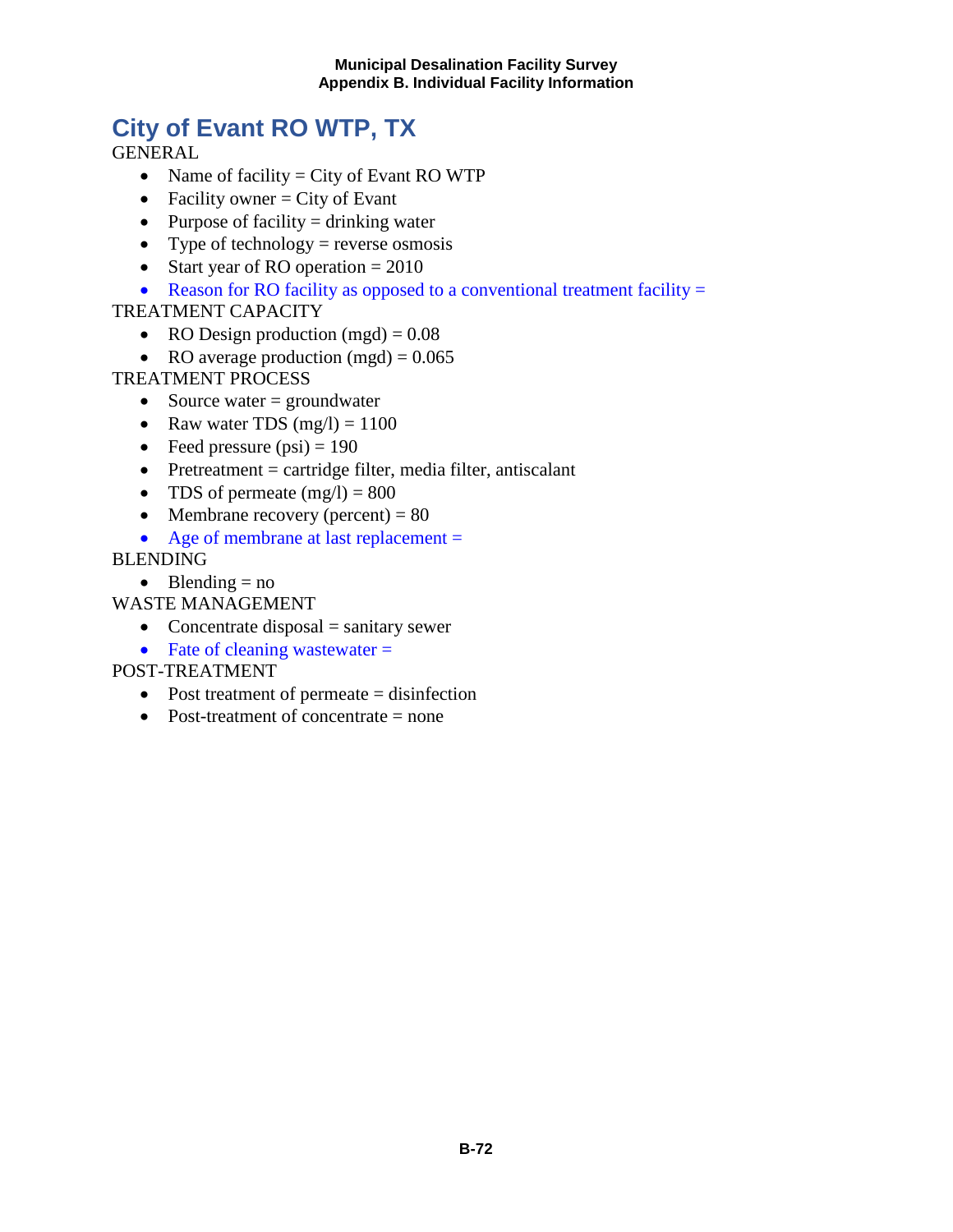#### **Municipal Desalination Facility Survey Appendix B. Individual Facility Information**

## **City of Granbury, TX**

**GENERAL** 

- Name of facility  $=$  City of Granbury WTP
- Facility owner  $=$  City of Granbury
- Facility type  $=$  drinking water
- Type of technology = reverse osmosis
- Start year of RO operation  $= 2017$
- Reason for RO treatment  $=$  high bromide

### TREATMENT CAPACITY

- RO Design production (mgd)  $= 2.5$
- RO Average Production (mgd)  $= 0.7$
- Plant Design production  $(mgd)=2.5$
- Plant average production  $(mgd) = 0.875$

### TREATMENT PROCESS

- Source water  $=$  surface (lake)
- Raw water conductivity  $(\mu S/cm) = 1330$
- Feed pressure to RO  $(psi) = 115-120$
- Pretreatment steps in front of  $RO = MF$ , cartridge filter, antiscalant
- TDS of permeate  $(mg/l) = 30$
- Membrane recovery (percent)  $= 75$
- Age of membrane at last replacement = on original membranes (start-up was November 2017)

### **BLENDING**

- Blending  $=$  yes
- Blend water source  $=$  bypass, MF treated
- Blend ratio (permeate: other) =  $75:25$
- TDS of blend  $(mg/l) = 250$

#### WASTE MANAGEMENT

- Concentrate disposal  $=$  surface (discharge to lake)
- Fate of cleaning waste  $=$  mixed with concentrate

- Post-treatment of permeate = pH adjustment, chloramination
- Concentrate treatment  $=$  none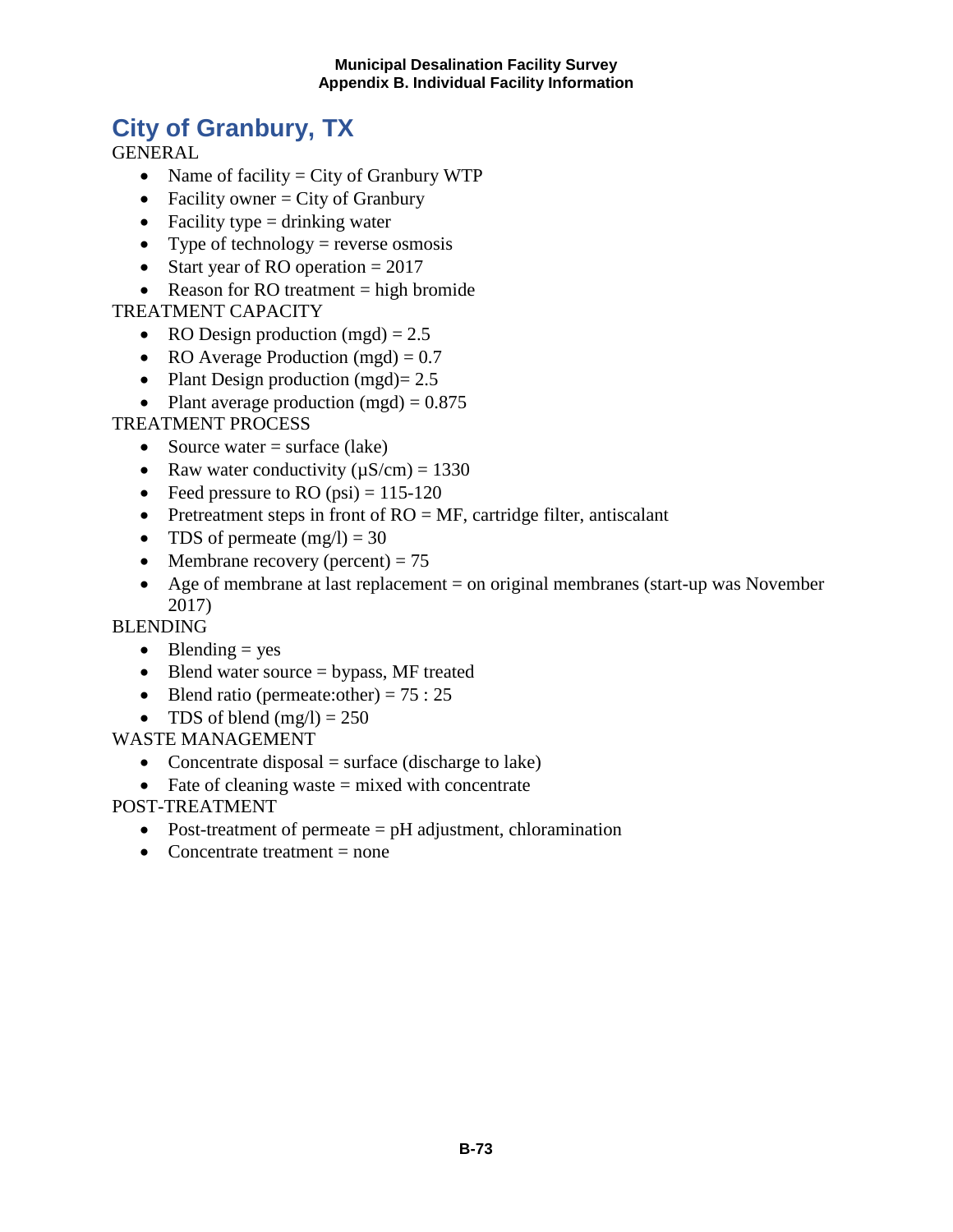## **City of Roscoe WTP, TX**

**GENERAL** 

- Facility name  $=$  City of Roscoe WTP
- Facility owner  $=$  City of Roscoe
- Purpose of facility  $=$  drinking water
- Type of desalination technology  $=$  reverse osmosis
- Start year of RO operation  $= 2013$

• Reason for RO facility as opposed to conventional treatment = nitrate, hardness,

#### TREATMENT CAPACITY

- RO design production  $(mgd) = 0.36$
- RO average production  $(mgd)$  =
- Plant design production  $(mgd)$  =
- Plant average production  $(mgd) =$

### TREATMENT PROCESS

- Source water  $=$  groundwater
- Raw water conductivity  $(\mu S/cm)$  =
- Pretreatment steps =
- Feed pressure to RO  $(psi)$  =
- TDS of permeate  $(mg/l) =$
- Membrane recovery (percent)  $=$
- Age of membrane at last replacement =

#### BLENDING

- $\bullet$  Blending  $=$
- Blend Water source =
- Blend ratio (permeate : other)  $=$
- TDS of blend  $=$

#### WASTE MANAGEMENT

- Concentrate disposal  $=$  sewer
- Fate of cleaning wastewater  $=$  sewer

- Post-treatment of permeate =
- Post-treatment of concentrate  $=$  none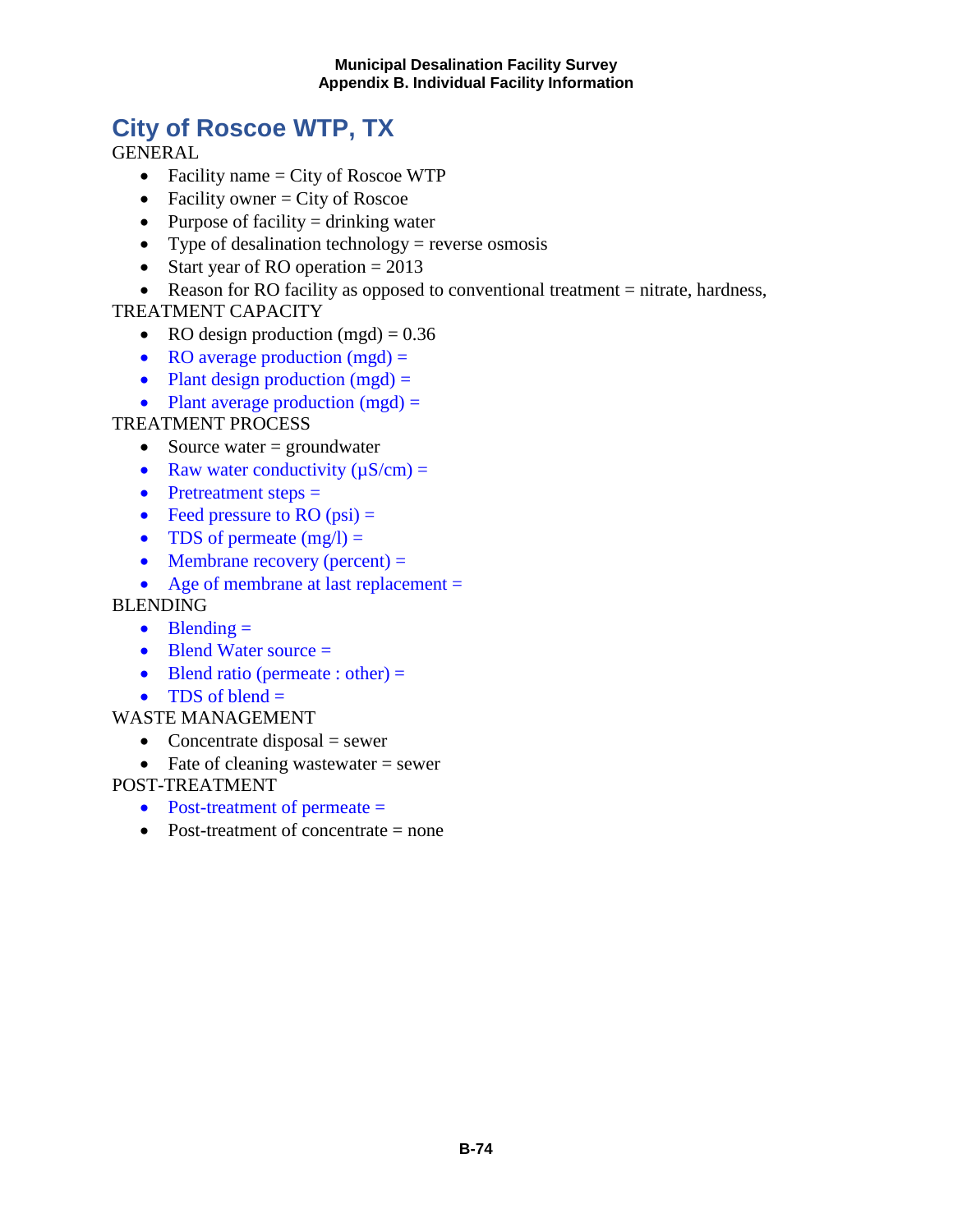## **City of Rule, WTP TX**

**GENERAL** 

- Name of facility  $=$  City of Rule WTP
- Facility owner  $=$  City of Rule
- Purpose of facility  $=$  drinking water
- Type of technology = reverse osmosis
- Start year of RO operation  $= 2015$
- Reason for RO facility as opposed to a conventional treatment facility  $=$

### TREATMENT CAPACITY

- RO Design production  $(mgd) = 0.0854$
- RO average production  $(mgd) = 0.04$

## TREATMENT PROCESS

- Source water  $=$  groundwater
- Raw water TDS  $(mg/l) =$
- Feed pressure  $(psi) = 120$
- Pretreatment  $=$  cartridge filter, antiscalant
- TDS of permeate  $(mg/l) =$
- Membrane recovery (percent)  $= 68\%$
- Age of membrane at last replacement =

BLENDING

• Blending  $=$  no

## WASTE MANAGEMENT

- Concentrate disposal  $=$  sewer
- Fate of cleaning wastewater  $=$
- Fate of backwash waste  $=$

- Post treatment of permeate = disinfection
- Post-treatment of concentrate = none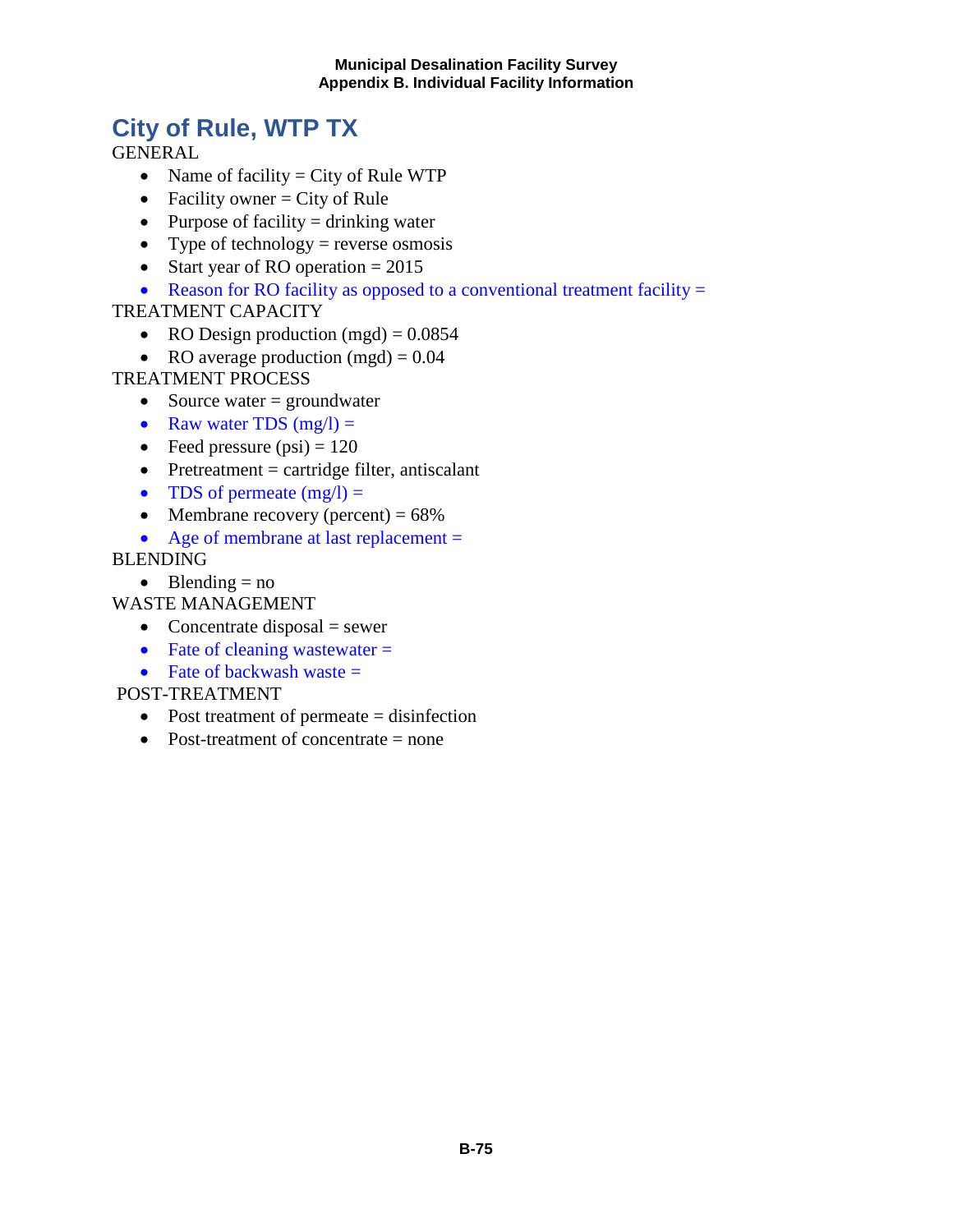## **City of Wheeler, TX**

**GENERAL** 

- Name of facility  $=$  City of Wheeler TP
- Facility owner  $=$  City of Wheeler
- Purpose of facility  $=$  drinking water
- Type of technology = reverse osmosis
- Start year of RO operation  $= 2016$
- Reason for RO treatment as opposed to conventional treatment = nitrates TREATMENT CAPACITY
	- RO Design production  $(mgd) = 0.5$ 
		- RO Average Production (mgd) =
		- Plant  $(RO + blend)$  design production  $(mgd) =$
		- Plant average production  $(mgd)$  =

## TREATMENT PROCESS

- Source water  $=$  groundwater
- Raw water conductivity  $(\mu S/cm)$  = depends on wells used; 750-900
- Pre-treatment steps  $=$  antiscalant, cartridge filters
- Feed pressure to RO  $(psi) = 127-140$
- Conductivity of permeate  $(\mu$ C/cm) = 15
- Membrane recovery (percent)  $= 75$
- Age of membrane at last replacement  $=$  on original membranes

### BLENDING

- Blending  $=$  yes
- Blend water source  $=$  bypass
- Blend ratio (permeate : other)  $=$   $\sim$  300 : 150
- TDS of blend  $=$  target is based on nitrate rather than conductivity

WASTE MANAGEMENT

- Concentrate disposal  $=$  to water job locations and roads
- Fate of cleaning wastewater  $=$  same as concentrate

- Post-treatment of permeate = chlorine
- Post-treatment of concentrate  $=$  none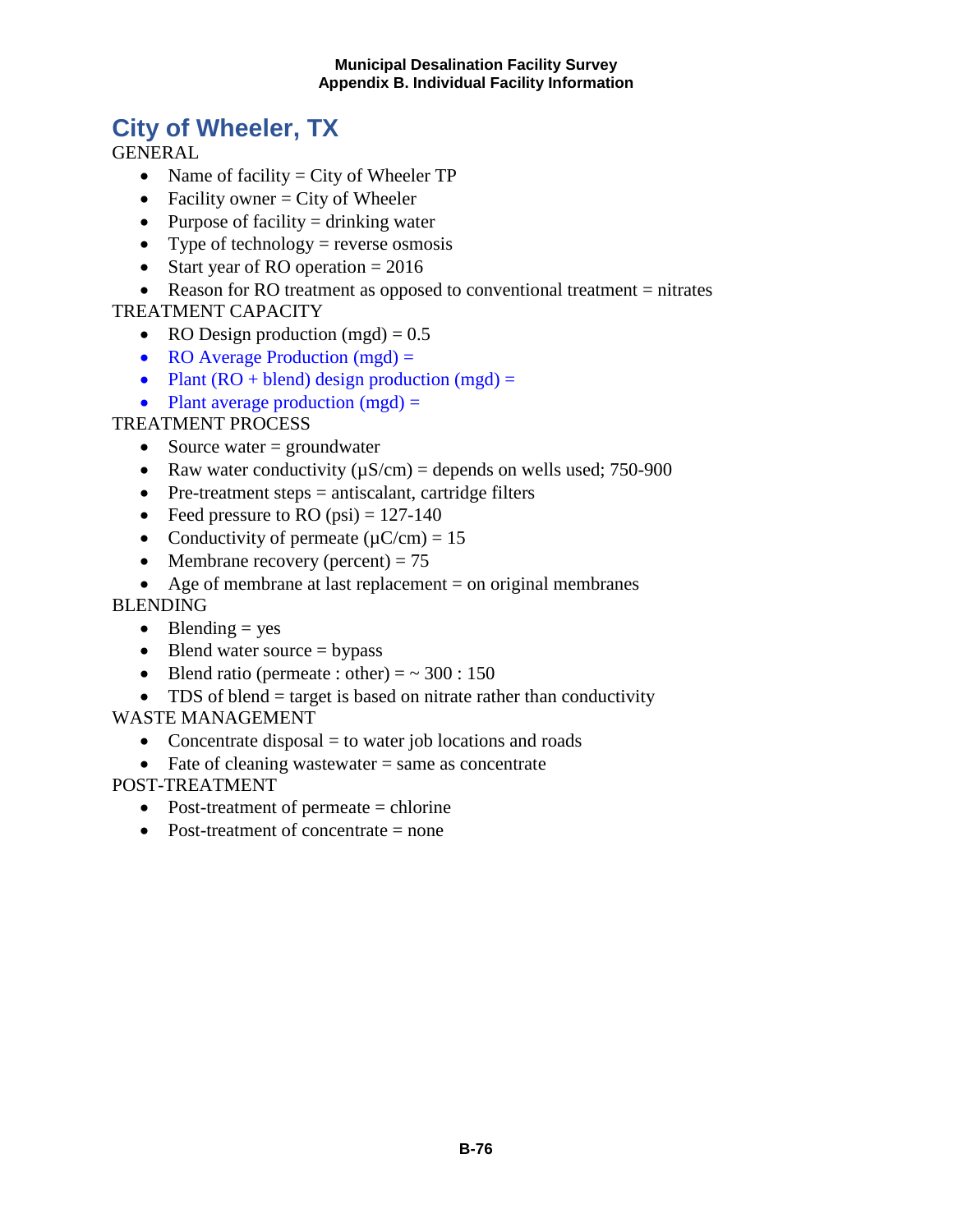## **Fort Hancock RO Plant 1, TX**

**GENERAL** 

- Name of facility = Fort Hancock RO Plant 1
- Facility owner = Fort Hancock Water Control  $&$  Improvement District
- Purpose of facility  $=$  drinking water
- Type of technology = reverse osmosis
- Start year of RO operation  $= 2012$
- Reason for RO facility as opposed to a conventional treatment facility =

## TREATMENT CAPACITY

- RO Design production  $(mgd) = 0.43$
- RO average production  $(mgd) = 0.04$

## TREATMENT PROCESS

- Source water  $=$  groundwater
- Raw water TDS  $(mg/l) =$
- Feed pressure  $(psi) = 180$
- Pretreatment  $=$  cartridge filter
- TDS of permeate  $(mg/l)$  =
- Membrane recovery (percent)  $= 78\%$
- Age of membrane at last replacement =

### BLENDING

- Blending  $=$  yes
- $\bullet$  Blending source  $=$
- Blend ratio (permeate : other)  $=$
- TDS of blend  $(mg/l) =$

#### WASTE MANAGEMENT

- Concentrate disposal  $=$  evaporation pond
- Fate of cleaning wastewater  $=$

- Post treatment of permeate  $=$  pH adjustment, disinfection
- Post-treatment of concentrate  $=$  none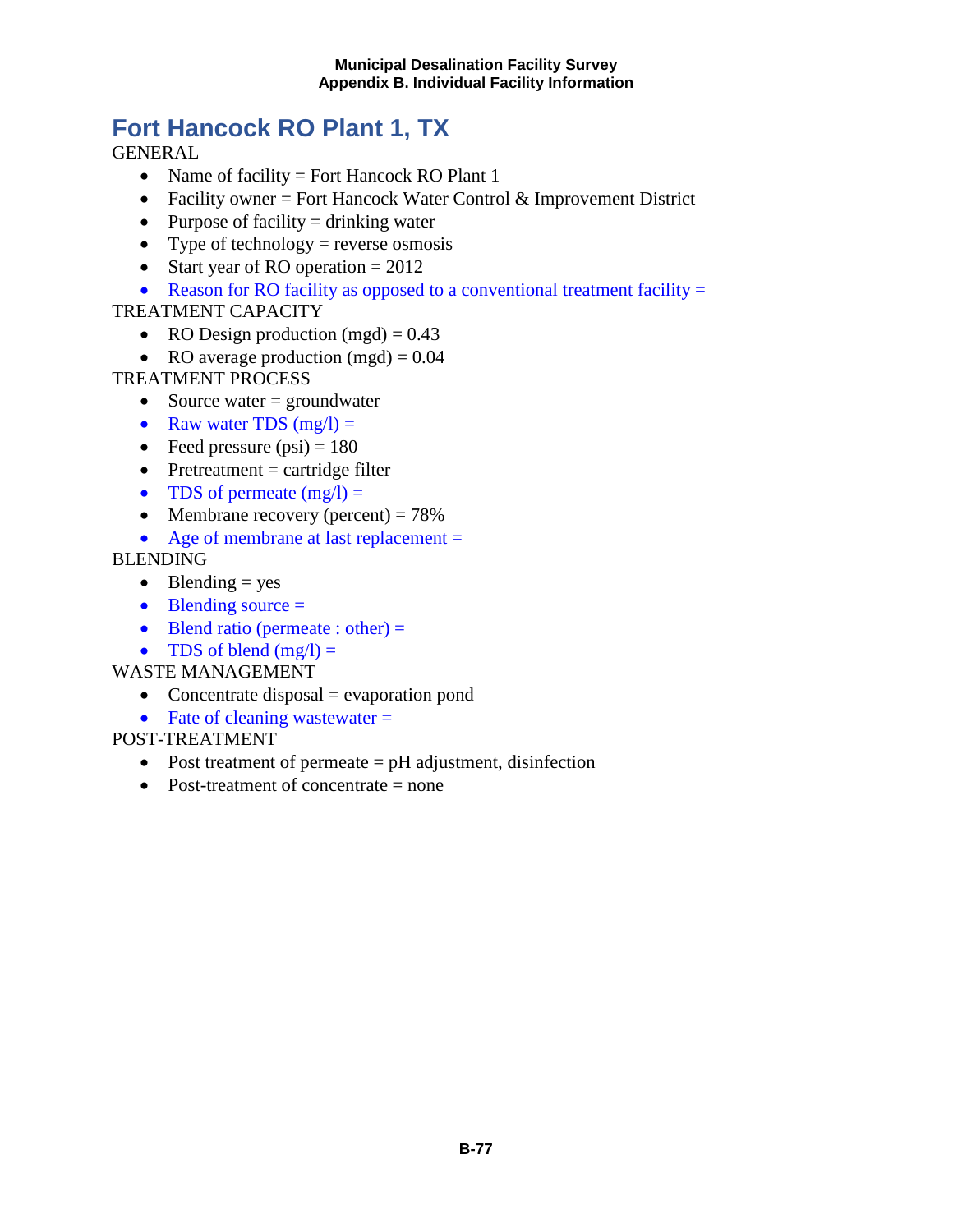## **Hamby-Abilene WWTP, TX**

**GENERAL** 

- Facility name = Hamby-Abilene WWTP
- Facility owner  $=$  City of Abilene
- Purpose of facility = originally additional source water during draught (up to 7 mgd of highly treated water goes to lake for clean water supply); now main purpose is for reuse (landscaping, irrigation)
- Type of desalination technology = MBR/ozone/reverse osmosis; up to 22 mgd goes through MBR; a portion (up to 2.8 mgd) of MBR effluent goes to ozone treatment, portion (up to 4.2 mgd) goes to RO; these 2 streams eventually combined and discharged to water supply lake; water treated only by MBR provided for reuse and eventually it is discharged to a Creek and to different lake.
- Start year of RO operation  $= 2015$
- Plant status = was shut down for 1.5 years after rains came; started up again about 3 months ago; currently down due to cartridge filter problem

## TREATMENT CAPACITY

- RO design production  $(mgd) = 4.2$
- RO average production  $(mgd) =$
- Plant (RO + blend) design production (mgd) = 7 (RO = 4.2; Ozone = 2.8)
- Plant average production  $(mgd)$  =

#### TREATMENT PROCESS

- Source water  $=$  WWTP influent
- Raw water conductivity  $(\mu S/cm) = 3200$
- Feed pressure to RO  $(psi) = 127$
- Pretreatment steps before  $RO = MBR$ , ozone, cartridge filter, antiscalant
- Conductivity of permeate  $(\mu S/cm) = 131$
- Membrane recovery (percent)  $= 82\%$
- Age of membrane at last replacement  $=$  on original membranes

BLENDING

- Blending of permeate  $=$  yes
- Blend Water source  $=$  same source water, treated by MBR then ozone
- Blend ratio (permeate : other)  $=$   $\sim$  4.2 : 2.8
- TDS of blend  $=$

WASTE MANAGEMENT

- Concentrate disposal  $=$  evaporation pond
- Fate of cleaning waste  $=$  neutralization tank, then to front end of process

- Post-treatment of concentrate  $=$  none
- Post-treatment of permeate = blend, chlorination, aeration, dechlorination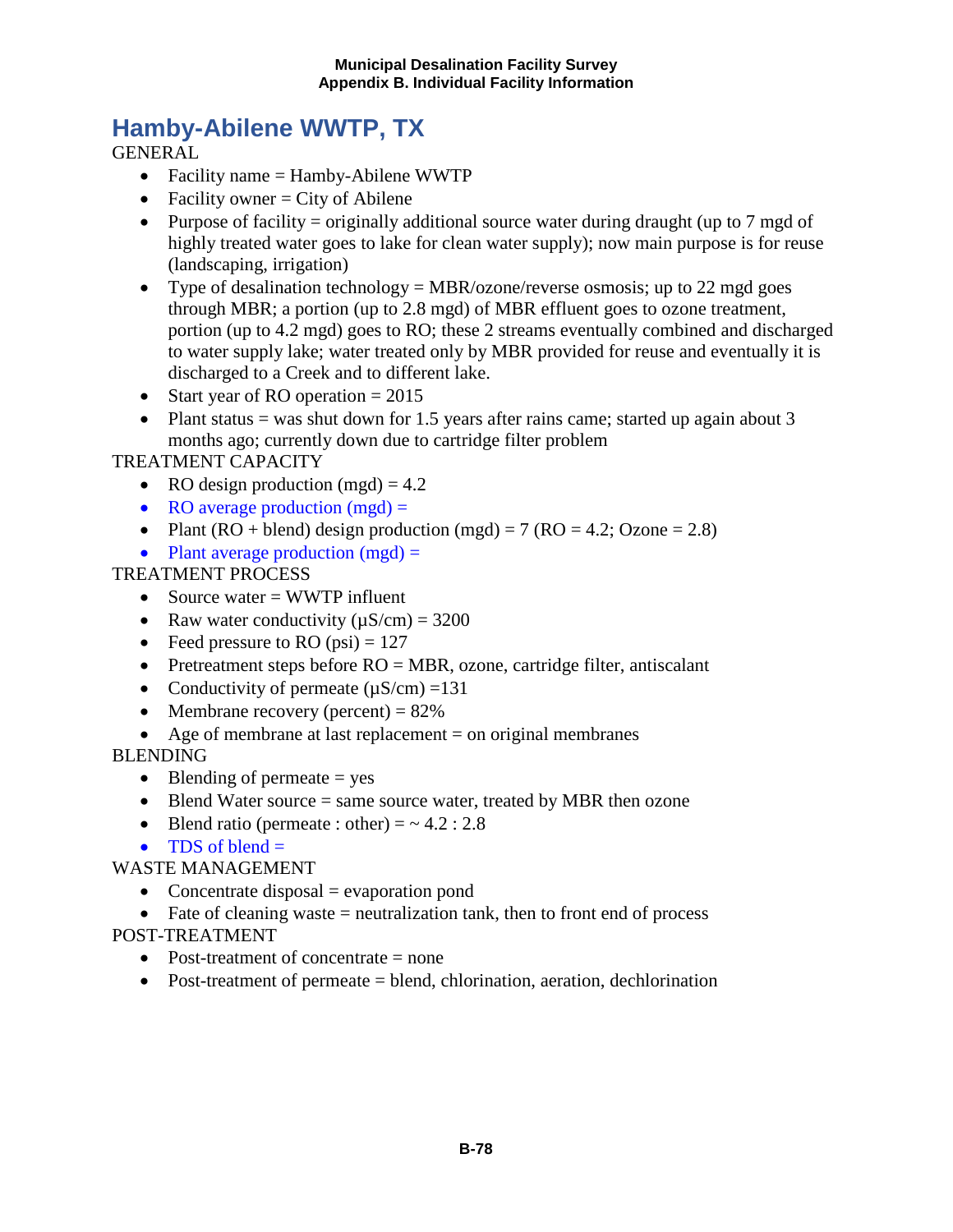## **Joines Road WTP, TX**

**GENERAL** 

- Facility name = Joines Road WTP
- Facility owner = Military Highway Water Supply Corporations
- Purpose of facility  $=$  drinking water
- Type of desalination technology  $=$  microfiltration/reverse osmosis
- Start year of RO operation  $= 2014$
- Reason for RO facility as opposed to conventional treatment =

## TREATMENT CAPACITY

- RO Design production  $(mgd) = 1.44$
- RO average production  $(mgd)$  =
- Plant design production  $(mgd)$  =
- Plant average production  $(mgd) =$

## TREATMENT PROCESS

- Source water  $=$  groundwater
- Pretreatment steps  $=$
- Raw water conductivity  $(\mu S/cm) =$
- Feed pressure to RO  $(psi)$  =
- Membrane recovery (percent)  $=$
- TDS of permeate  $(mg/l) =$
- Age of membrane at last replacement =

#### BLENDING

- $\bullet$  Blending  $=$
- Blend Water source =
- Blend ratio (permeate : other)  $=$
- TDS of blend  $=$

#### WASTE MANAGEMENT

- Concentrate disposal  $=$  to surface water via drainage ditch
- Fate of cleaning wastewater  $=$

- Post-treatment of permeate =
- Post-treatment of concentrate  $=$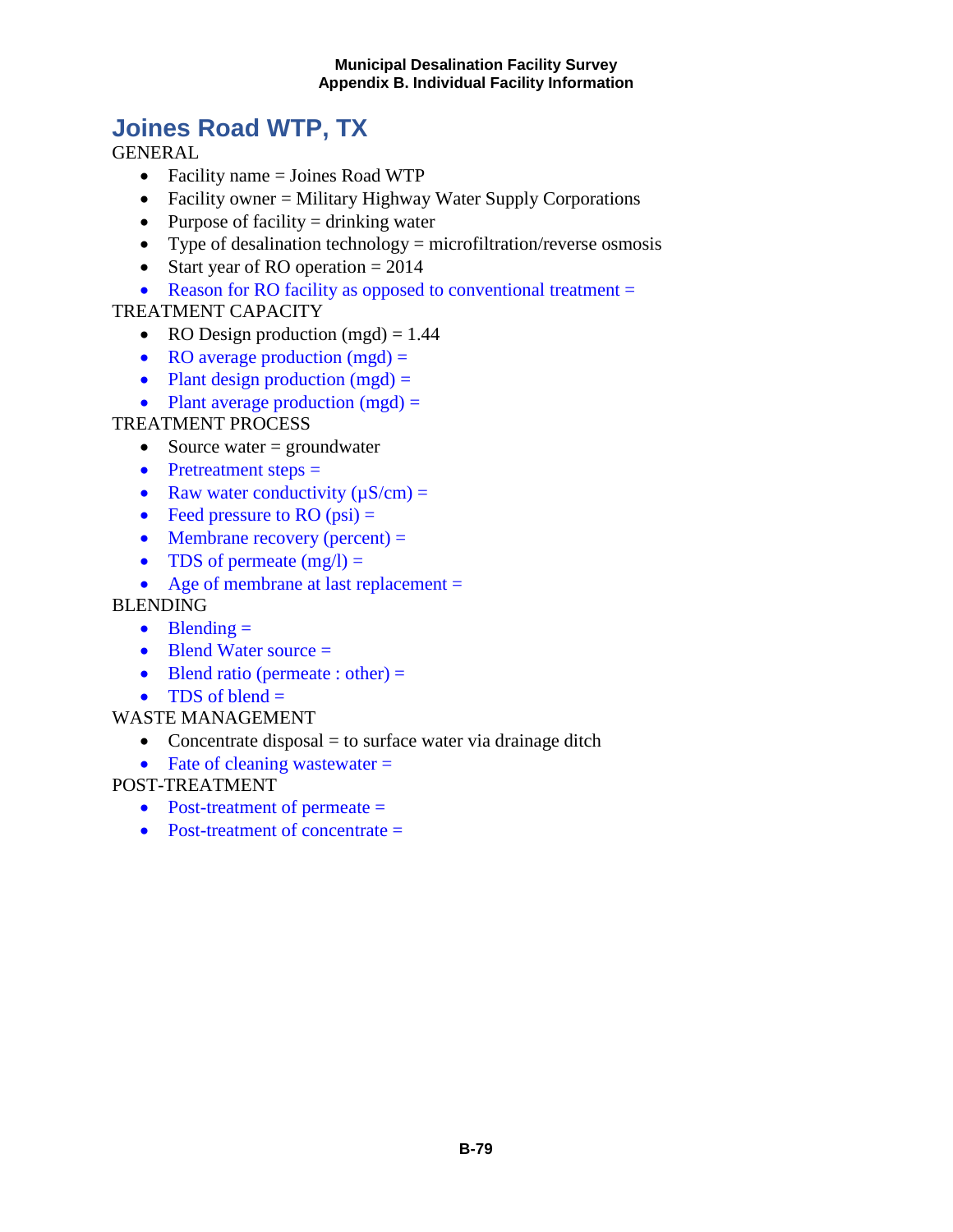## **La Rusias WTP, TX**

GENERAL

- Facility name  $=$  La Rusias WTP
- Facility owner = Military Highway Water Supply Corporations
- Purpose of facility  $=$  drinking water
- Type of desalination technology  $=$  microfiltration/reverse osmosis
- Start year of RO operation  $= 2017$
- Reason for RO facility as opposed to conventional treatment =

#### TREATMENT CAPACITY

- RO Design production  $(mgd) = 1.44$
- RO average production  $(mgd)$  =
- Plant  $(RO + blend)$  design production  $(mgd) =$
- Plant average production  $(mgd)$  =

#### TREATMENT PROCESS

- Source water  $=$  groundwater
- Pretreatment steps =
- Raw water conductivity  $(\mu S/cm)$  =
- Feed pressure to RO  $(psi)$  =
- Membrane recovery (percent)  $=$
- TDS of permeate  $(mg/l) =$
- Age of membrane at last replacement =

#### BLENDING

- Blending  $=$
- Blend Water source =
- Blend ratio (permeate : other)  $=$
- TDS of blend  $=$

#### WASTE MANAGEMENT

- Concentrate disposal  $=$  to surface water via drainage ditch
- Fate of cleaning wastewater  $=$

- Post-treatment of permeate =
- Post-treatment of concentrate =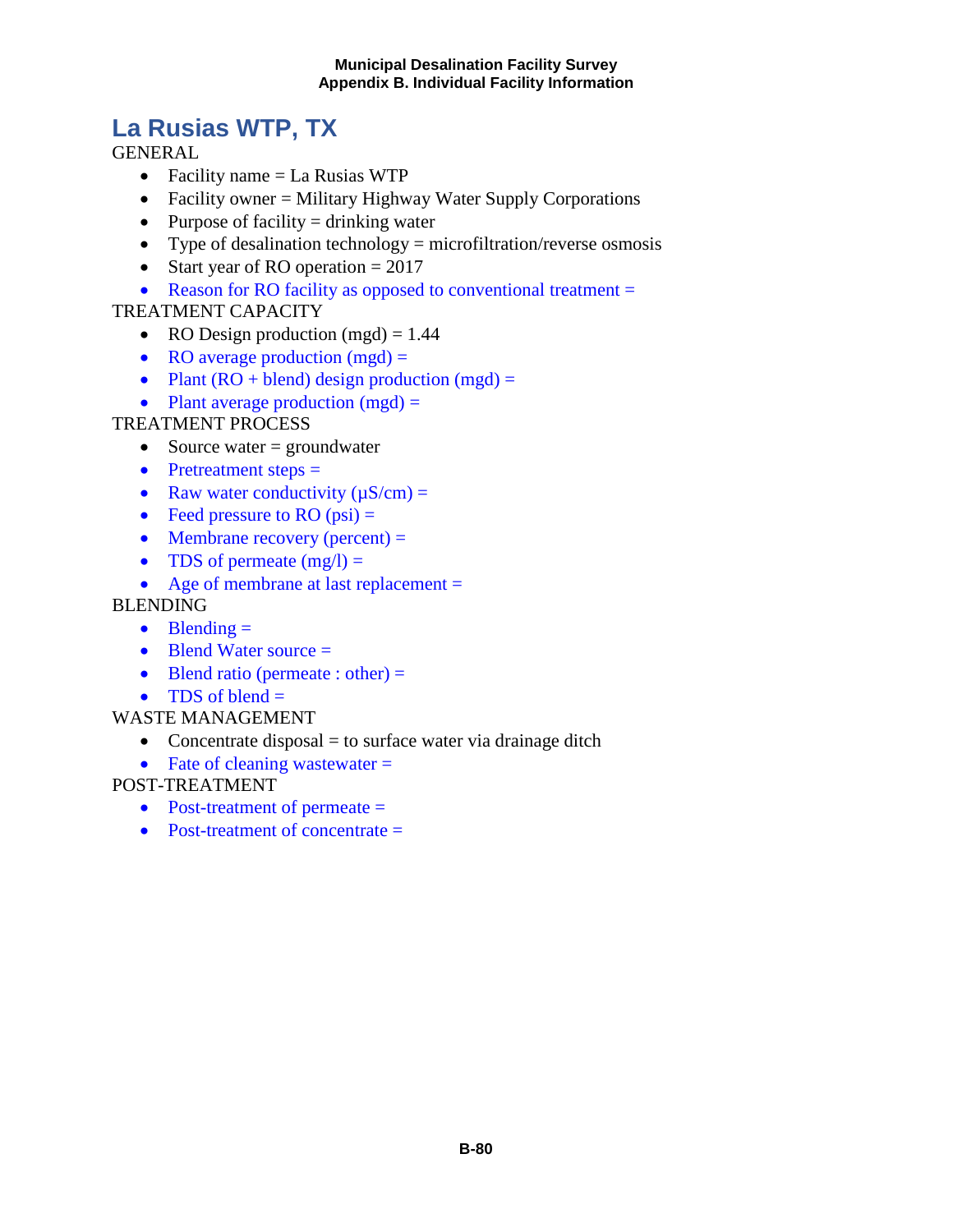## **La Tierra RO WTP, TX**

**GENERAL** 

- Name of facility = La Tierra RO WTP
- Facility owner = BW Primoris
- Purpose of facility  $=$  drinking water
- Type of technology = reverse osmosis
- Start year of RO operation  $= 2016$

• Reason for RO facility as opposed to a conventional treatment facility = TDS, arsenic TREATMENT CAPACITY

- RO Design production  $(mgd) = 0.65$
- RO average production (mgd) =  $0.5 0.65$
- Plant Design production  $(mgd)$  =
- Plant Average Production  $(mgd) =$

## TREATMENT PROCESS

- Source water  $=$  groundwater
- Raw water TDS  $(mg/l) = 1000 1200$
- Feed pressure  $(psi) = 220-250$
- Pretreatment  $=$  antiscalant, cartridge filters, sulfuric acid
- TDS of permeate  $(mg/l) = 40-50$
- Membrane recovery (percent)  $= 65-72\%$
- Age of membrane at last replacement  $=$  on original membranes

### BLENDING

- Blending  $=$  yes
- Blend water source  $=$  raw water bypass
- Blend ratio (permeate : other) =  $2:1$
- TDS of blend  $= 250$

WASTE MANAGEMENT

- Concentrate disposal  $=$  to gulch, percolations into ground
- Fate of cleaning wastewater  $=$  send membranes off site

- Post treatment of permeate = blend, chlorine, caustic
- Post-treatment of concentrate  $=$  none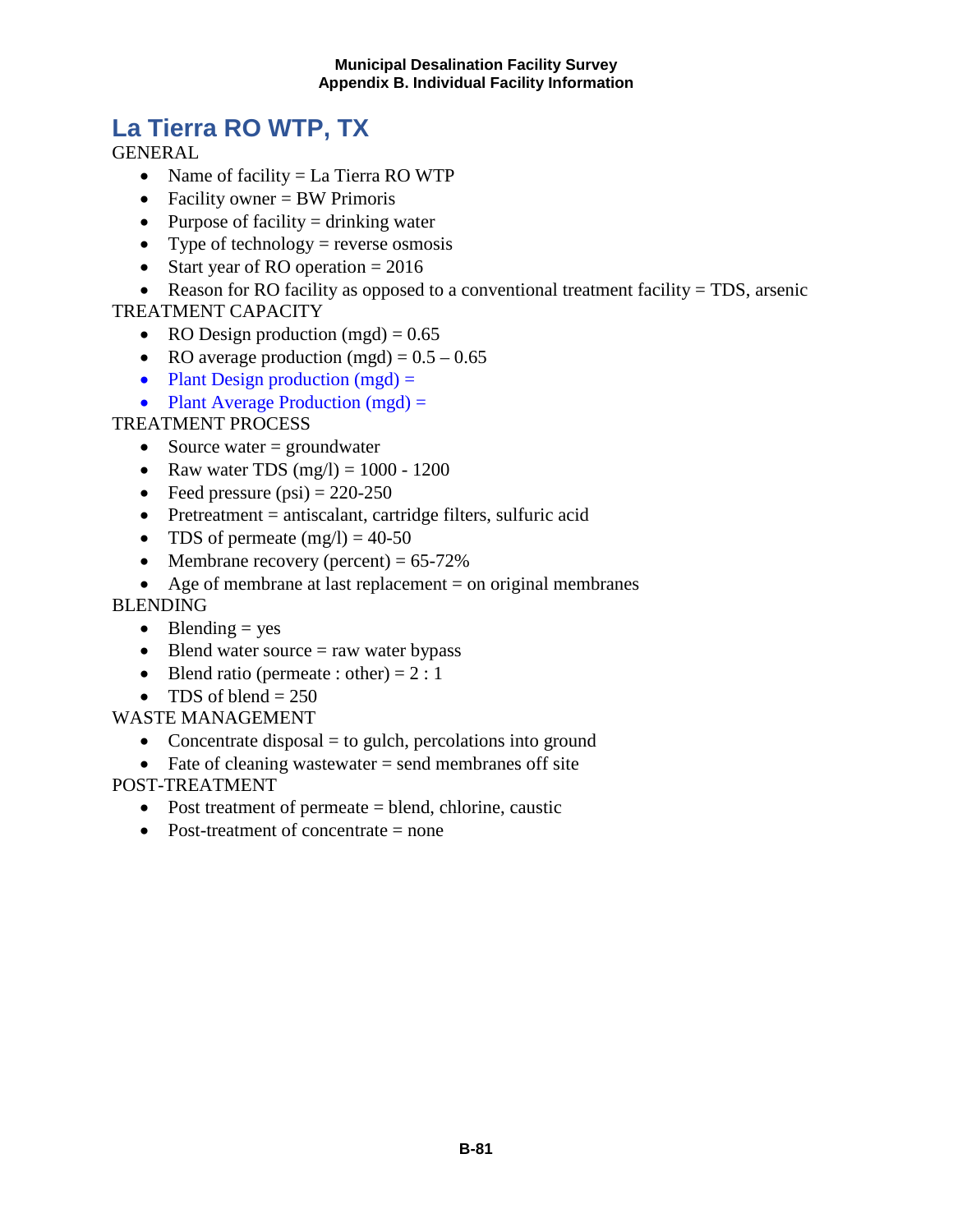## **Mitchell County Desalination Plant, TX**

GENERAL

- Name of facility = Mitchell County Desalination Plant
- Facility owner  $=$  Mitchell County
- Facility type  $=$  drinking water
- Type of technology = reverse osmosis
- Start year of RO operation  $= 2017$
- Reason for RO treatment  $=$

### TREATMENT CAPACITY

- RO Design production (mgd)  $= 0.25$
- RO Average Production (mgd) =
- Plant Design production (mgd)=
- Plant average production  $(mgd) =$

## TREATMENT PROCESS

- Source water  $=$
- Raw water conductivity  $(\mu S/cm)$  =
- Feed pressure to RO  $(psi)$  =
- Pretreatment steps in front of  $RO =$
- Target TDS of permeate  $(mg/l) =$
- Membrane recovery (percent)  $=$
- Age of membrane at last replacement =

## BLENDING

- Blending  $=$
- Blend water source =
- Blend ratio (permeate:other) =
- Target TDS of blend  $(mg/l) =$

#### WASTE MANAGEMENT

- Concentrate disposal  $=$
- Fate of cleaning waste  $=$

- Post-treatment of permeate =
- Concentrate treatment  $=$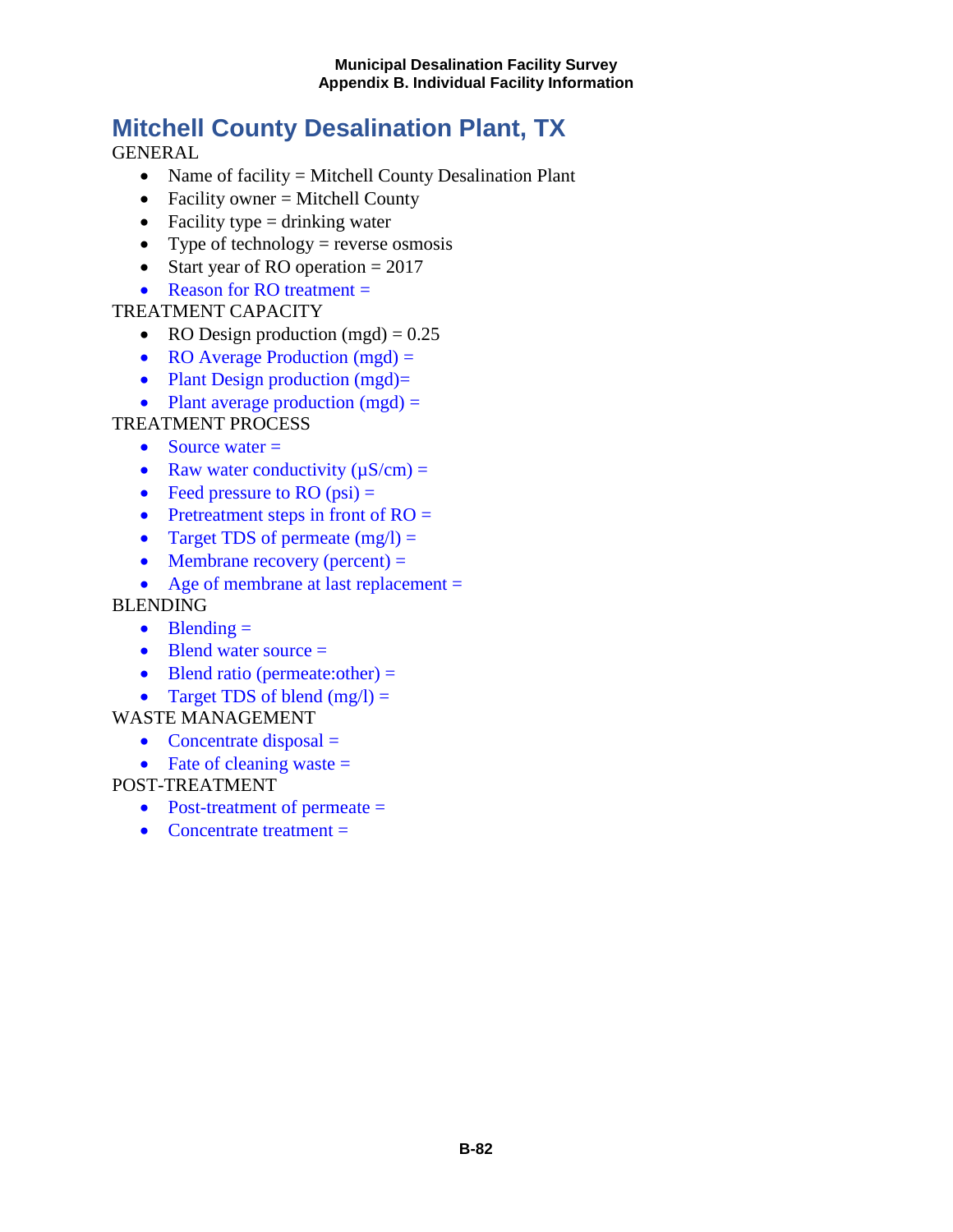## **Progresso WTP, TX**

**GENERAL** 

- Facility name = Progresso WTP
- Facility owner = Military Highway Water Supply Corporations
- Purpose of facility  $=$  drinking water
- Type of desalination technology  $=$  microfiltration/reverse osmosis
- Start year of RO operation  $= 2011$
- Reason for RO facility as opposed to conventional treatment =

## TREATMENT CAPACITY

- RO Design production  $(mgd) = 0.52$
- RO average production  $(mgd)$  =
- Plant  $(RO + blend)$  design production  $(mgd) =$
- Plant average production  $(mgd)$  =

## TREATMENT PROCESS

- Source water  $=$  groundwater
- Pretreatment steps  $=$
- Raw water TDS (mg/l) or conductivity  $(\mu S/cm)$  =
- Feed pressure to RO  $(psi)$  =
- Membrane recovery (percent)  $=$
- TDS of permeate  $(mg/l) =$
- Age of membrane at last replacement =

### BLENDING

- Blending  $=$
- Blend Water source =
- Blend ratio (permeate : other)  $=$
- TDS of blend  $=$

#### WASTE MANAGEMENT

- Concentrate disposal  $=$  to surface water via drainage ditch
- Fate of cleaning wastewater  $=$

- Post-treatment of permeate =
- Post-treatment of concentrate =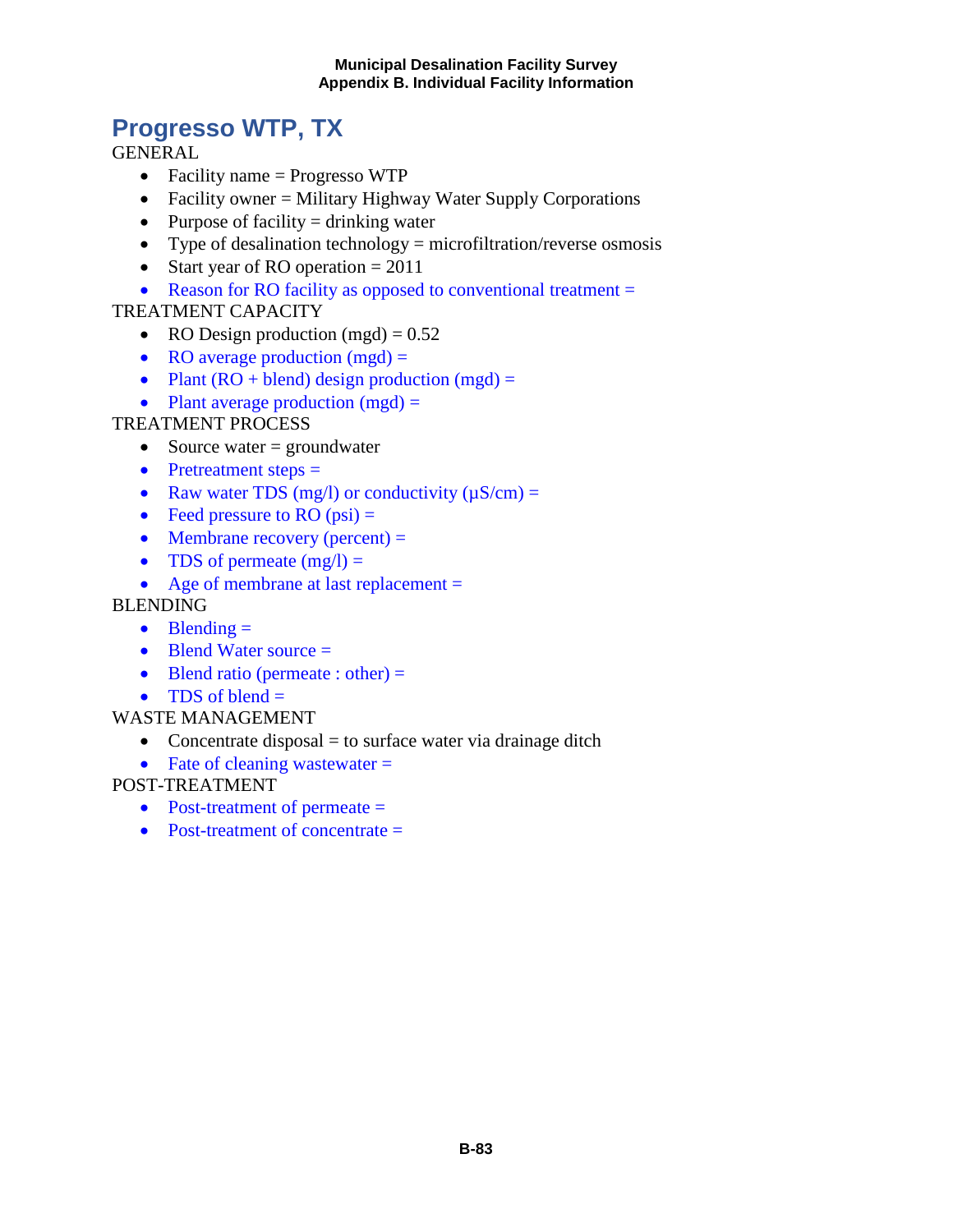## **San Antonia, TX**

**GENERAL** 

- Name of facility = H2OAKS Center Brackish Groundwater Desalination Plant
- Facility owner  $=$  City of San Antonio
- Purpose of facility  $=$  drinking water
- Type of technology = reverse osmosis
- Start year of RO operation  $= 2016$
- Reason for RO facility as opposed to a conventional treatment facility  $=$

## TREATMENT CAPACITY

- RO Design production  $(mgd) = 10$
- RO average production  $(mgd) = 7.22$
- Plant Design production  $(mgd) = 12$
- Plant Average Production  $(mgd)$  =

## TREATMENT PROCESS

- Source water  $=$  groundwater
- Raw water TDS  $(mg/l) = 1300$
- Feed pressure  $(psi)$  =
- Pretreatment = antiscalant, cartridge filters, sulfuric acid,
- TDS of permeate  $(mg/l) = 30-50$
- Membrane recovery (percent)  $= 90\%$
- Age of membrane at last replacement =

## BLENDING

- Blending  $=$  yes
- Blend water source  $=$  bypass
- Blend ratio (permeate: other) =  $10:2$
- TDS of blend  $=$  <320

## WASTE MANAGEMENT

- Concentrate disposal  $=$  deep well injection
- Fate of cleaning wastewater  $=$

- Post treatment of permeate  $=$  calcite contactor (for Ca), sulfuric acid, degasification, stabilization (NaOH), disinfection (chlorine)
- Post-treatment of concentrate = none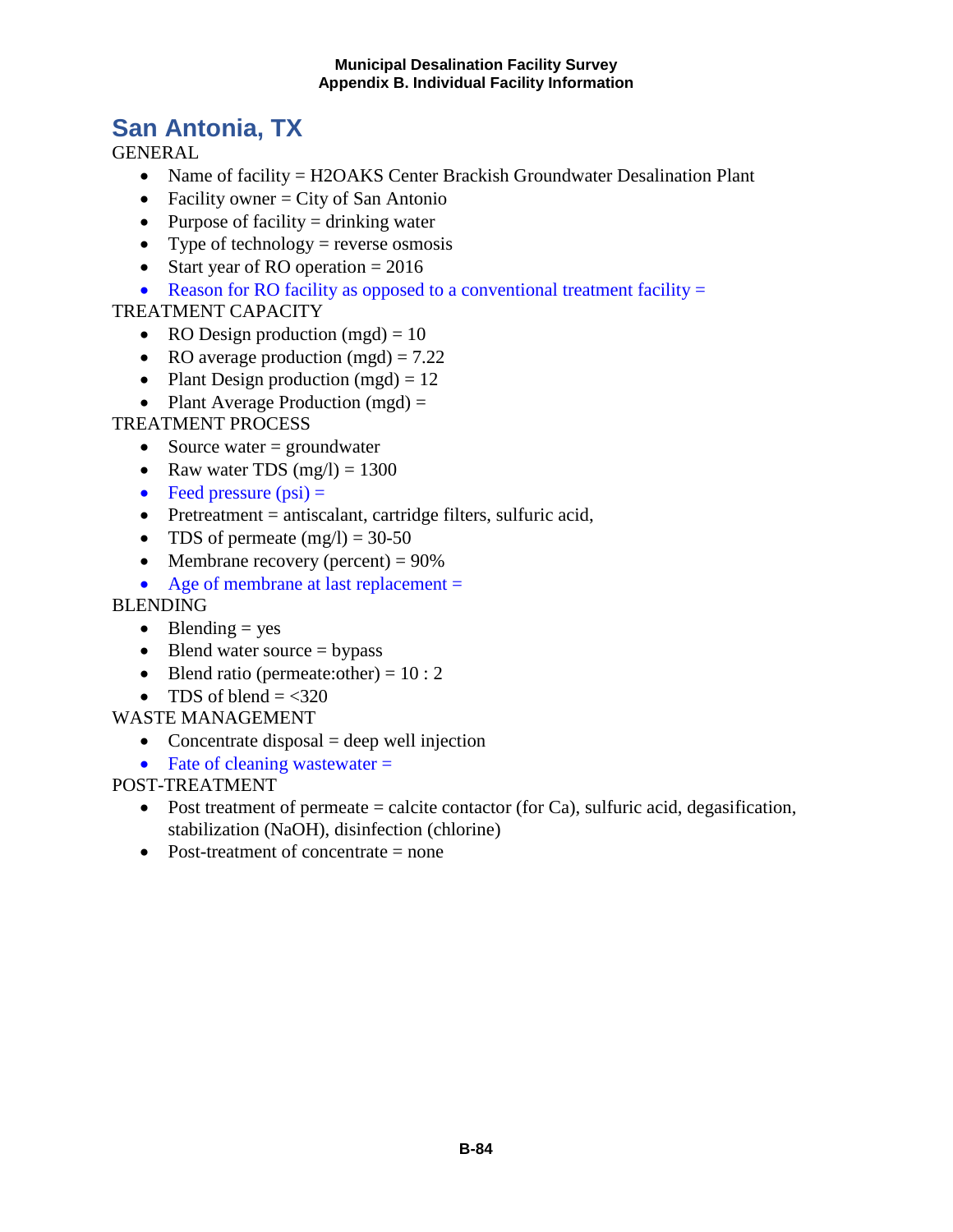# **Stephens Regional Special Utility District, TX**

GENERAL

- Name of facility = Stephens Regional SUD WTP
- Facility owner = Stephens Regional Special Utility District
- Purpose of facility  $=$  drinking water
- Type of technology = reverse osmosis
- Start year of RO operation  $= 2013$
- Reason for RO facility as opposed to a conventional treatment facility  $=$

#### TREATMENT CAPACITY

- RO design production  $(mgd) = 0.4$
- RO average production  $(mgd)$  =

#### TREATMENT PROCESS

- Source water  $=$  surface water (lake)
- Raw water TDS  $(mg/l) =$
- Feed pressure  $(psi)$  =
- Pretreatment =
- TDS of permeate  $(mg/l) =$
- Membrane recovery (percent)  $=$
- Age of membrane at last replacement =

#### BLENDING

- Blending  $=$
- Blending source =
- Blend ratio (permeate : other)  $=$
- TDS of blend  $(mg/l) =$

#### WASTE MANAGEMENT

- Concentrate disposal  $=$  evaporation ponds
- Fate of cleaning wastewater  $=$

- Post treatment of permeate  $=$
- Post-treatment of concentrate  $=$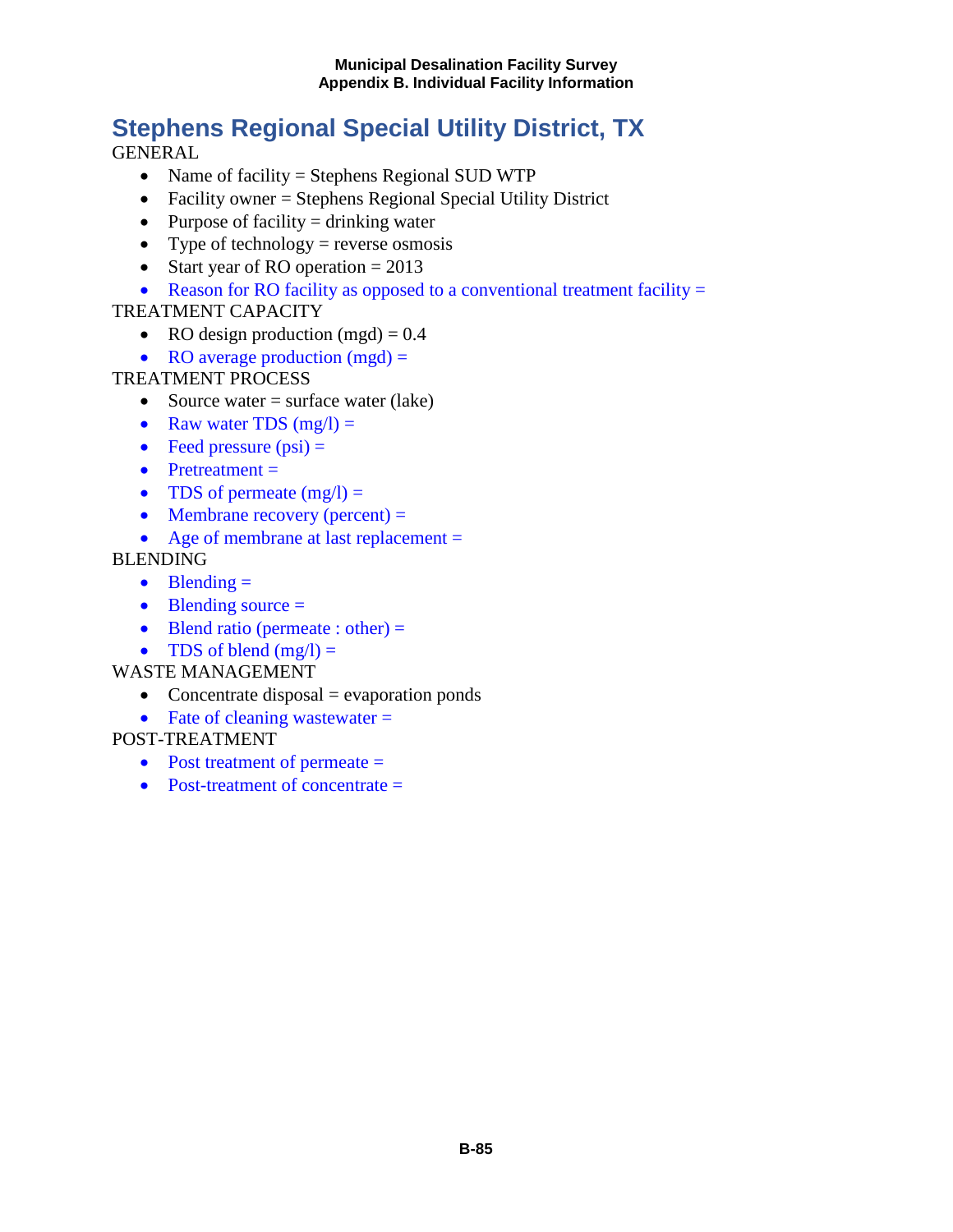## **Victoria Road RO Plant, TX**

**GENERAL** 

- Name of facility = Victoria Road RO Plant
- Facility owner = North Alamo Supply Corporation
- Purpose of facility  $=$  drinking water
- Type of technology = reverse osmosis
- Start year of RO operation  $= 2012$
- Reason for RO facility as opposed to a conventional treatment facility  $=$

TREATMENT CAPACITY

- RO Design production  $(mgd) = 2.25$
- RO average production  $(mgd) = 2.25$

TREATMENT PROCESS

- Source water  $=$  groundwater
- Raw water TDS  $(mg/l) = 4000$
- Feed pressure  $(psi) = 150$
- Pretreatment  $=$  cartridge filter
- Target TDS of permeate  $(mg/l) = 150$
- Membrane recovery (percent)  $= 75\%$
- Age of membrane at last replacement =

BLENDING

• Blending  $=$  no

WASTE MANAGEMENT

- Concentrate disposal  $=$
- Fate of cleaning wastewater  $=$

- Post treatment of permeate = gas removal, pH adjustment, corrosion control, disinfection
- Post-treatment of concentrate  $=$